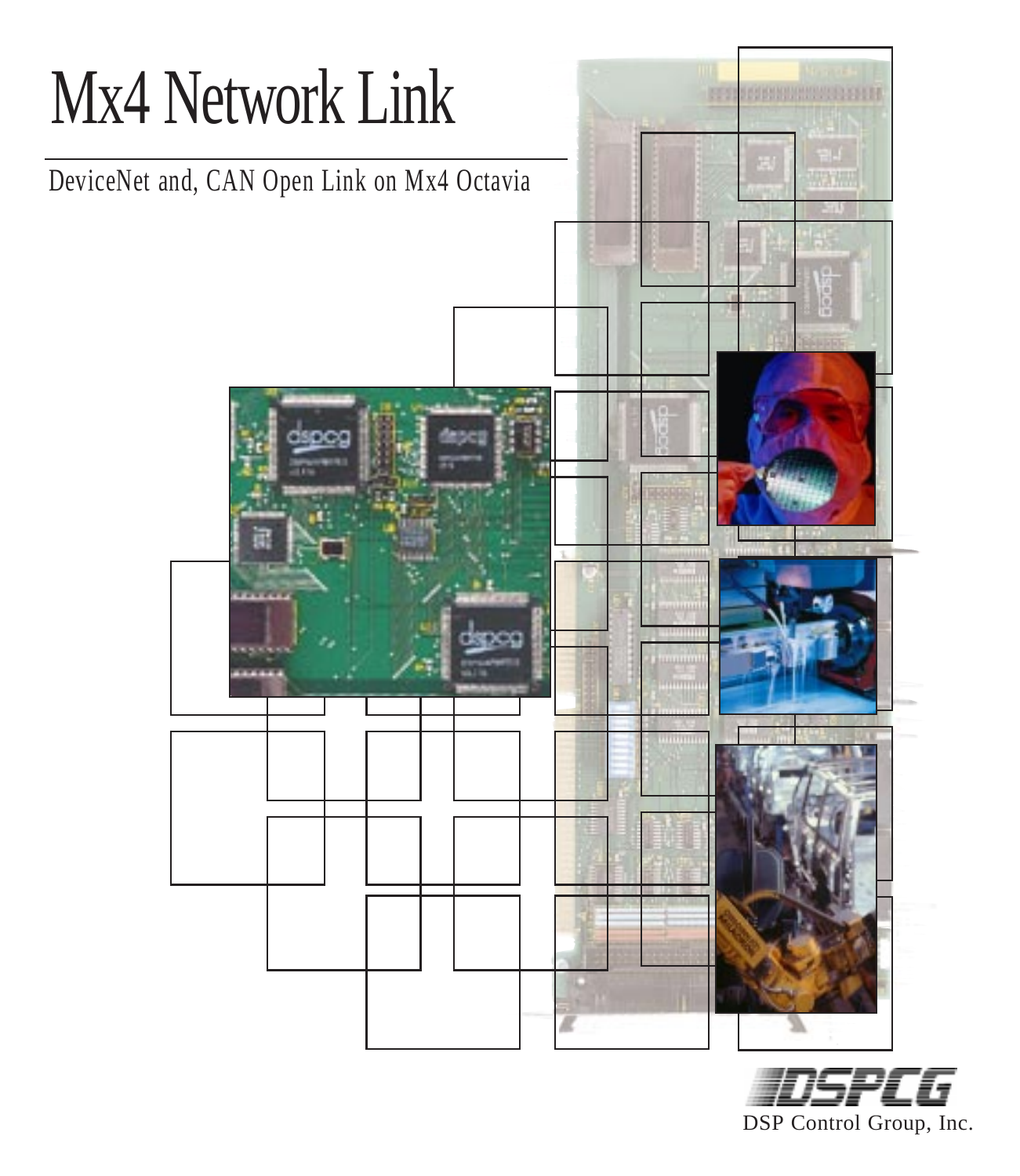### Acc8 DeviceNet CAN Option Manual

#### User's Guide

#### v1.0

This documentation may not be copied, photocopied, reproduced, translated, modified or reduced to any electronic medium or machine-readable form, in whole or in part, without the prior written consent of DSP Control Group, Inc.

© Copyright 1991-1999 DSP Control Group, Inc. PO Box 39331 Minneapolis, MN 55439 Phone: (612) 831-9556 FAX: (612) 831-4697

All rights reserved. Printed in the United States.

The authors and those involved in the manual's production have made every effort to provide accurate, useful information.

Use of this product in an electro mechanical system could result in a mechanical motion that could cause harm. DSP Control Group, Inc. is not responsible for any accident resulting from misuse of its products.

DSPL, Mx4 and Vx4++ are trademarks of DSP Control Group, Inc.

Other brand names and product names are trademarks of their respective holders.

DSPCG makes no warranty or condition, either expressed or implied, including but not limited to any implied warranties of merchantability and fitness for a particular purpose, regarding the licensed materials.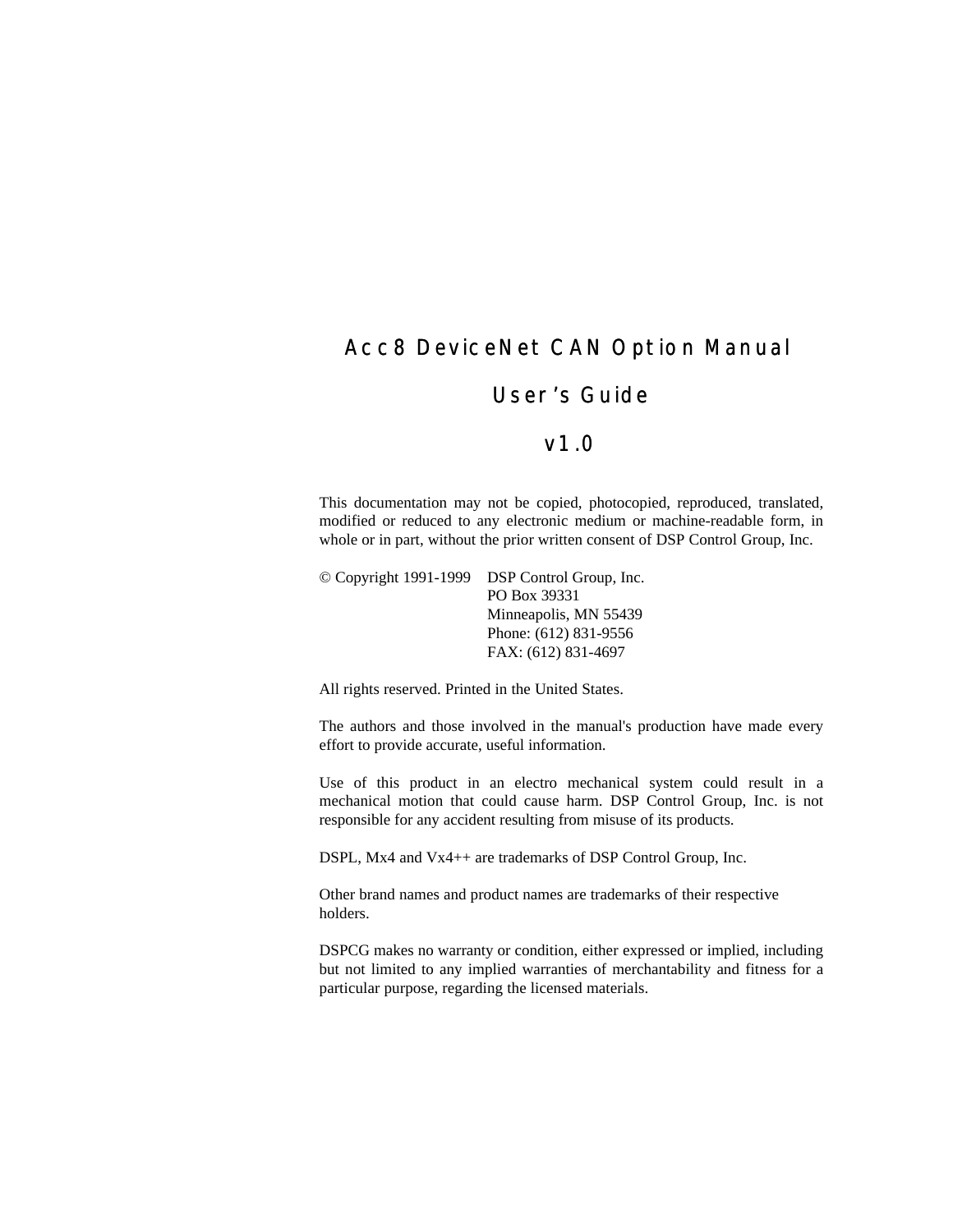# <span id="page-2-0"></span>**Contents**

| 2 What is DeviceNet <b>Election Contract Contract</b> 2-1 |  |
|-----------------------------------------------------------|--|
|                                                           |  |
|                                                           |  |
|                                                           |  |
|                                                           |  |
|                                                           |  |
|                                                           |  |
|                                                           |  |
|                                                           |  |
|                                                           |  |
|                                                           |  |
|                                                           |  |
|                                                           |  |
|                                                           |  |
|                                                           |  |
|                                                           |  |
|                                                           |  |
|                                                           |  |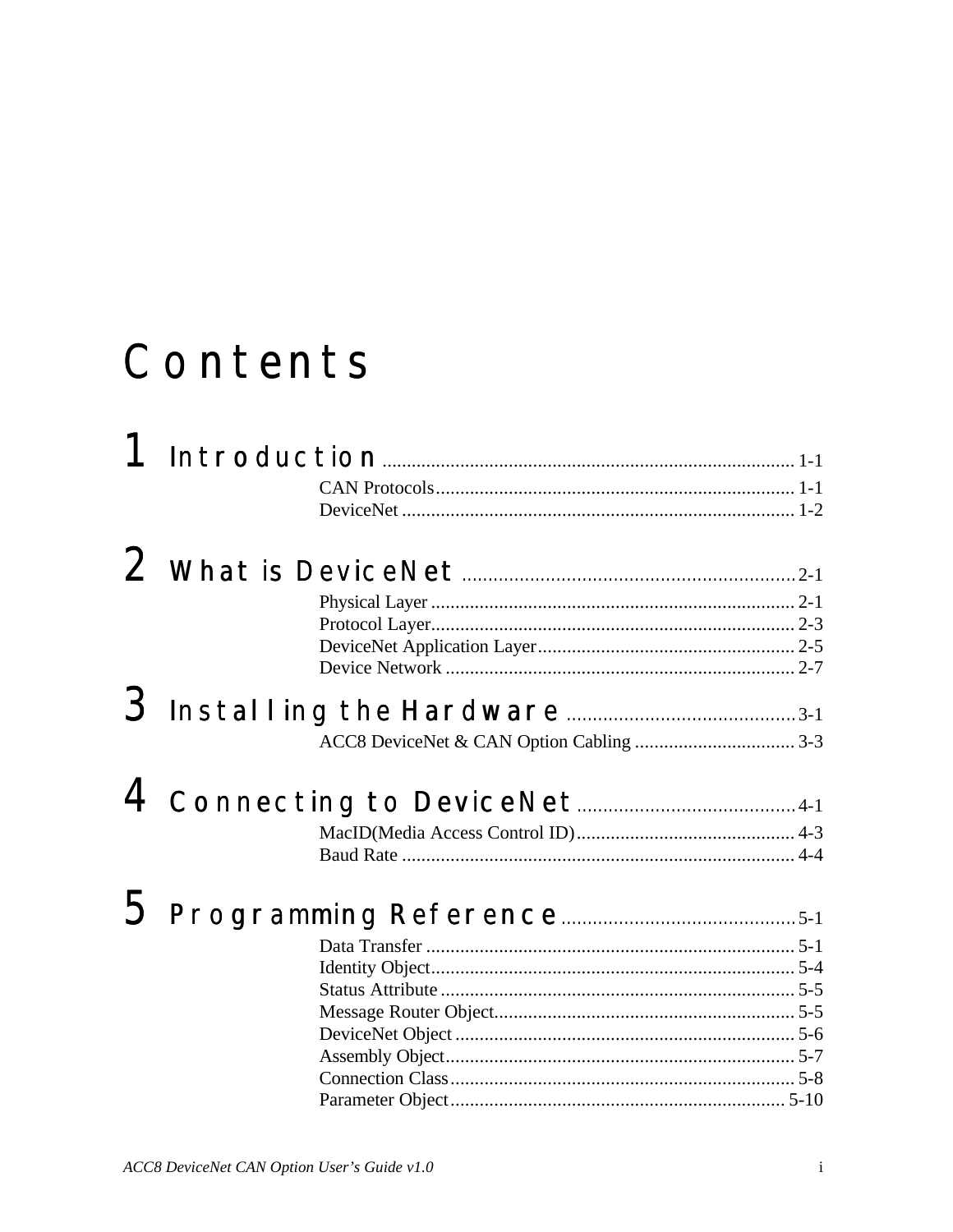Contents

## 6 Operating the Mx4 Octavia via DeviceNet .6-1

# Appendix A: Solving Network ProblemsA-1

|  | $\mathbf{A}$ ppendix $\mathbf{B}$ : Compliance <b>Election Compliance</b> |  |
|--|---------------------------------------------------------------------------|--|
|--|---------------------------------------------------------------------------|--|

|--|--|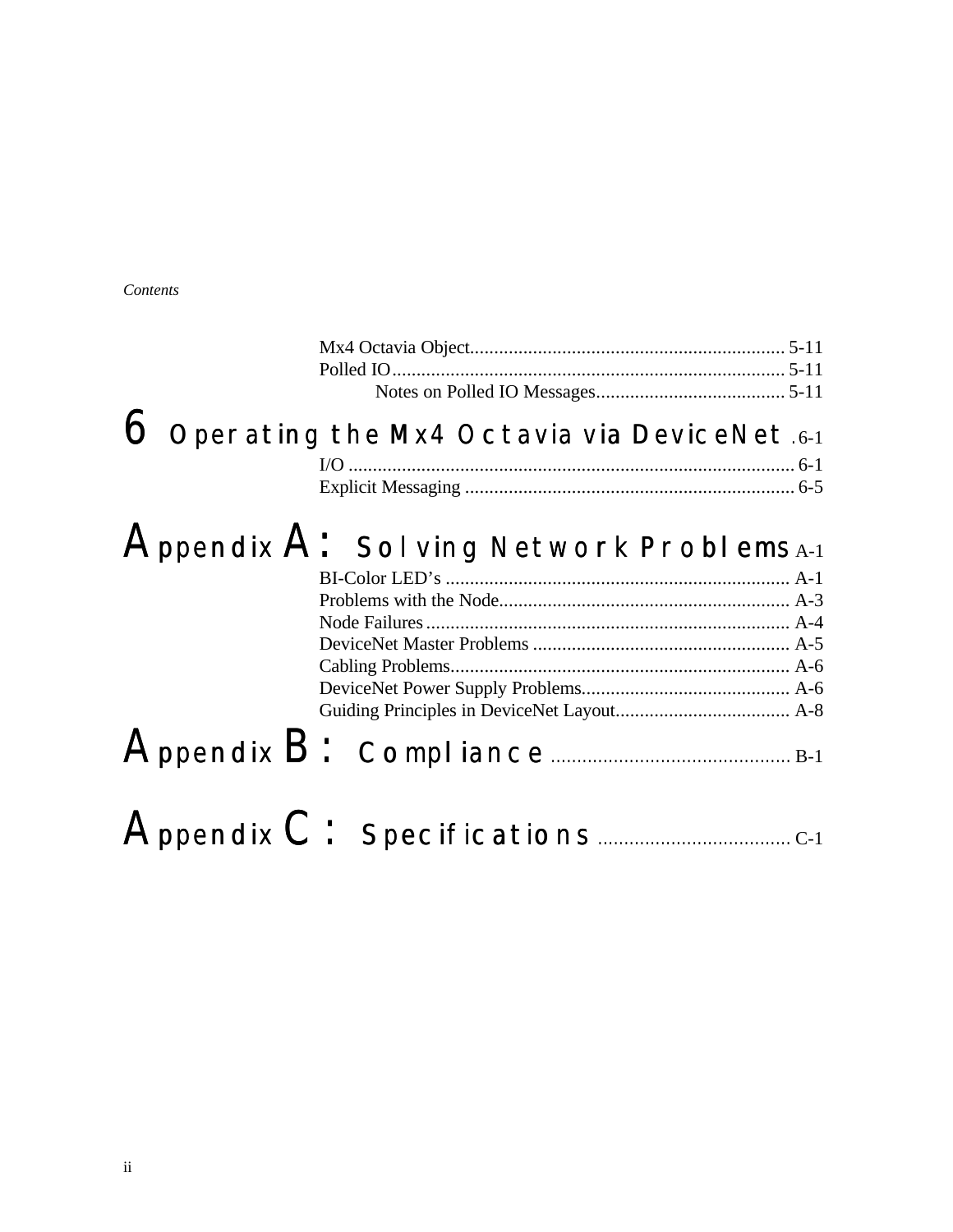This page intentionally blank.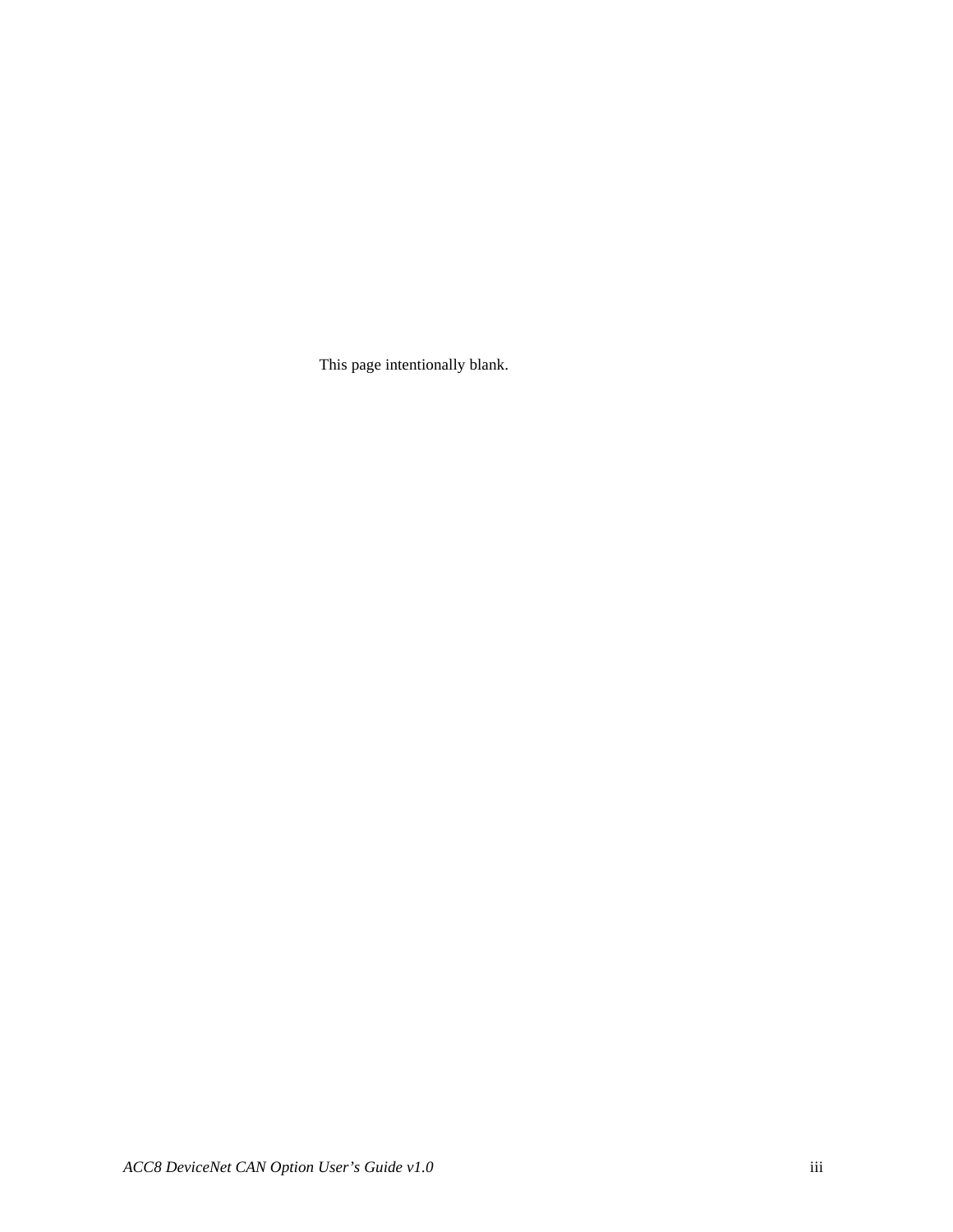# <span id="page-5-0"></span>1 Introduction

The ACC8 DeviceNet & CAN Option [Mx4 Octavia CAN/DeviceNet Adapter] enables you to use the Mx4 Octavia controller as a stand-alone unit or as a CAN/DeviceNet programmable unit inside the computer. The ACC8 DeviceNet & CAN Option board works with both PC/AT Mx4 Octavia and VME Mx4 Octavia.



Fig. 1-1: ACC8 DeviceNet & CAN Option – Mx4 Octavia Communication Block Diagram

Both the PC/AT Mx4 Octavia and VME Mx4 Octavia (in their bus versions) communicate with the host computer through Dual Port RAM (DPR) which is contained on the Mx4 Octavia board. If the user desires to communicate with the Mx4 Octavia with CAN or DeviceNet serial link, the ACC8 DeviceNet & CAN Option must be used.

### **CAN Protocols**

CAN (Controller Area Networking) is the definition of a high performance communication protocol for serial data communications. It features a 15 bit CRC word, high EMI tolerance, non-destructive message arbitration, low latency, a high degree of determinism, minimal software requirements, and low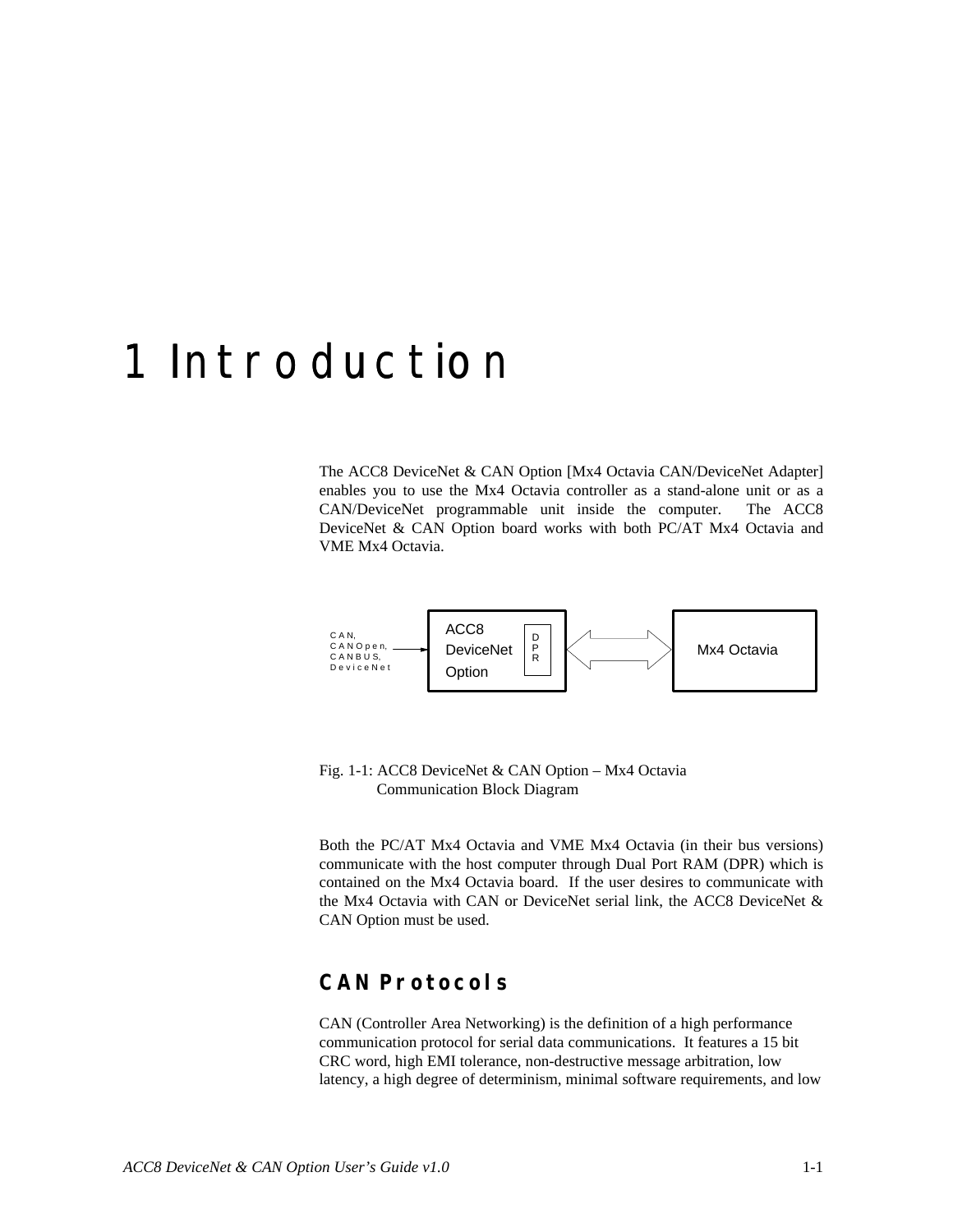#### *Introduction*

cost. Several industrial communications protocols are based on CAN including CanOPEN, CANBUS, and DeviceNet.

The ACC8 DeviceNet & CAN Option supports the CAN 2.0A standard which uses an 11-bit identifier field and a variable data field that can be up to 8 bytes long. This protocol allows 2032 unique identifiers to be used on the network. Baud rates up to 1 Mbit/sec can be used with the ACC8 DeviceNet & CAN Option board.

It is important to note that the ACC8 DeviceNet & CAN Option board optically isolates its CAN driver, so it is necessary to supply power to the CAN connector to support CAN communications. See Appendix C: Specifications for the power requirements.

### **DeviceNet**

DeviceNet is a CAN based factory automation protocol developed by Allen-Bradley. It also uses the CAN 2.0A definition. The DeviceNet specification is maintained by the ODVA (Open DeviceNet Vendors Association). The ACC8 & CAN Option board complies with Release 2.0 of this specification. A Group 2 Only Predefined Master-Slave connection is implemented in software on the ACC8 DeviceNet & CAN Option board to provide DeviceNet access to the features of the Mx4 Octavia board. The following sections give more details about DeviceNet and usage of the Mx4 Octavia via DeviceNet.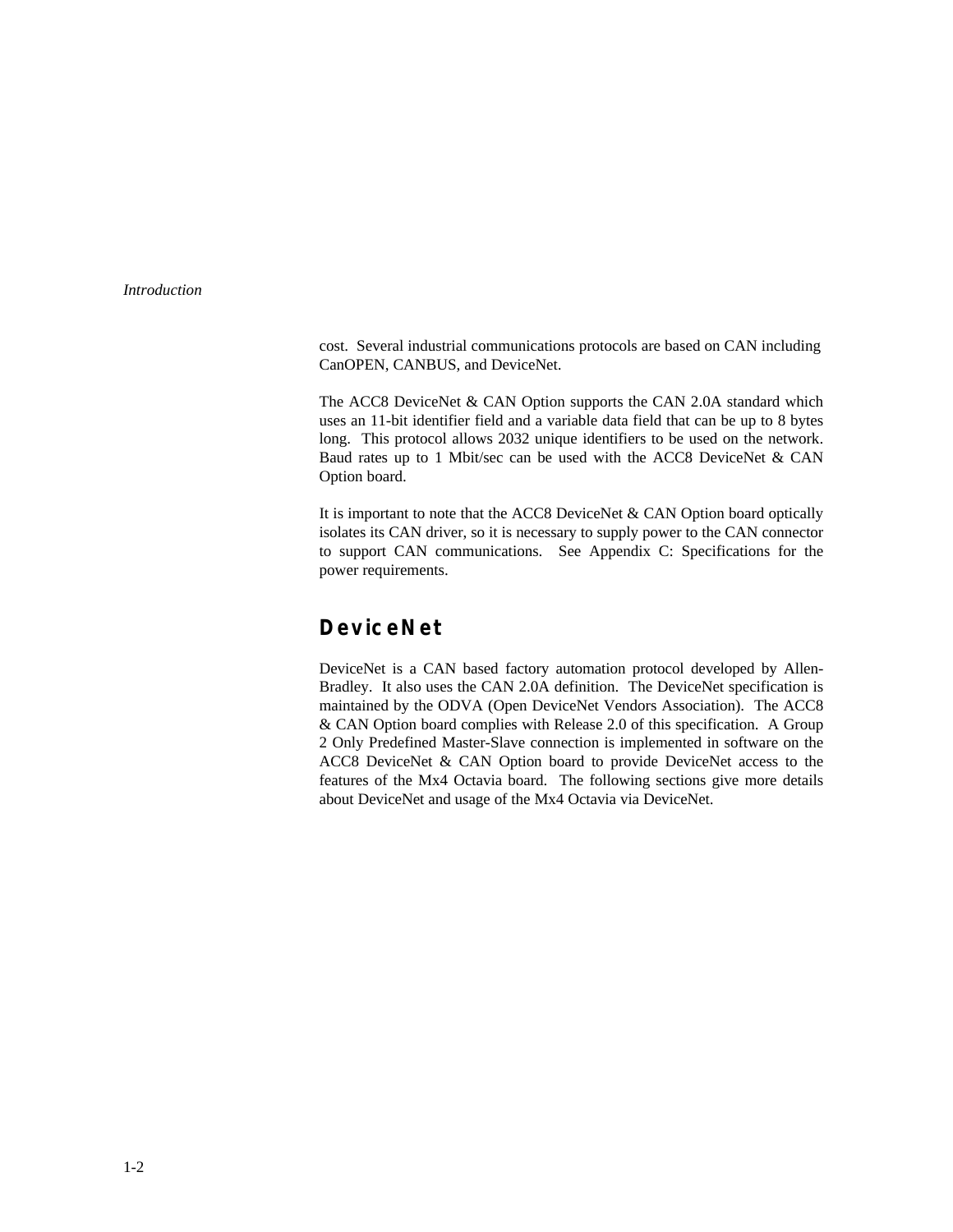*Introduction*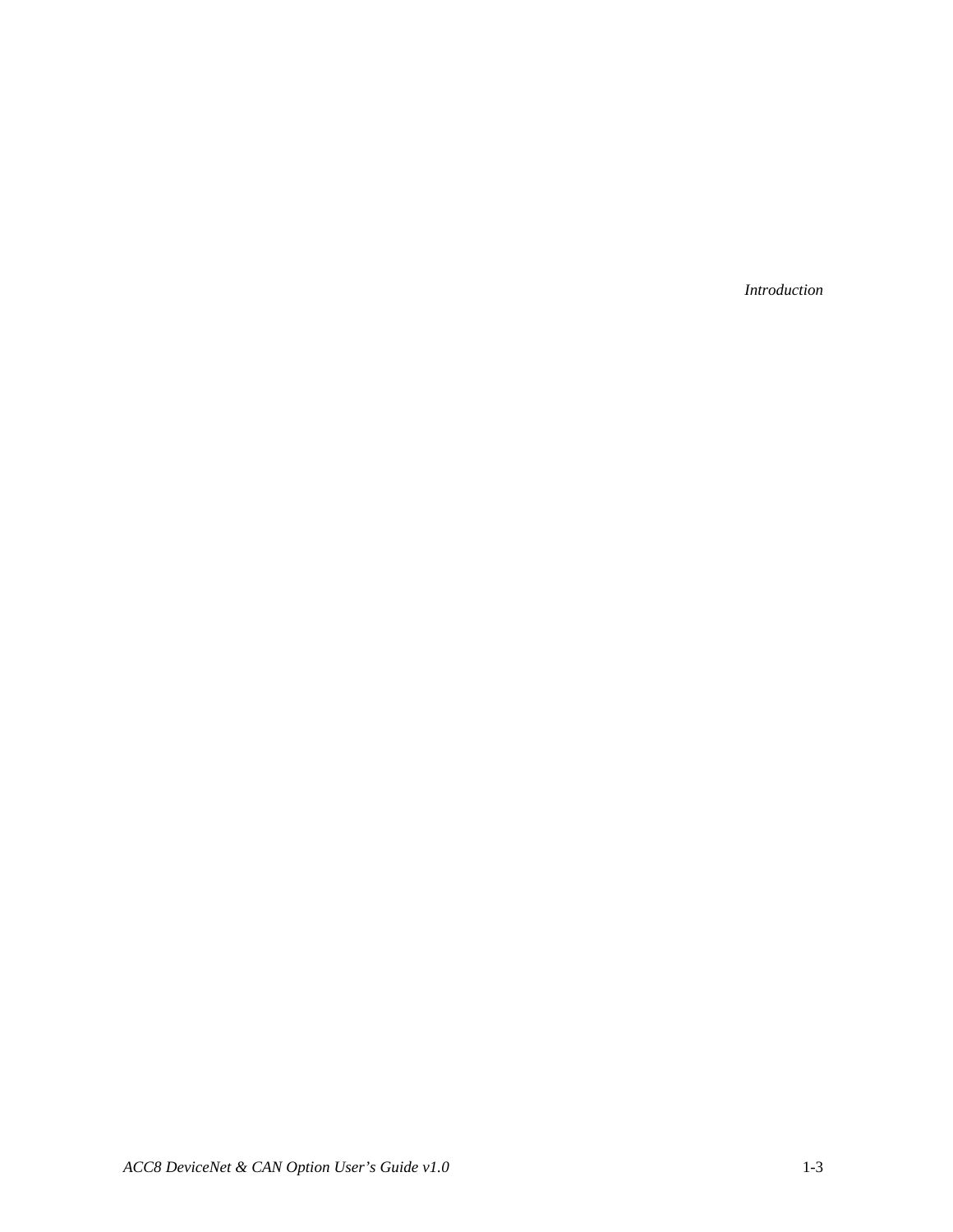<span id="page-8-0"></span>This section is intended to introduce DeviceNet to engineers and technicians who may not have used it before. It is not intended to provide specific help but describe the philosophy behind DeviceNet. It is hoped that this will provide insight into the operation and debugging of DeviceNet installations using the Mx4 Octavia board. DeviceNet is a simple, quick, and efficient means of connecting factory automation devices in an effective network. Originally developed by Allen-Bradley, the ease of use and simplicity of DeviceNet has inspired several manufacturers to provide and support DeviceNet capable products. In order to understand the basics of DeviceNet it is important to have a basic knowledge of networks in general. Networks can be thought of being composed of several layers. Each layer performs a different function. Every message sent on a network must traverse each of these seven layers at both the sending and receiving nodes. Each of these seven layers performs a different function. Some of these functions are not required by DeviceNet and are not implemented. The layers that DeviceNet does implement are the Physical Layer (hardware), the Protocol Layer (interpretation of individual bits in a message), and the DeviceNet Application Layer (interface with the product specific code). These layers are now described.

### **Physical Layer**

The DeviceNet physical layer consists of all the hardware required to send a message from one node to another. This includes the cable, connectors, connector pinouts, wiring, power supplies, termination resistors, chips used to convert the signals on the cable into digital format (transceivers), and the chips used to interpret these digital signals (controllers). The ODVA (Open DeviceNet Vendors Association) DeviceNet Specification has sections devoted to each of these hardware elements. Fig. 2-1 shows how these pieces of hardware are related.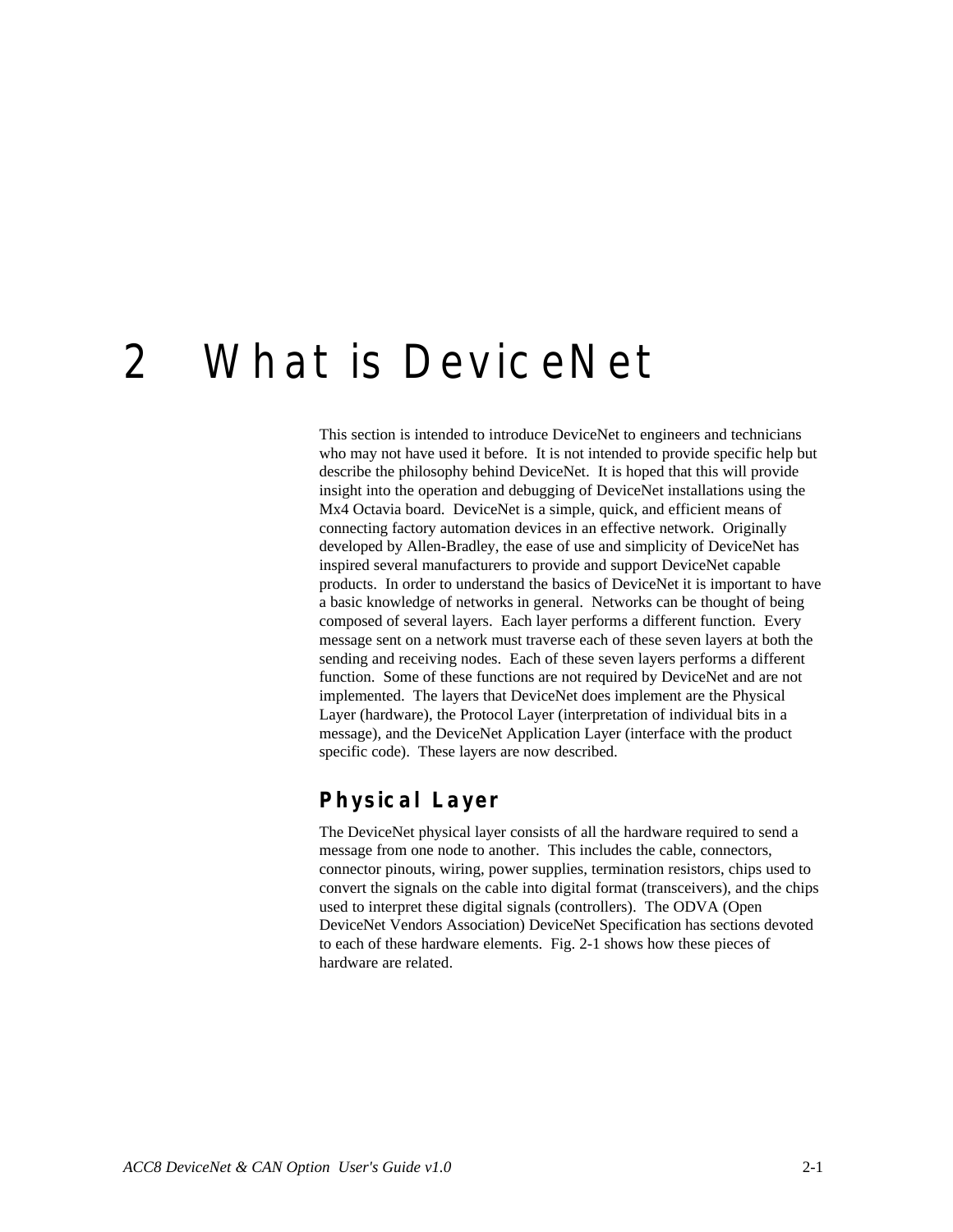

Fig. 2-1: DeviceNet Layers

The DeviceNet physical layer has the following features:

- Nodes can be removed without breaking the network
- Nodes can be attached at drops off of a network backbone
- One cable can carries both signal and power for the network
- The cable is shielded and communications lines are twisted to reduce EMI problems
- The network can be up to 500 m long (using 125 KBaud data rates)
- Data rates up to 500 KBaud can be used (network length limited to 100 m)
- Signal are carried differentially which reduces problems associated with high common-mode voltages which are typically present in long networks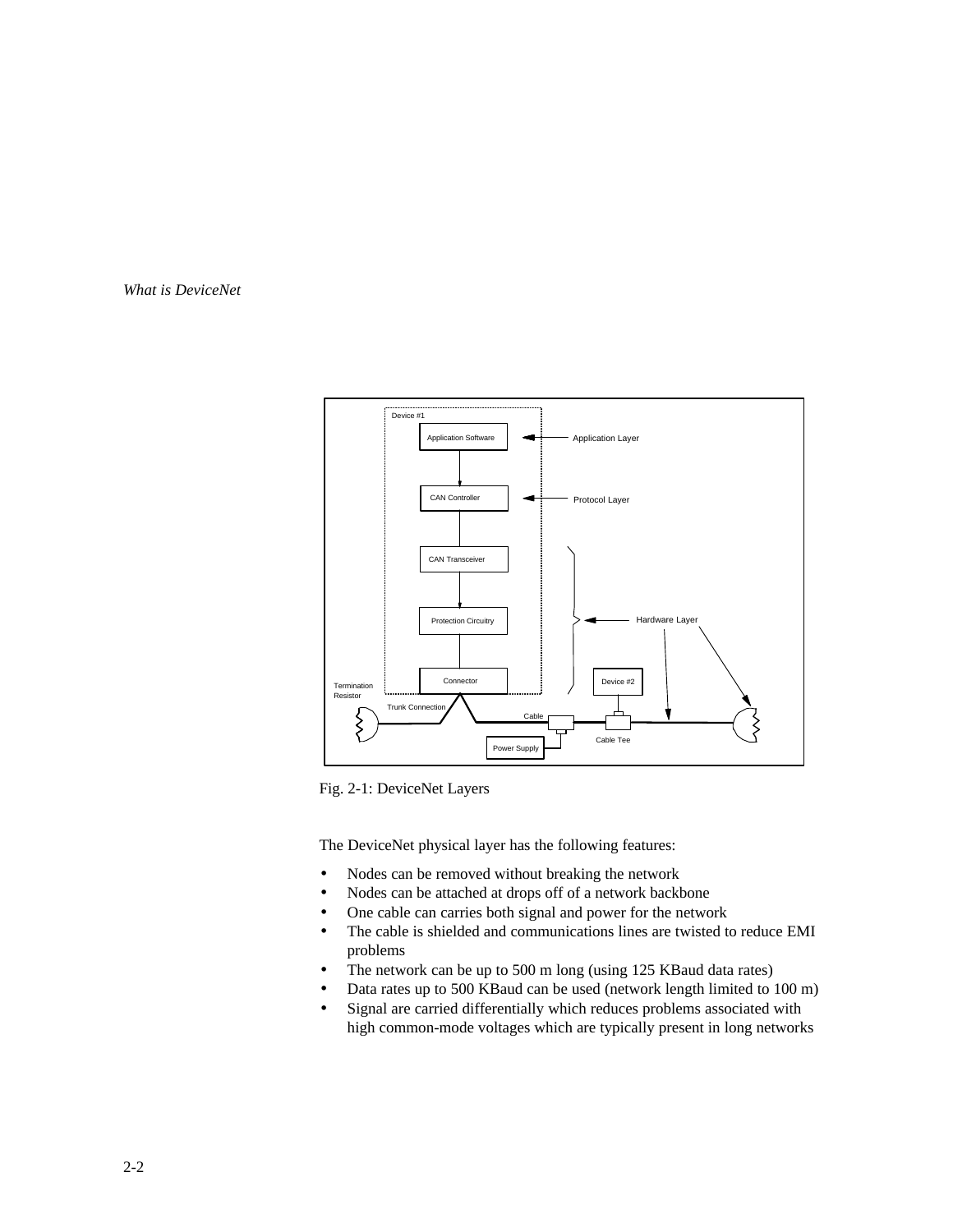### **Protocol Layer**

DeviceNet uses the Controller Area Network or CAN protocol developed in Europe by Robert Bosch for automotive controls applications. CAN has several features that make it attractive for industrial applications:

- CAN employs a 15 bit Cyclical Redundancy Check (CRC) to detect errors in a CAN message. This yields an error rate (possibility of a "damaged" message getting through) of less than  $3*10<sup>-5</sup>$  or 0.003%.
- CAN was designed to work in the high EMI environment of a car engine compartment.
- CAN uses nondestructive message arbitration, so messages are not lost when two or more nodes try to communicate at the same time.
- Response times are quick (low latency) because the protocol and message arbitration is performed in hardware.
- Only a minimal amount of software is required to process a CAN message. This leaves more processor resources (time and speed) available for application code.
- CAN must be low cost in order to be attractive to automotive market.

Also, low cost CAN controllers and transceivers are readily available since CAN is widely used in automobiles.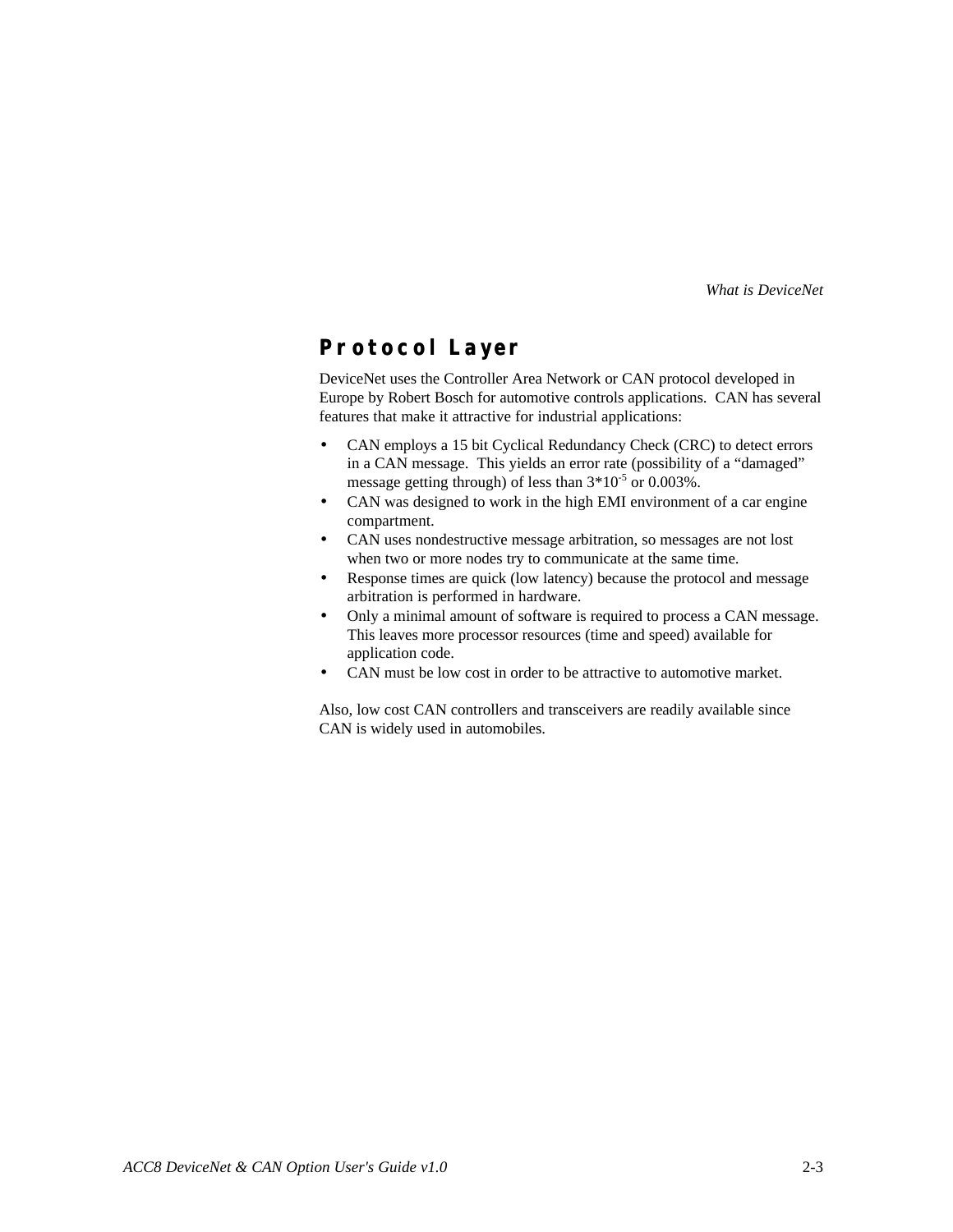

Fig. 2-2: CAN Protocol Layer

As shown in Fig. 2-2, the great advantage of CAN is that the entire protocol is performed in hardware. The application code is responsible for putting data and address information into the CAN controller and telling it to transmit. The CAN controller formats the message and drives the CAN transceiver. The receiving CAN controller performs the message arbitration, error detection, and message decoding. When a valid CAN message addressed to the node is received, the CAN controller signals the node's processor which the reads the address and data from the controller. The DeviceNet Application Layer is responsible for using the address and data in a meaningful way.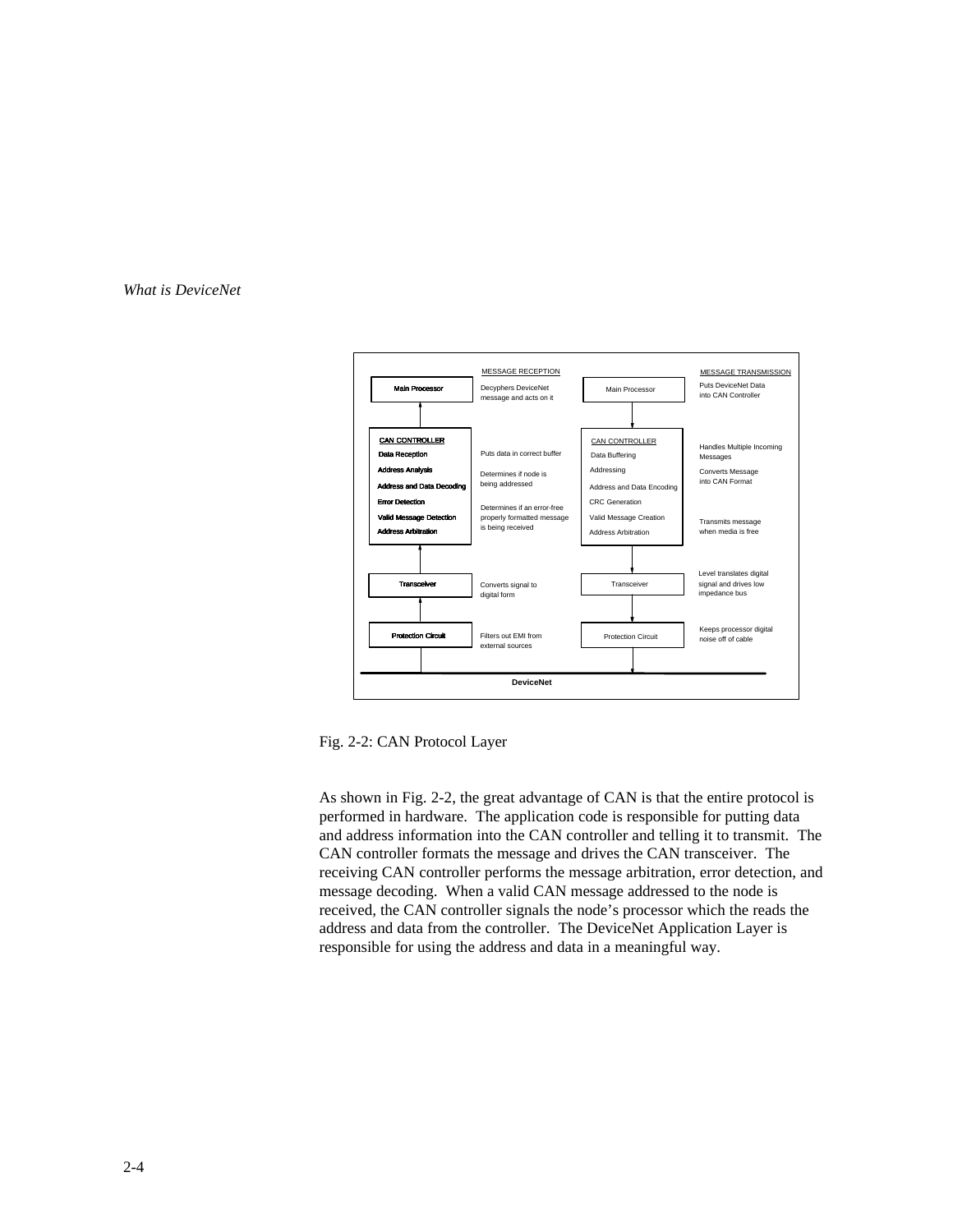### **DeviceNet Application Layer**

DeviceNet messages may be composed of one or more CAN messages. The DeviceNet Application layer interprets CAN messages and determines the instructions contained therein. Nodes on DeviceNet communicate with each other by establishing connections with each other. Connections are made by identifying each node using the connection and the type of connection that is being made. Nodes using a connection are identified with a decimal number between 0 and 63 called a Media Access Control Identifier or MacId. There are two types of DeviceNet connections: explicit and IO. Explicit connections are used for network maintenance (such as setting MacId and baud rate), configuring nodes, and transferring large blocks of data. IO connections have no defined use in the DeviceNet specification. Typically, they are used for transferring small amounts of data (less than 8 bytes) and instructions. DeviceNet messages are formatted in such a way that IO messages are interpreted by the CAN protocol layer to have a higher priority than explicit messages. This means that explicit messages can be delayed by the transmission of IO messages and, therefore, cannot be expected to arrive at predetermined times.

Since explicit messages can be used to "Get" and "Set" several parameters within a DeviceNet node, they must identify the data upon which they are operating. This identification is called a "path" and includes the "Class ID", "Instance Number", and "Attribute ID" for data. This path is shown in Fig. 2- 3.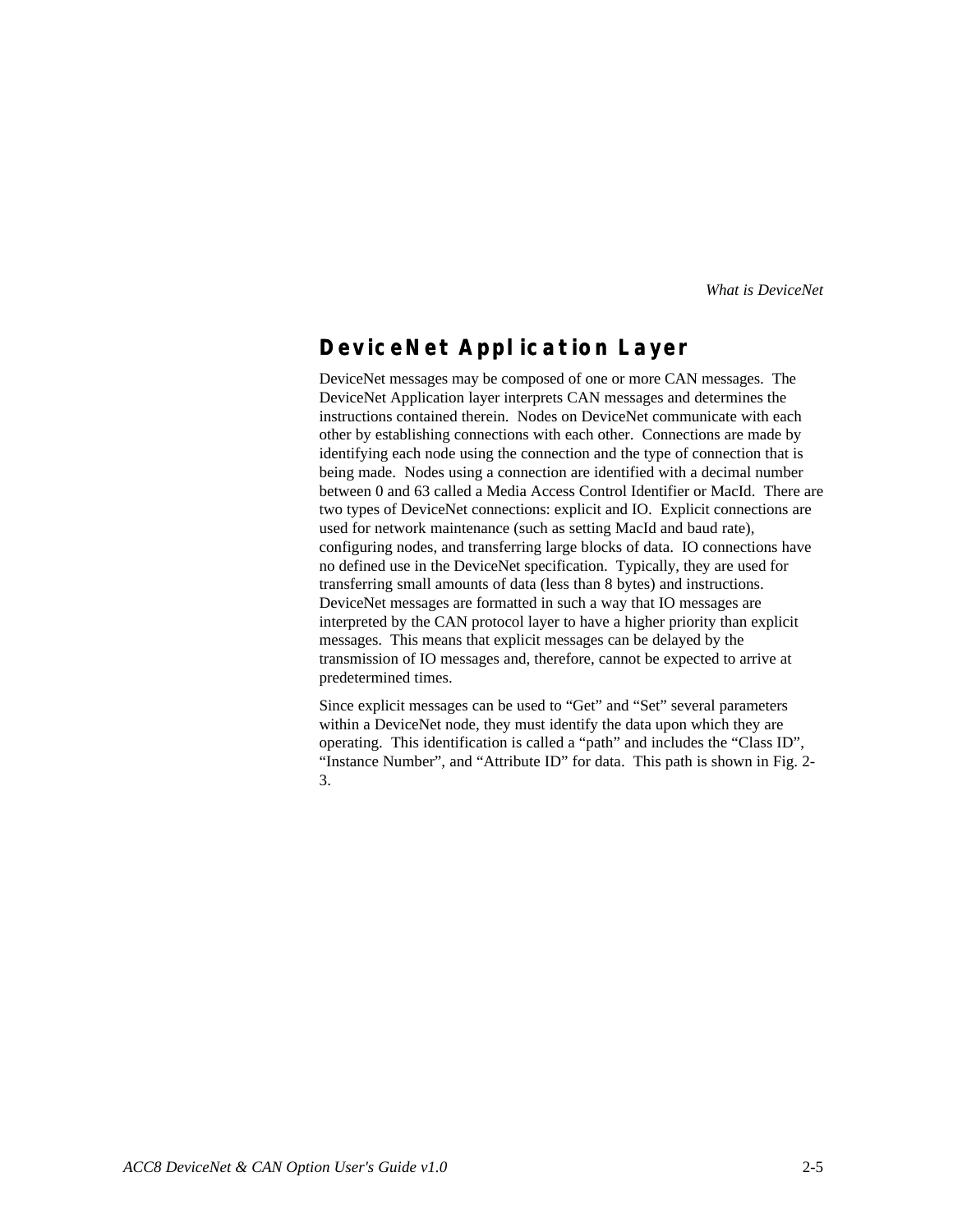

Fig. 2-3: Attribute Path for Axis on a Motion Controller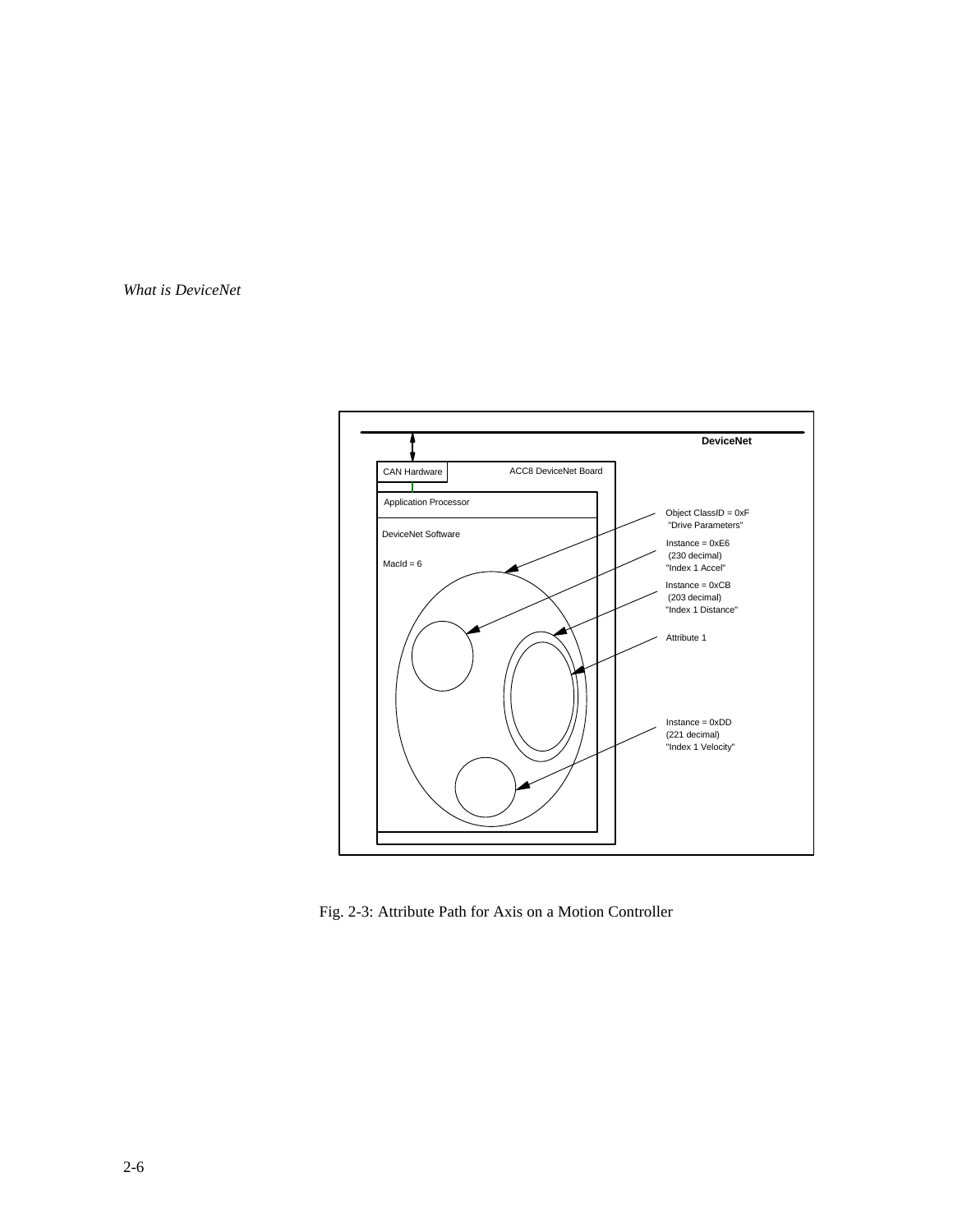If the path is incorrectly specified, then the node will return an (explicit) error message.

There are four types of IO connections:

- Polled IO Messaging is used by a DeviceNet master to query specific devices.
- A Strobed IO message is a broadcast to the entire network which requests specific devices (identified in the broadcast message) to respond with predefined data.
- Cyclic messaging is used to repetitively transfer data with devices on the network at a predetermined rate.
- Change of State messaging is used to transfer data whenever a change occurs that warrants transmission.

IO messaging and Strobed IO are the easiest to implement; Change of State is the most efficient in terms of bandwidth and network loading.

### **The DeviceNet Network**

DeviceNet is used to connect disparate sensors, actuators, and controllers to form a single coherent unit that performs a useful task. One node on the system must be a master and the other nodes slaves to that master. A typical system would consist of a PLC or personal computer connected to a scanner that controls/monitors a drive and various sensors.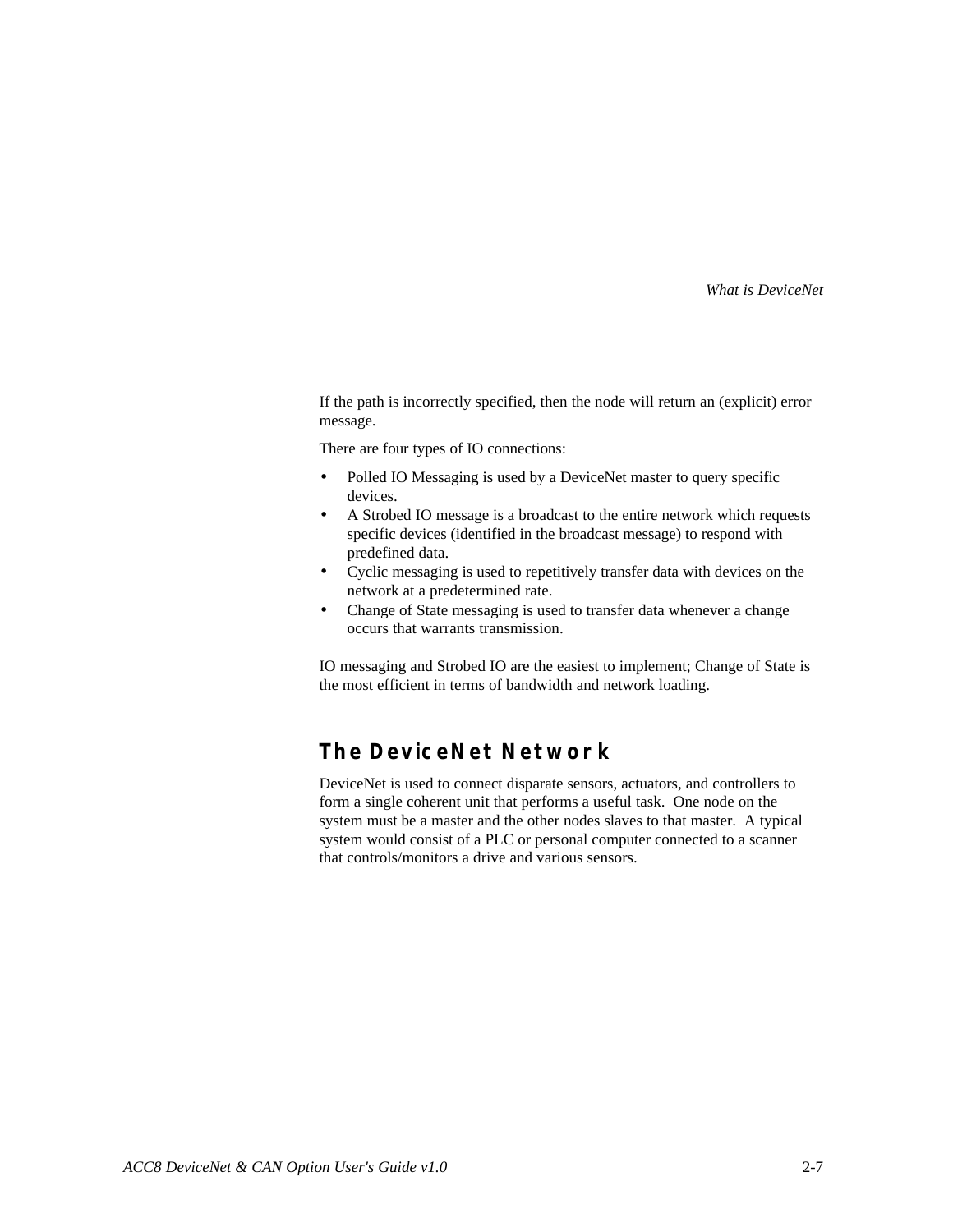

Fig. 2-4: Mx4 Octavia in a Typical DeviceNet Installation

Fig. 2-4 shows how an Mx4 Octavia board can be connected to DeviceNet using the ACC8 CAN/DeviceNet Option Card. The drive is directly controlled by an amplifier connected to the Mx4 Octavia board; its encoder output is also directly connected to the Mx4 Octavia for precise high-speed control. DeviceNet can also be used to connect low speed sensors and actuators to the Mx4 Octavia. The Mx4 Octavia is controlled by a PLC/Scanner via DeviceNet. The Scanner can be a board in the PC or a module attached to the PLC. In either case, it acts as the DeviceNet interface and system controller. It is responsible for downloading Real Time Commands and DSPL programs to the Mx4 Octavia board, transferring sensor data to the Mx4 Octavia, and monitoring network health. Data tables inside the scanner list the status of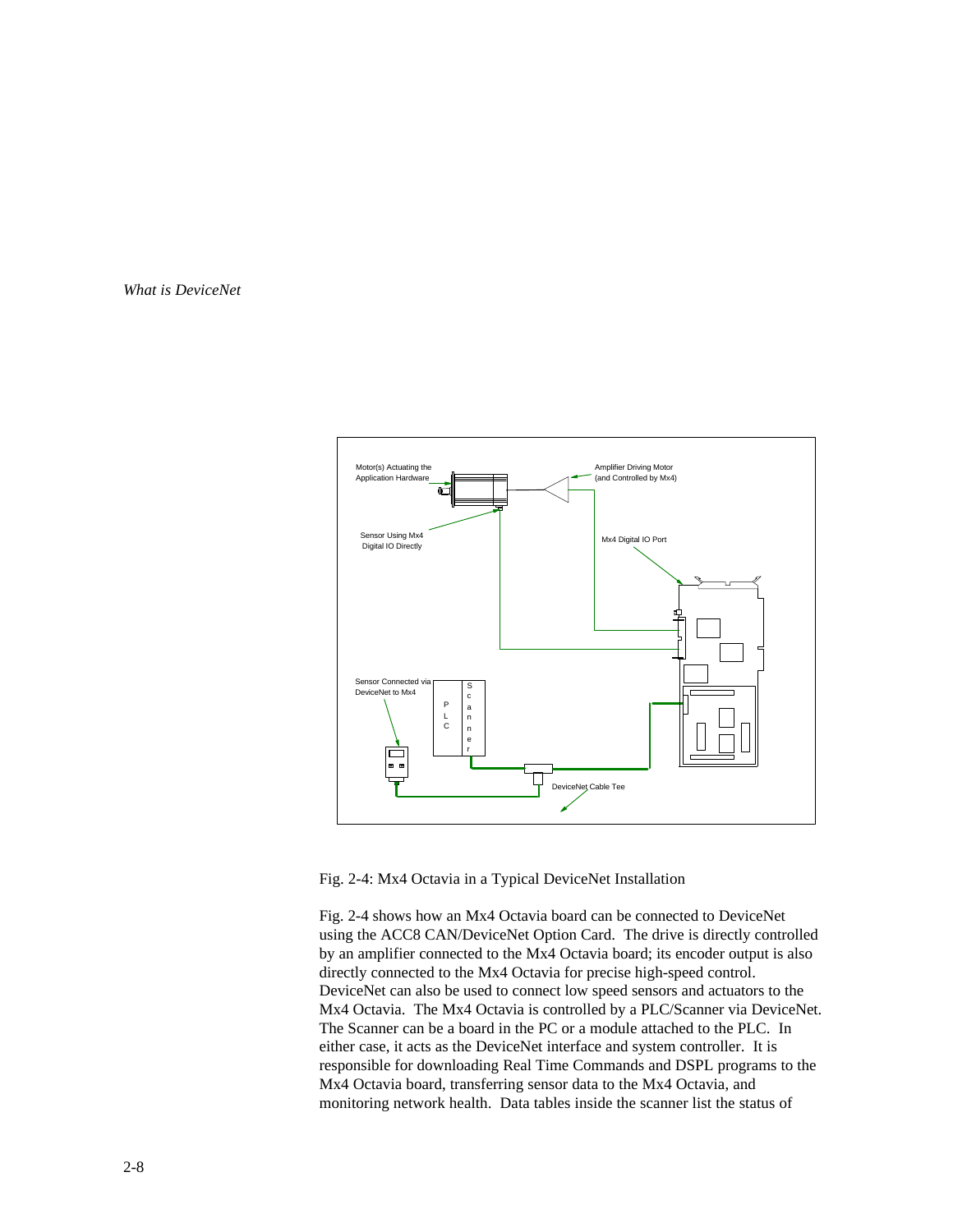discrete DeviceNet inputs and outputs and large data blocks for RTC's and DSPL programs. Fig. 2-5 illustrates the how the PLC interacts via the scanner with the Mx4 Octavia.



Fig. 2-5: PLC Connected to Mx4 Octavia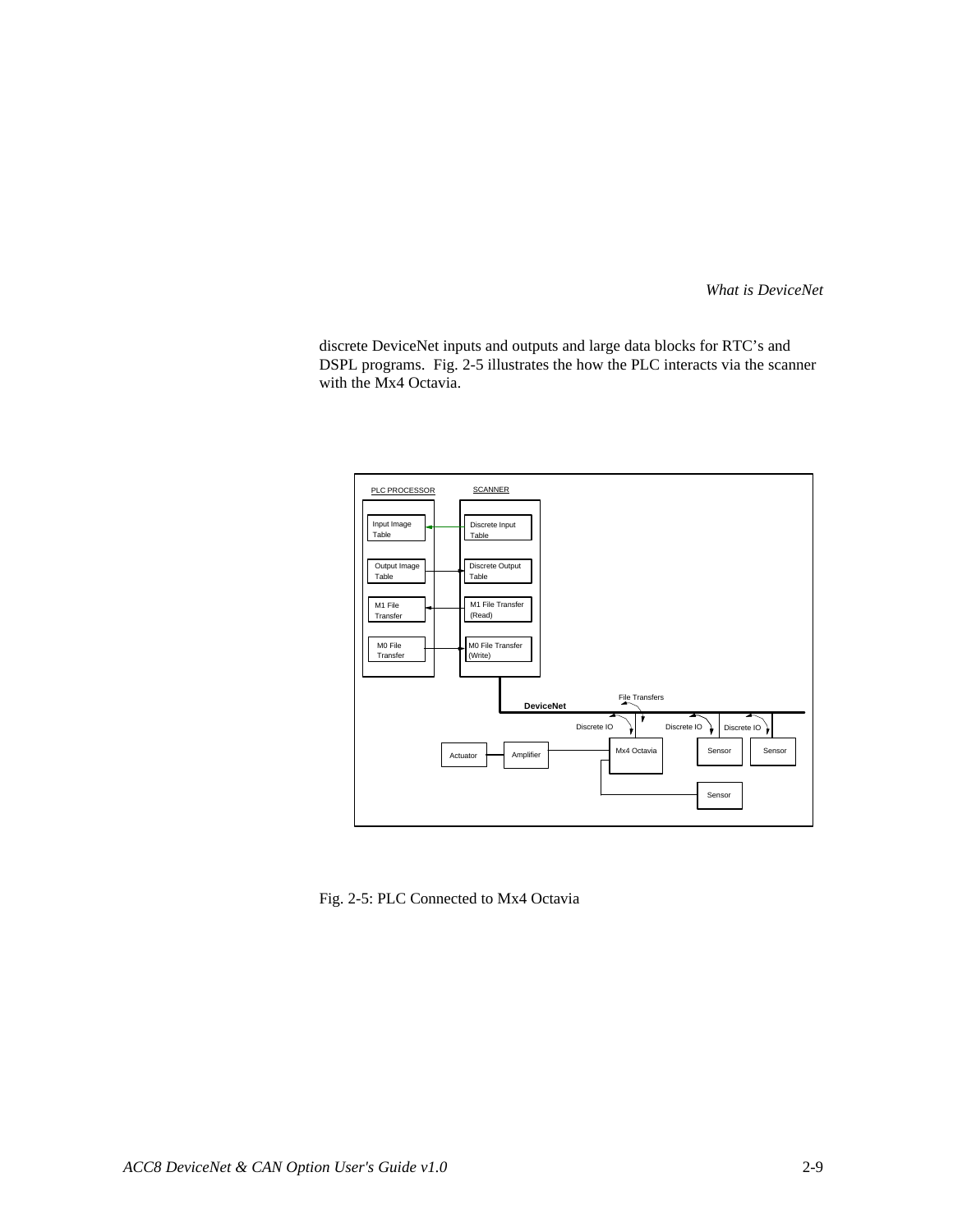This page intentionally blank.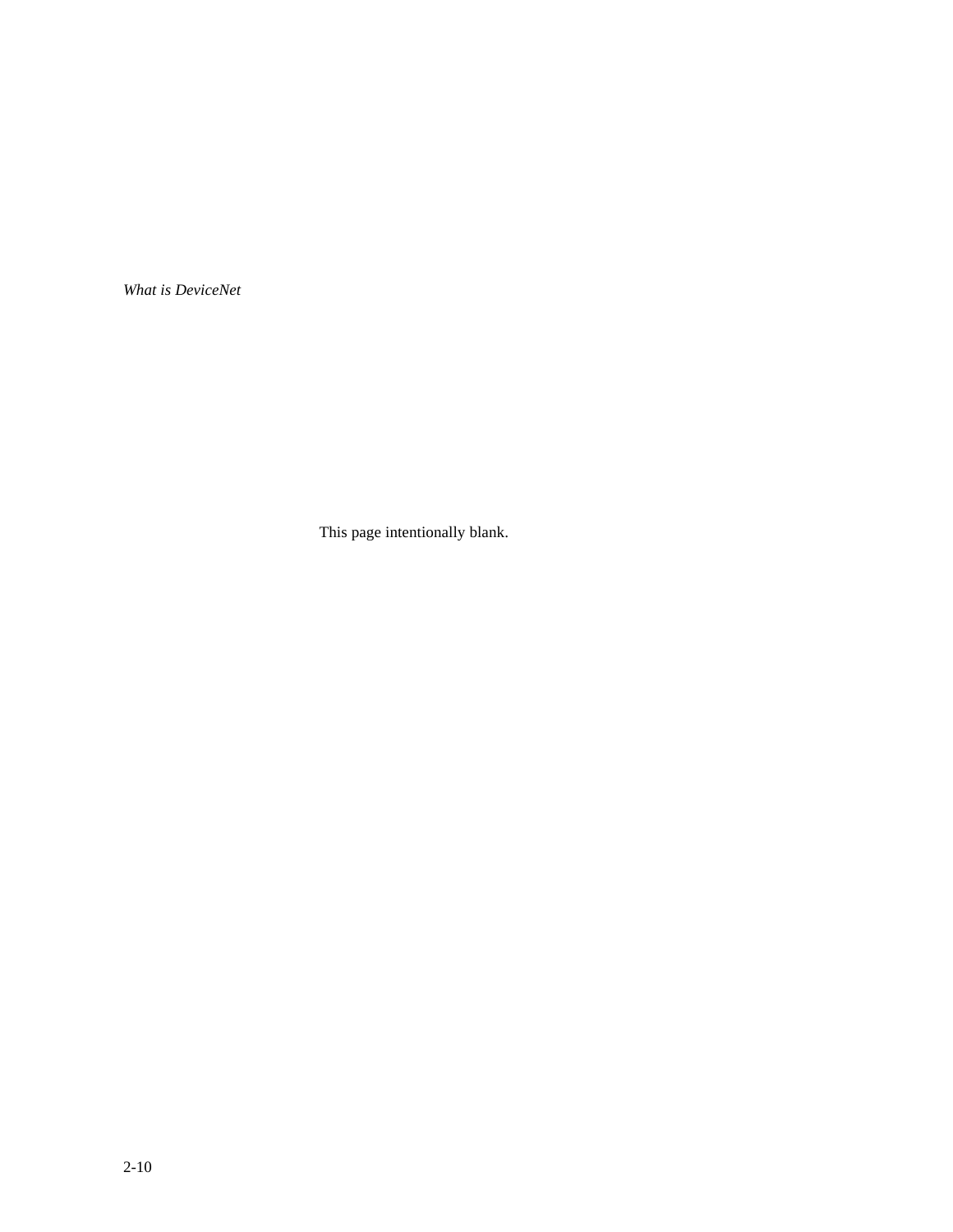<span id="page-18-0"></span>The ACC8 DeviceNet & CAN Option board plugs into the Mx4 Octavia controller and is secured via two headers. Fig. 3-1 shows the board layout and dimensions.



Fig. 3-1: ACC8 DeviceNet & CAN Option Dimensions, Connectors and Indicators.

*3-* 1

*ACC8 DeviceNet & CAN Option User's Guide v1.0*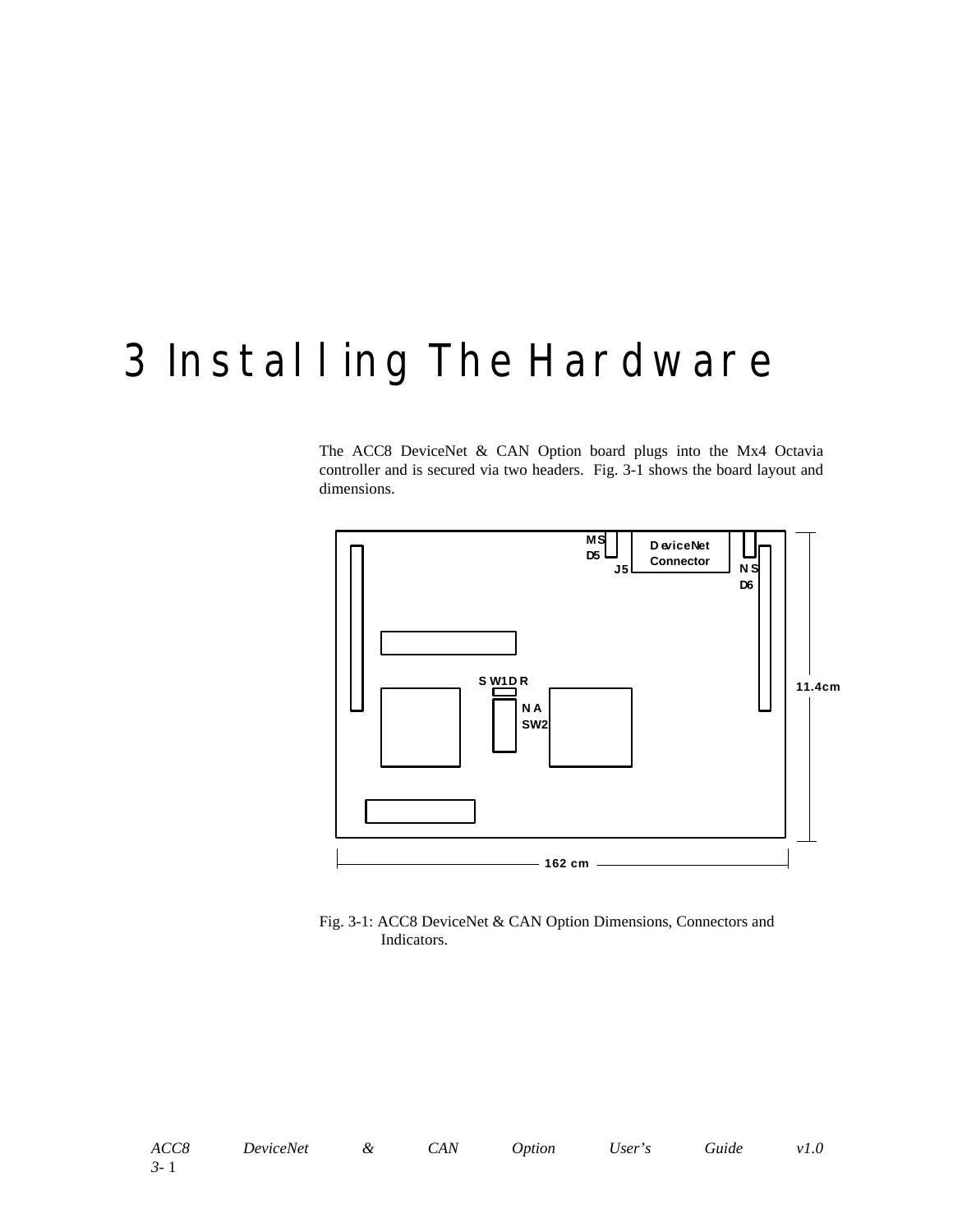

 Fig. 3-2: ACC8 DeviceNet & CAN Option Mounted on PC/AT Mx4 **Octavia**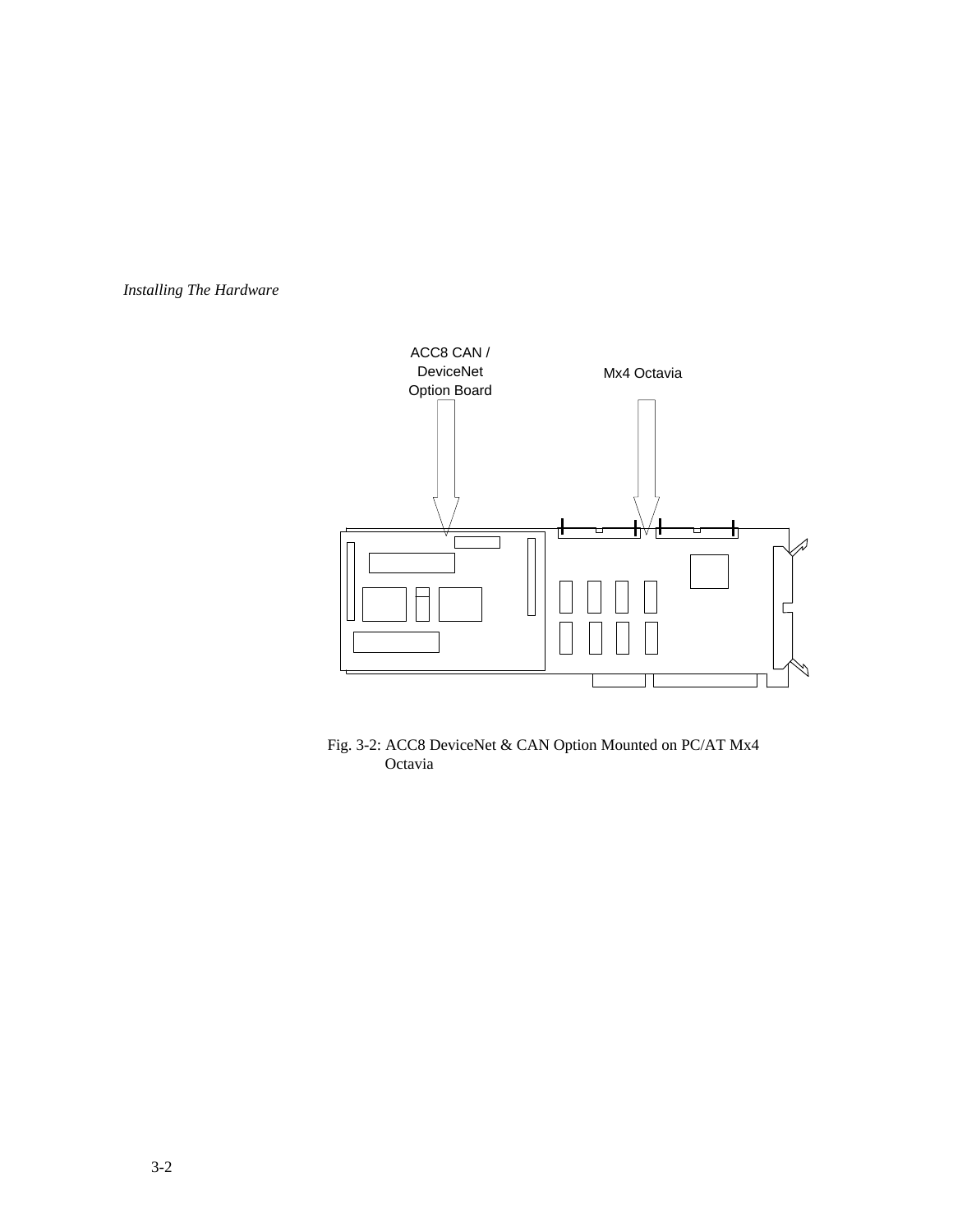## **ACC8 DeviceNet & CAN Option Cabling**

The ACC8 board uses a five position COMBICON MSTBA 2,5/5-G-5,08-AU header for the DeviceNet connector. This header mates with a pluggable open style, screw-connector such as the COMBICON MSTB 2,5/5-ST-5,08-AU or COMBICON MSTBP 2,5/5-ST-5,08-AU. The pinouts of the header are:

#### **Pinout**

| Pin | <b>Cable Color</b> | <b>Designation</b>       |
|-----|--------------------|--------------------------|
|     | <b>Black</b>       | $V - (0 \text{ Volts})$  |
|     | Blue               | <b>CANL</b>              |
|     | Bare               | Shield                   |
|     | White              | <b>CANH</b>              |
|     | Red                | $V+ (+24 \text{ Volts})$ |

Table 3-1: ACC8 DeviceNet & CAN Option Cabling Pinout

The ACC8 card is shipped with a default MacId of 63 and Baud Rate of 125. When the board is first powered up, the Module LED will flash green indicating that the board needs to be commissioned.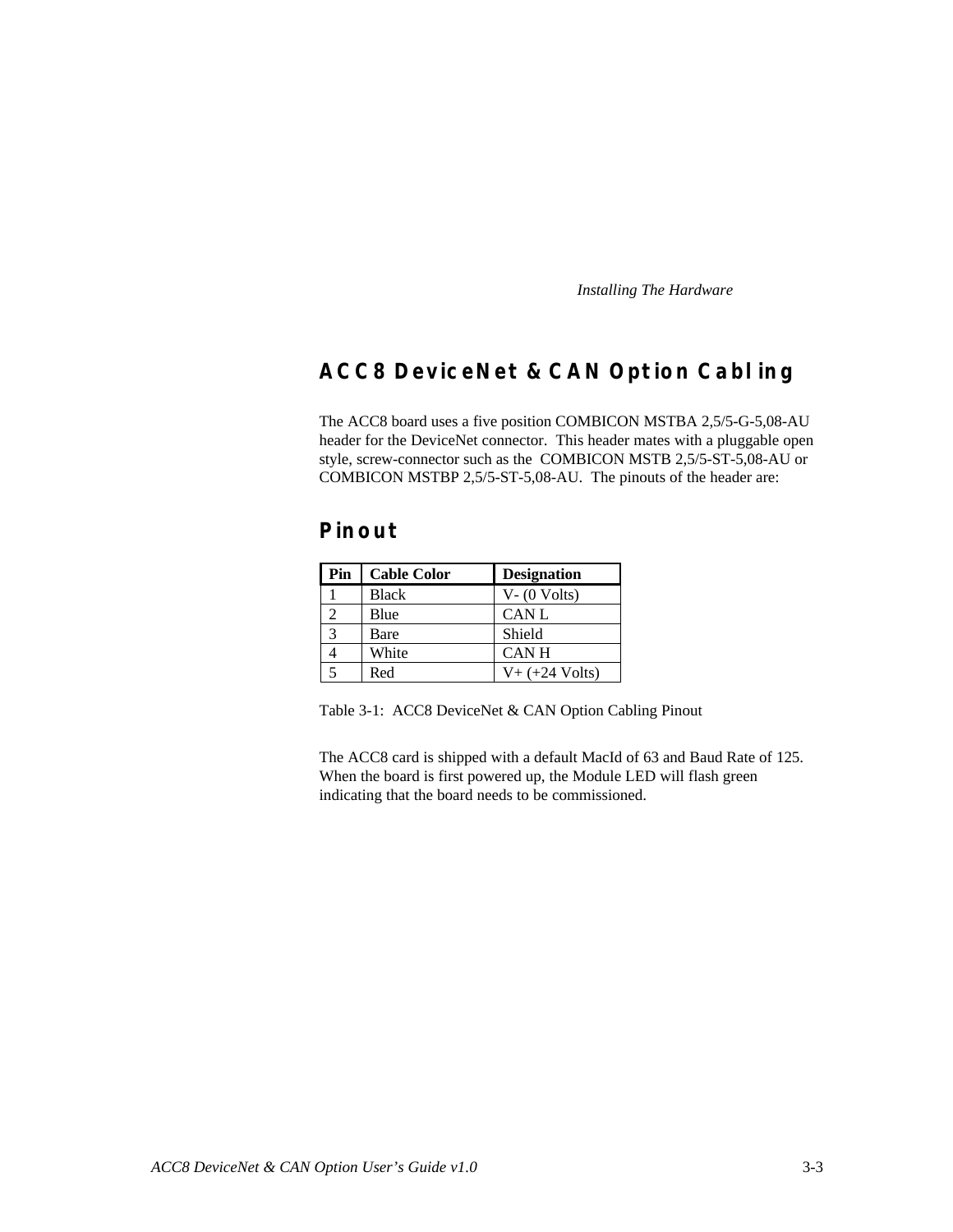This page intentionally blank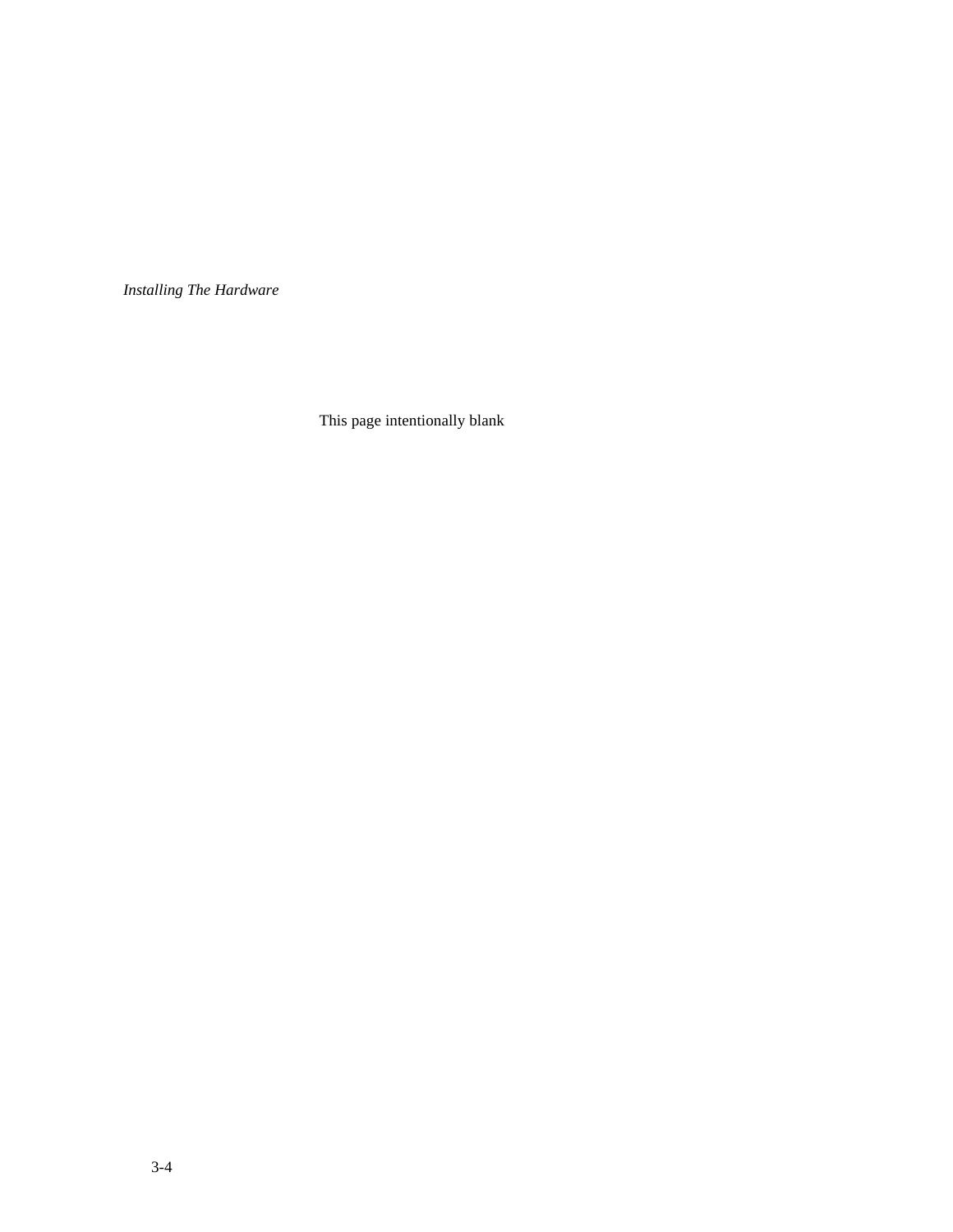# <span id="page-22-0"></span>4 Connecting to DeviceNet

**WARNING!** This chapter describes how to commission your ACC8 DeviceNet & CAN Option. ONLY commission your ACC8 DeviceNet & CAN Option when it is disconnected from the DeviceNet network. Failure to do so will cause a BUSOFF condition on a live network and result in network downtime.

Commissioning the ACC8 DeviceNet & CAN Option involves three steps:

- Set the baud rate switches
- Set the Mac Id switches
- Add the ACC8 DeviceNet Interface Option Card's Electronic Data Sheet (EDS) to the system library

The ACC8 DeviceNet Interface Option Card comes with factory default settings of 125 KBaud and MacId of 63. If the Module Status LED is flashing green on power up, then the device needs to be commissioned. Switches SW1 (**DR**) and SW2 (**NA**) used to set the Bau**D R**ate and **N**etwork **A**ddress are located on the board as shown in Fig. 4-1 below.

*ACC8 DeviceNet & CAN Option User's Guide v1.0 4-1*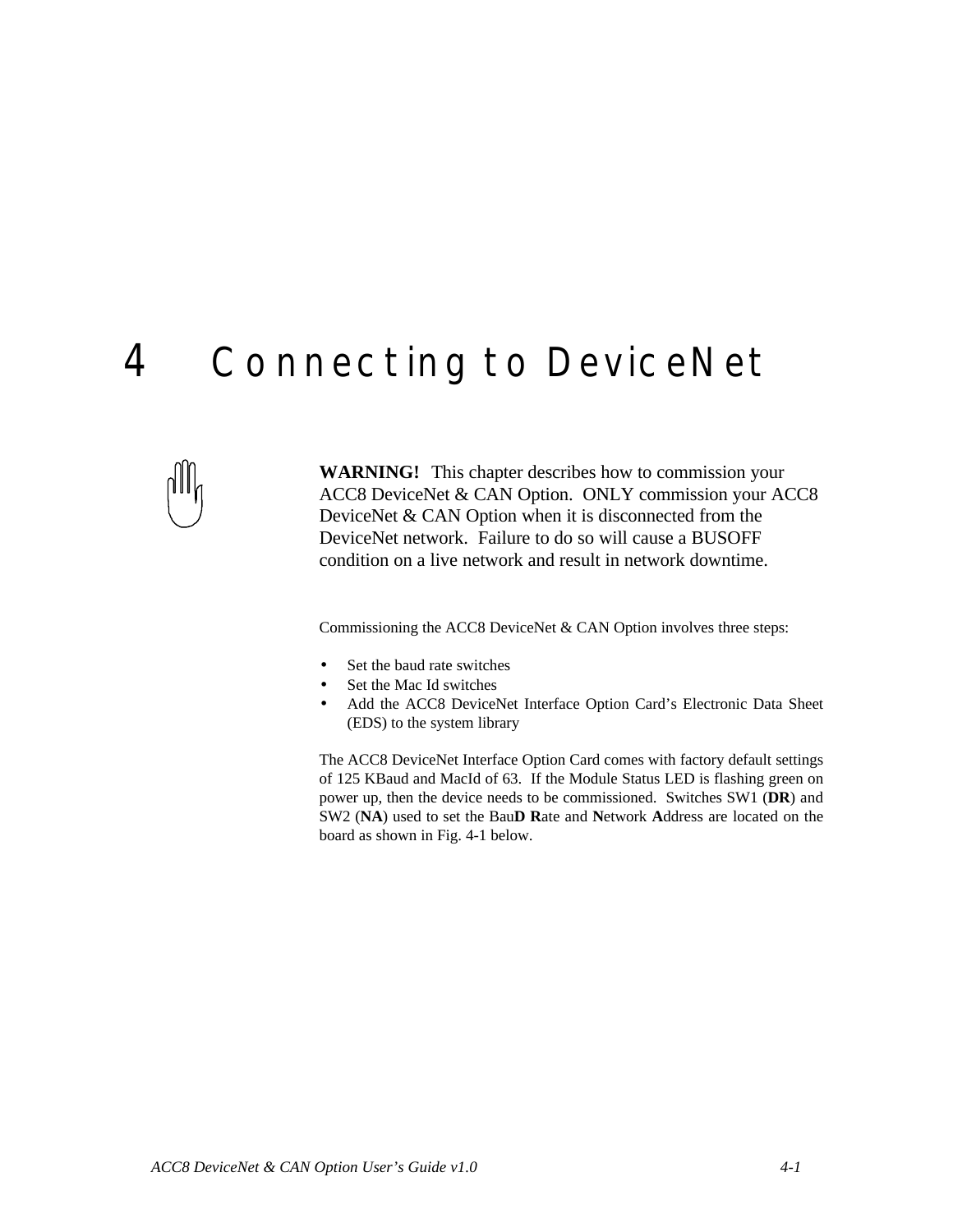*Connecting to DeviceNet*



Fig. 4-1: Location of Baud rate (SW1) and Node Address (SW2) Switches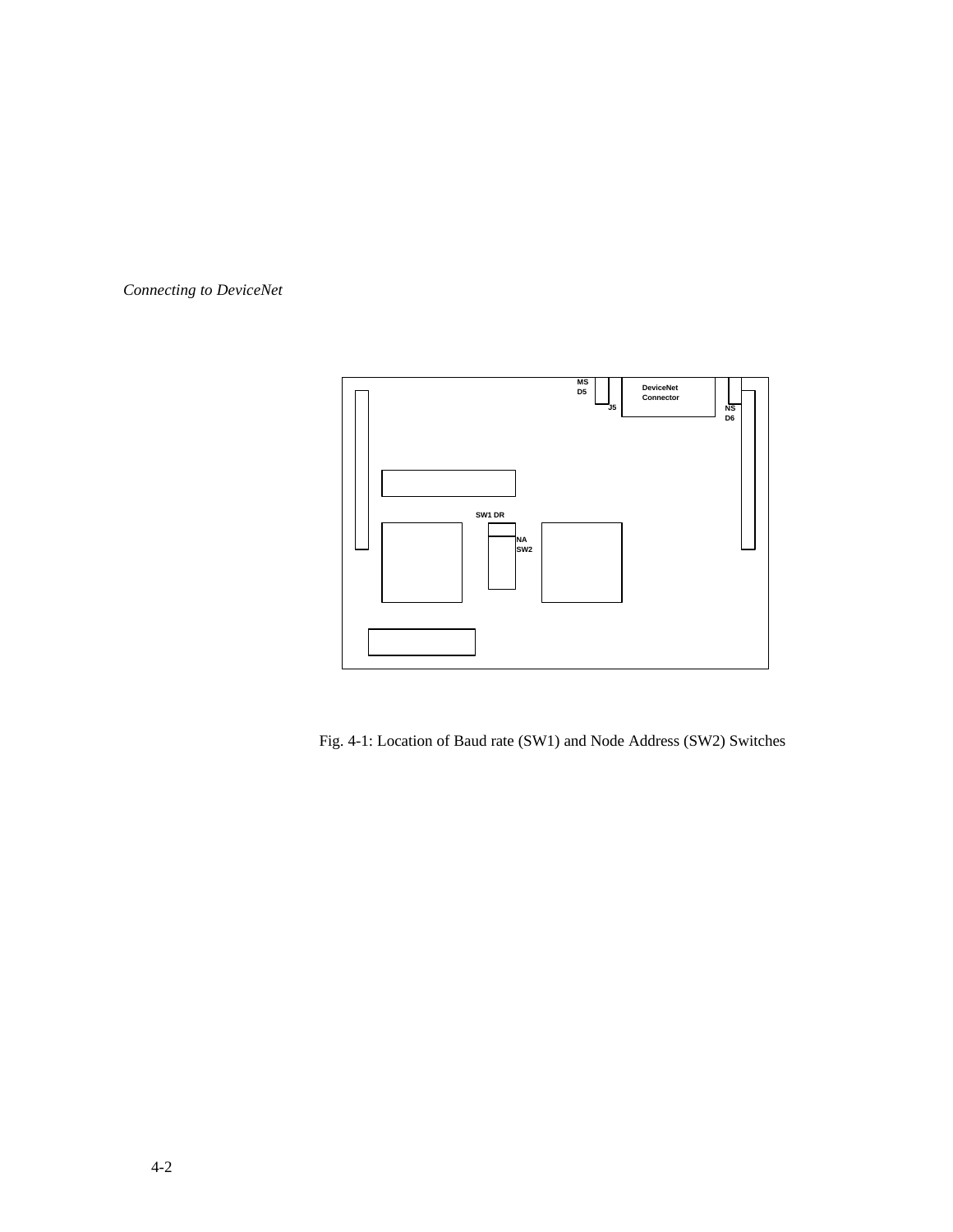*Connecting To DeviceNet*

## **MacId (Media Access Control ID)**

Refer to your system documentation or use DeviceNet management software to determine available MacIds for the ACC8 DeviceNet Interface Option Card. Once a MacId is chosen for the card, place the Mx4 Octavia board /ACC8 DeviceNet Interface Option Card on an electrostatic dissipative surface with the angle bracket on the left and the ISA/VME edge connector facing you. The DeviceNet connector on the ACC8 DeviceNet Interface Option Card should be facing away from you. The MacId is set with DIP switch SW2 located to the left center of the board. (Switches SW1 and SW2 are adjacent to each other; SW1 is the two position DIP switch closest to the DeviceNet connector; SW2 is the eight position DIP switch closest to the side of the board without connectors.) Once the Mx4 Octavia board is installed in your application, the baud rate switch is not user accessible. The switch settings can be overridden with a DeviceNet command as described in Chapter 5.

The following figure shows the SW2 setting for MacIds of 01, 38, and 63.



Fig. 4-2: Setting the MacId with Switch SW2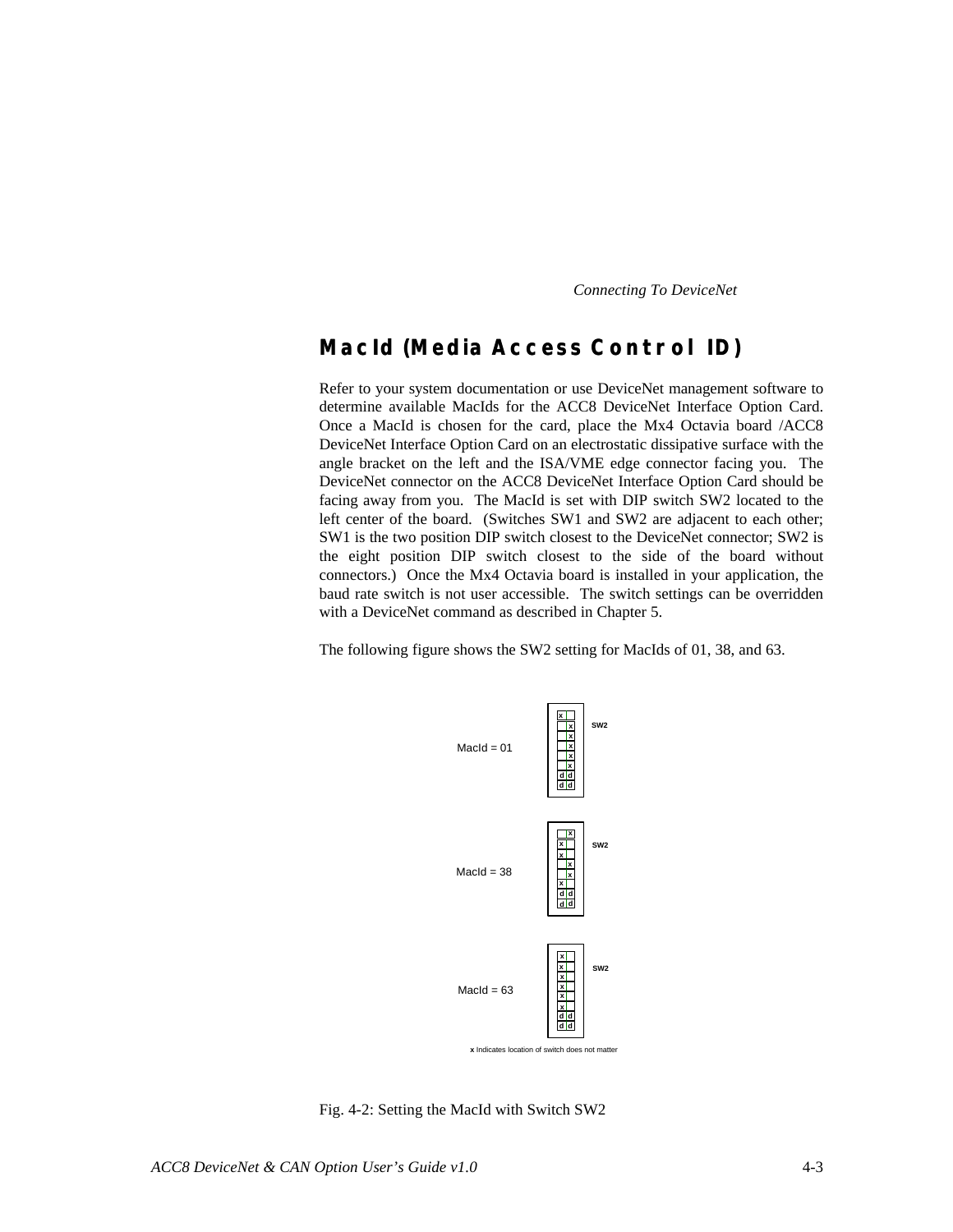*Connecting to DeviceNet*

### **Baud Rate**

The baud rate is set with DIP switch SW1. (Switches SW1 and SW2 are adjacent to each other; SW1 is the two position DIP switch closest to the DeviceNet connector; SW2 is the eight position DIP switch closest to the side of the board without connectors.) The following figure shows the SW1 setting for 125, 250, and 500 KBaud. Once the Mx4 Octavia board is installed in your application, the baud rate switch is not user accessible. The switch settings can be overridden with a DeviceNet command as described in Chapter 5.



Fig. 4-3: Setting Baud Rate with Switch SW1

(A fourth configuration, with both switches moved to the left side, is invalid and will result in a baud rate of 500k Baud.)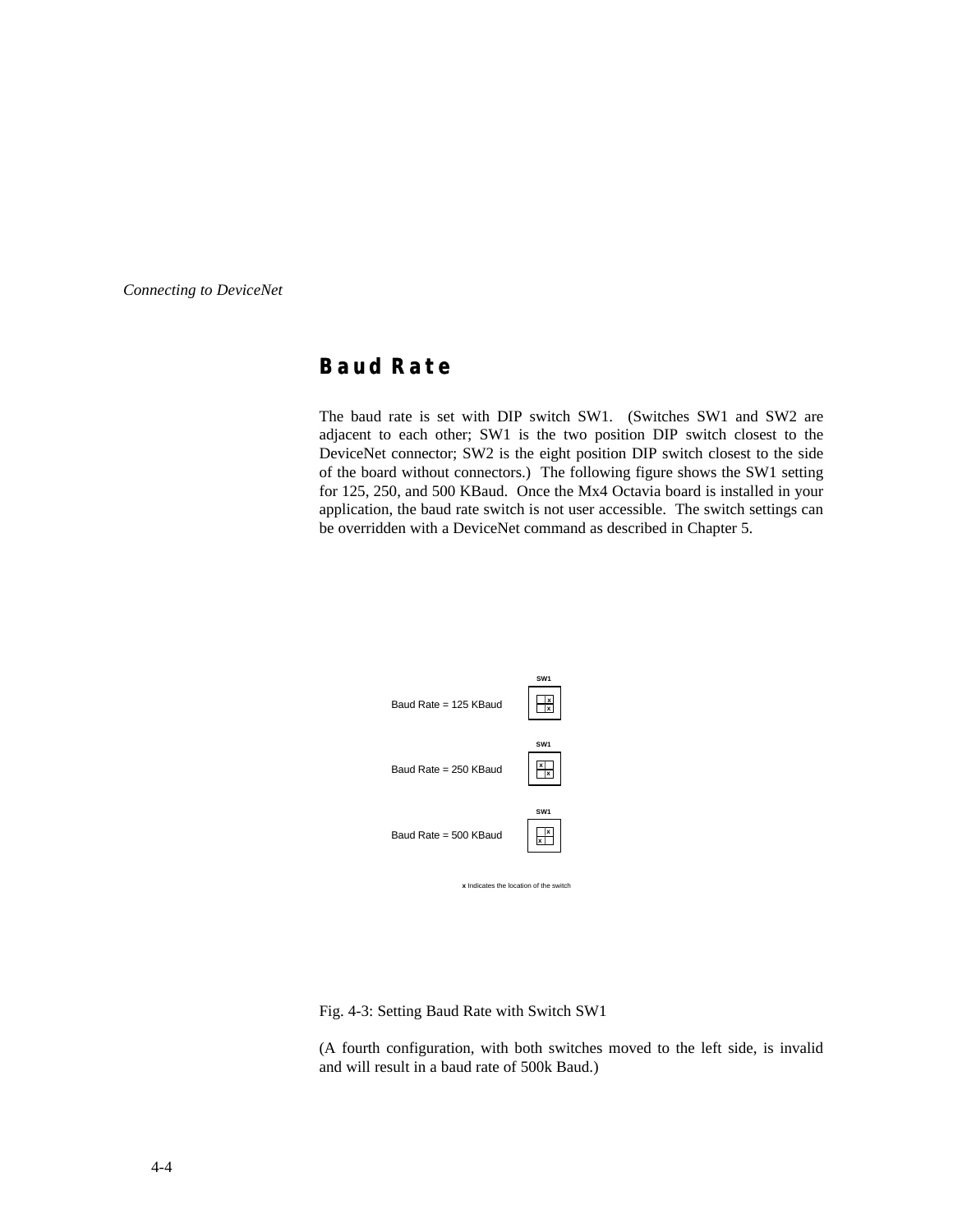<span id="page-26-0"></span>The ACC8 DeviceNet & CAN Option uses a DSPCG specific device profile with a Class ID of 56 hex (86 decimal). The ACC8 gives access to the digital inputs and outputs to and from the Mx4 Octavia, Real Time Commands, DSPL programs, and selected memory locations. The Mx4 Octavia can be thought of as an "object" or a set of "attributes" and "services" that can be "Set" using DeviceNet. Alternatively, DeviceNet can be used to "Get" the value of an attribute. The concepts of "objects", "attributes", and "services" are more fully described in Appendix C.

## **Data Transfer**

The ACC8 DeviceNet & CAN Option uses a Group 2 Only Predefined Master-Slave connection as shown below in Fig. 5-1.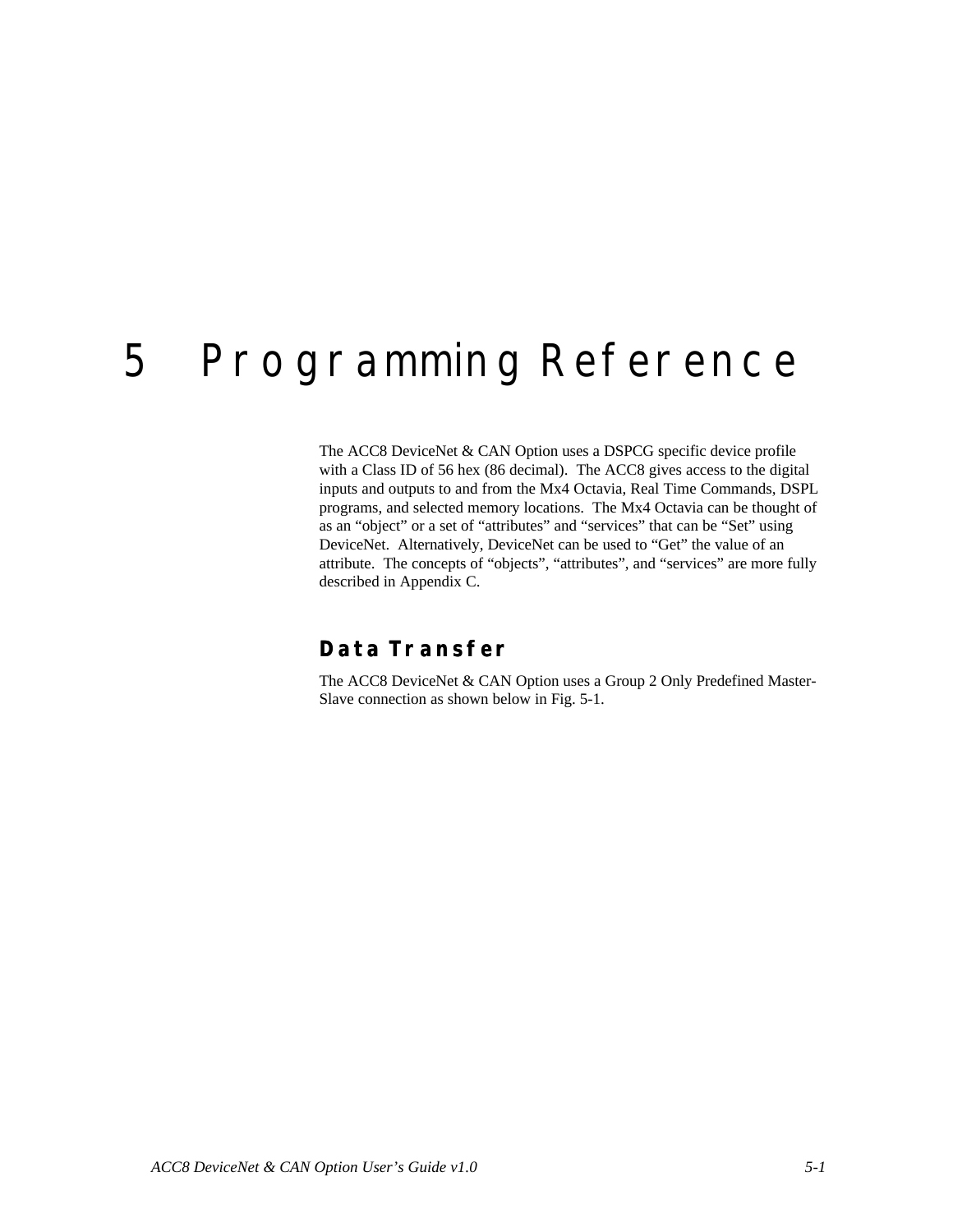

Fig. 5-1: ACC8 DeviceNet & CAN Option Object Map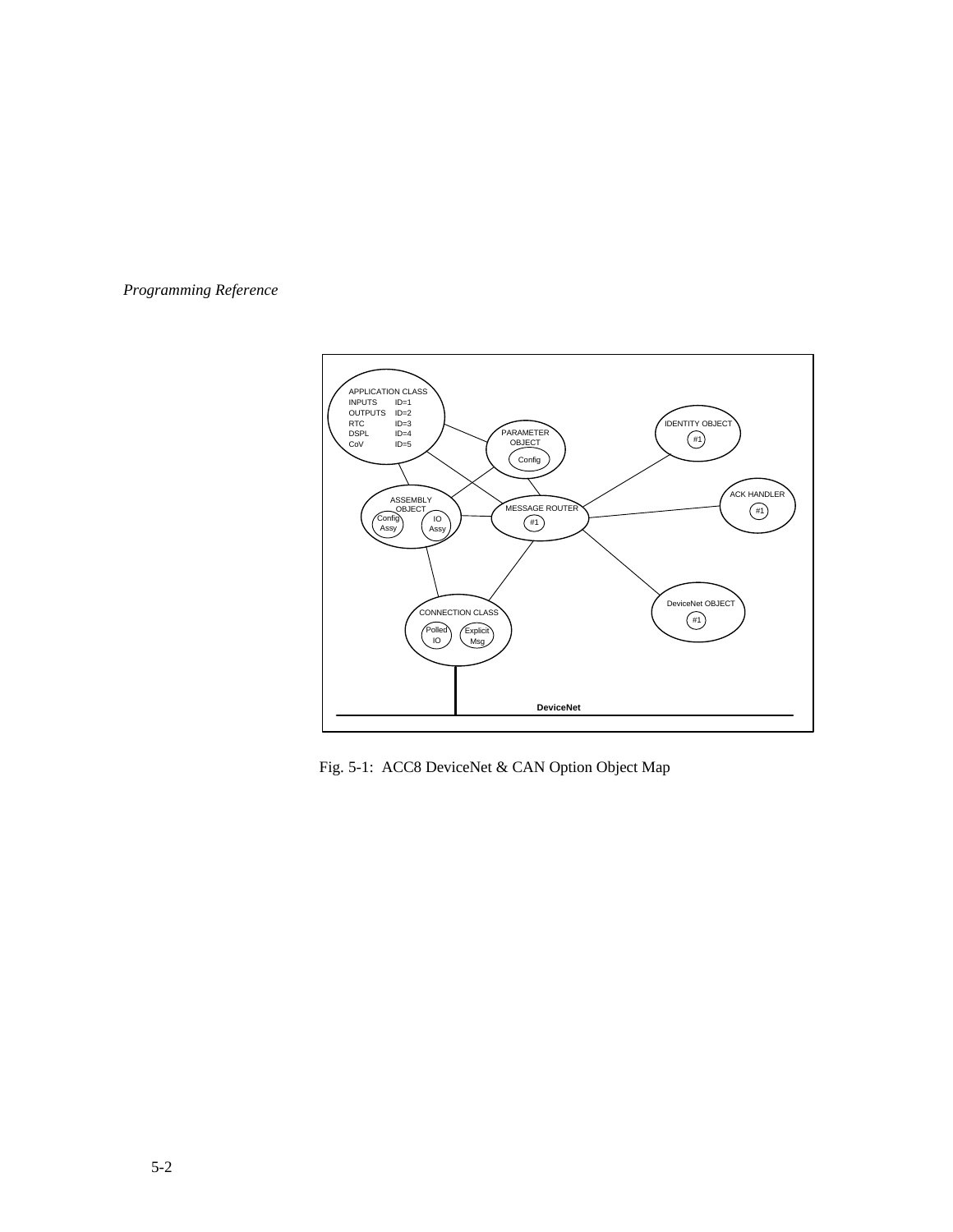The following definitions are used to define data sizes throughout this document.

| <b>Identifier</b> | <b>Mnemonic</b>     | <b>Description</b>                 |
|-------------------|---------------------|------------------------------------|
|                   | <b>WORD</b>         | 16-bit word                        |
| $\mathfrak{D}$    | <b>UINT</b>         | 16-bit unsigned integer            |
| 3                 | <b>INT</b>          | 16-bit signed integer              |
| 4                 | <b>BOOL</b>         | boolean                            |
| 5                 | <b>SINT</b>         | short integer (8 bit signed)       |
| 6                 | <b>DINT</b>         | double integer (32 bit signed)     |
| 7                 | <b>LINT</b>         | long integer (64 bit signed)       |
| 8                 | <b>USINT</b>        | unsigned short integer             |
| 9                 | <b>UDINT</b>        | unsigned double integer            |
| 10                | REAL                | single floating point format (IEEE |
|                   |                     | 754)                               |
| 20                | <b>STRING</b>       | 8-bit per character string         |
| 23                | <b>SHORT STRING</b> | N-Byte long character string       |
| 24                | <b>BYTE</b>         | bit string, 8 bits                 |

Table 5-1: DeviceNet Data Type Definitions

The Identity Object, Message Router Object, and DeviceNet Object are defined as follows: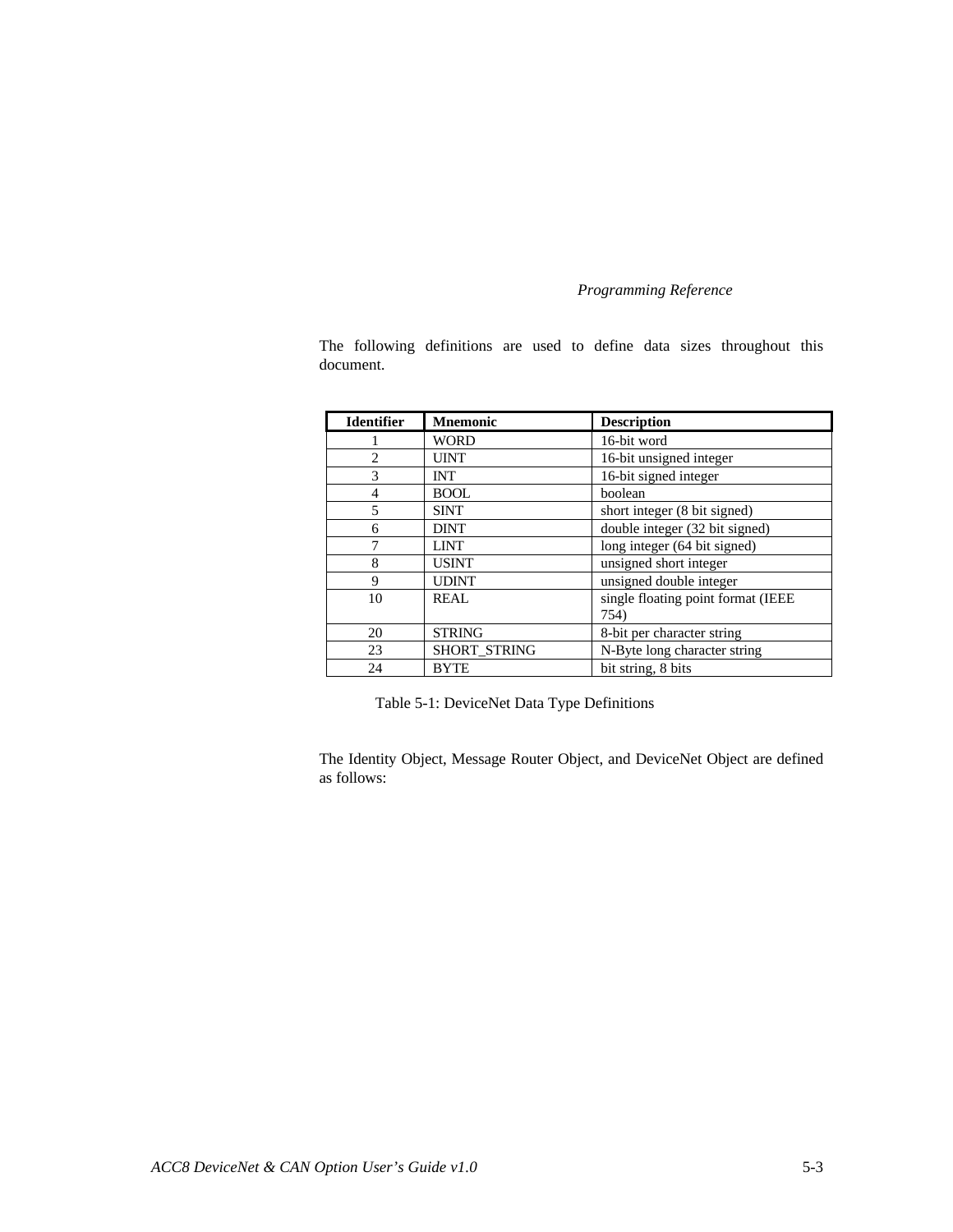#### **Identity Object Class ID 1, Instances (1)**

The Identity Object identifies to node to DeviceNet and provides the general information listed in the table below

| <b>Service</b> | ID             | <b>Attribute</b>    | <b>Description</b>           | <b>Type</b>   |
|----------------|----------------|---------------------|------------------------------|---------------|
| GET_REQ        | 1              | Vendor ID           | Vendor $ID=$                 | <b>UINT</b>   |
| Service        |                |                     | <b>DSP</b> Control Group     |               |
| $Code = 14$    |                |                     |                              |               |
|                | $\overline{2}$ | Device Type         | <b>DSP Motion Controller</b> | <b>UINT</b>   |
|                |                |                     | (Type 86)                    |               |
|                | 3              | <b>Product Code</b> | Product Code=1               | <b>UINT</b>   |
|                | $\overline{4}$ | Product             | Revision of the item         | <b>STRUCT</b> |
|                |                | Revision            | <b>Major Revision</b>        | of:           |
|                |                |                     | <b>Minor Revision</b>        | <b>USINT</b>  |
|                |                |                     |                              | <b>USINT</b>  |
|                | 5              | <b>Status</b>       | Status of device (See        | <b>WORD</b>   |
|                |                |                     | Value Table next)            |               |
|                | 6              | Serial Number       | Unique serial number         | <b>UDINT</b>  |
|                | 7              | <b>Product Name</b> | "Mx4 Octavia"                | SHORT         |
|                |                |                     |                              | <b>STRING</b> |
| Reset_REQ      |                | None                | 0=emulate reset as closely   | <b>USINT</b>  |
| Service        |                |                     | as possible a cycling of     |               |
| $Code = 05$    |                |                     | power. If data is omitted,   |               |
|                |                |                     | this is default action       |               |
|                |                |                     | 1=return as closely as       |               |
|                |                |                     | possible to "out-of-box"     |               |
|                |                |                     | configuration, then          |               |
|                |                |                     | emulate power cycle          |               |
|                |                |                     | reset.                       |               |

Table 5-2: Identity Object Attributes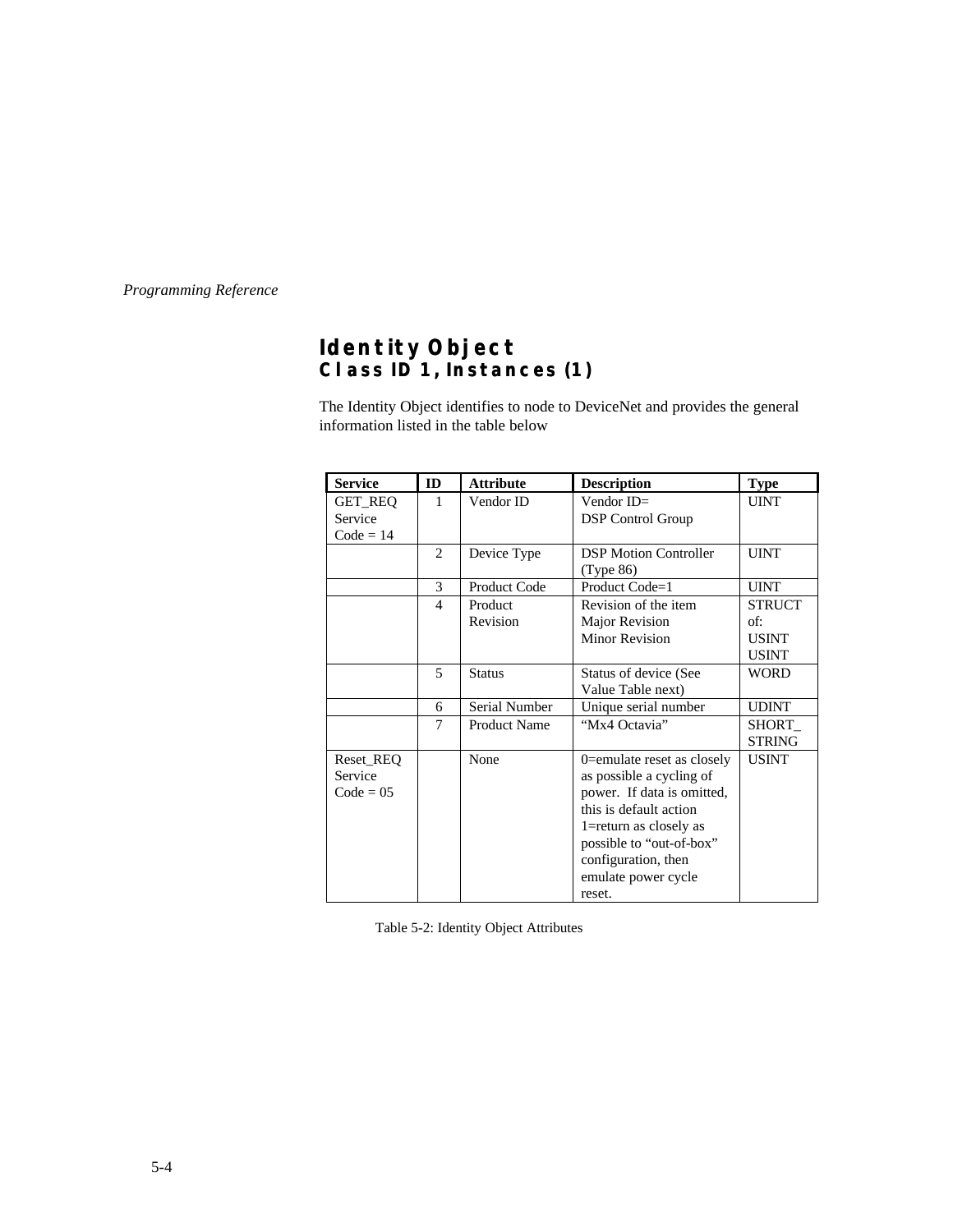## **Status Attribute**

The Status Attribute of the Identity Object is used to let the network master know the status of the node including if the device is faulted and to what degree the fault is recoverable.

| Bit(s)         | <b>Called</b>       | <b>Definition</b>                        |
|----------------|---------------------|------------------------------------------|
| 0              | Owned               | TRUE indicates device has an owner       |
|                |                     | Reserved, set to 0                       |
| $\mathfrak{D}$ | Configured          | TRUE indicates settings change from "out |
|                |                     | of box" defaults                         |
| 3              |                     | Reserved, set to 0                       |
| 4, 5, 6, 7     | Device Mode         | 0xFF=SELF TEST, other values TBD         |
| 8              | Minor recoverable   | TRUE if self diagnosis detects a minor   |
|                | fault               | fault                                    |
| 9              | Minor unrecoverable | TRUE if self diagnosis detects an        |
|                | fault               | unrecoverable major fault                |
| 10             | Major recoverable   | TRUE if self diagnosis detects a major   |
|                | fault               | fault                                    |
| 11             | Major unrecoverable | TRUE if self diagnosis detects an        |
|                | fault               | unrecoverable major fault                |
| 12, 13         |                     | Reserved, set to 0                       |
| 14, 15         |                     | Reserved, set to 0                       |

Table 5-3: Status Attribute Interpretation

#### **Message Router Object Class ID 2, Instances (1)**

The Message Router Object allows access to any instance of any object class in the device. The ACC8 DeviceNet & CAN Option has a Class ID of 56 hex (86 decimal).

| $\sim$<br><b>Services</b> | ${\bf I\bf I}$ | <b>Attributes</b> | <b>Description</b> | $T$ vpe |
|---------------------------|----------------|-------------------|--------------------|---------|
| 'one                      |                |                   |                    |         |

Table 5-4: Message Router Object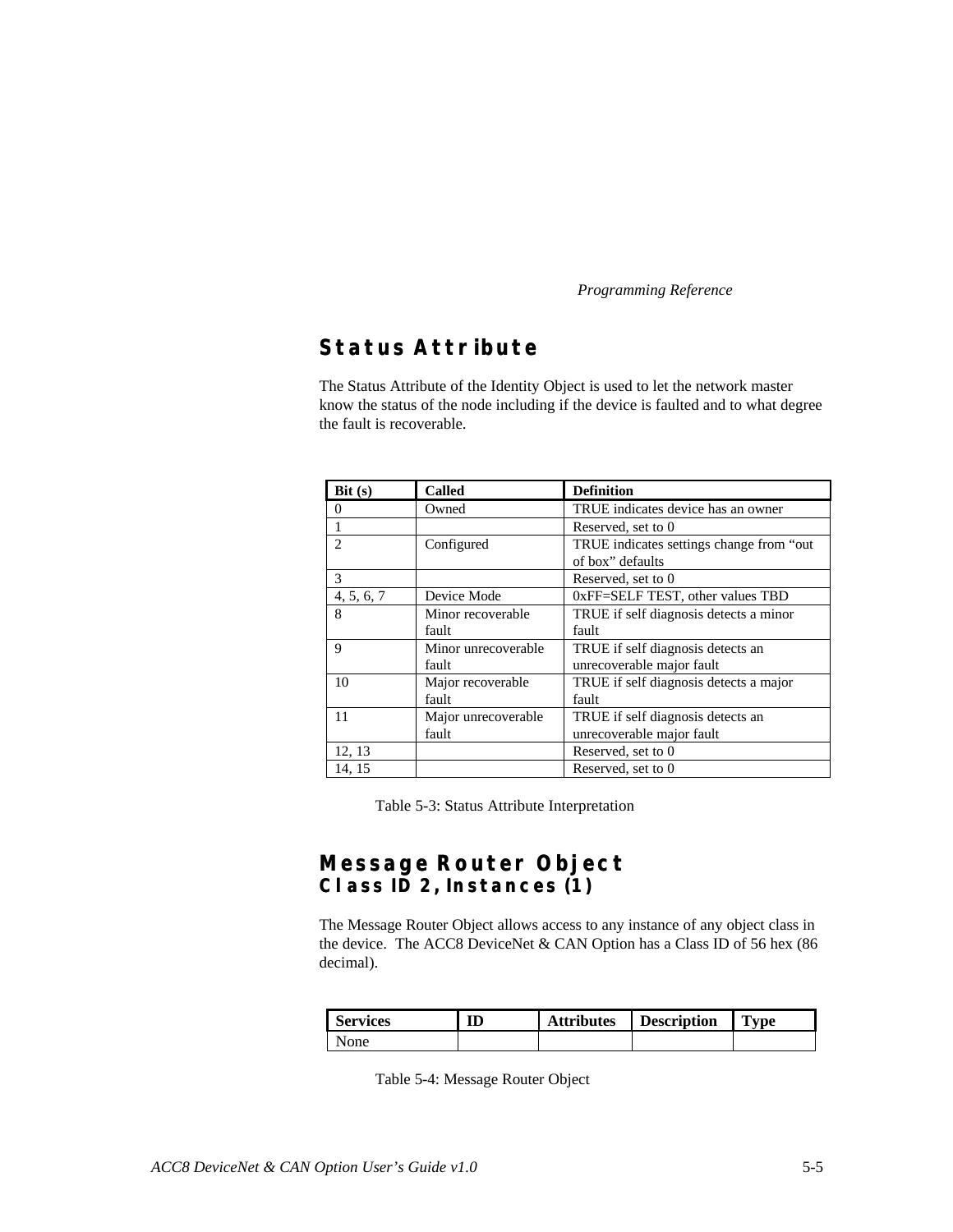#### **DeviceNet Object Class 3, Instances (1)**

The DeviceNet Object contains the MacId, baud rate, and other status information concerning the DeviceNet connection.

| <b>Service</b>      | ID               | <b>Attribute</b> | <b>Description</b>      | <b>Type</b>  |
|---------------------|------------------|------------------|-------------------------|--------------|
| <b>GET_REQ</b>      | 1                | <b>MAC ID</b>    | $0 - 63$                | <b>USINT</b> |
| Service Code = $14$ |                  |                  |                         |              |
|                     | $\mathbf{2}$     | <b>Baud Rate</b> | $125K$ , $1 =$<br>$0 =$ | <b>USINT</b> |
|                     |                  |                  | $250K, 2 = 500K$        |              |
| <b>SET_REQ</b>      | $\mathbf{1}$     | <b>MAC ID</b>    | $0 - 63$                | <b>USINT</b> |
| Service Code = $16$ |                  |                  |                         |              |
|                     | $\overline{2}$   | <b>Baud Rate</b> | $0=125k$ , $1=250k$ ,   |              |
|                     |                  |                  | $2 = 500k$              |              |
|                     | 3                | <b>BUS-OFF</b>   | $0 = CAN$ controller    | <b>BOOL</b>  |
|                     |                  | Interrupt        | held in reset           |              |
|                     | $\boldsymbol{4}$ | <b>BUS-OFF</b>   | times<br>Number of      | <b>USINT</b> |
|                     |                  | Counter          | device<br>has<br>gone   |              |
|                     |                  |                  | <b>BUS-OFF</b><br>since |              |
|                     |                  |                  | power-up/reset.         |              |
| ALLOC_GRP2_         | 5                | Connection       | bit mapped byte         | <b>USINT</b> |
| <b>IDSET</b>        |                  | Choice           | 1<br>Explicit<br>$=$    |              |
| Service Code = $75$ |                  |                  | message                 |              |
|                     |                  |                  | $2 =$ Polled            |              |
|                     |                  |                  | $3 = Both$              |              |
| RELEASE_GRP2_       | 5                | Connection       | bit mapped byte         | <b>USINT</b> |
| <b>IDSET</b>        |                  | Choice           | 1<br>Explicit<br>$=$    |              |
| Service Code = $76$ |                  |                  | message                 |              |
|                     |                  |                  | $2 =$ Polled            |              |
|                     |                  |                  | $3 = Both$              |              |
| Get_Req             | 6                | Has MacID        | $0=$ No                 | <b>BOOL</b>  |
|                     |                  | switch been      | $1 = Yes$               |              |
|                     |                  | changed?         |                         |              |

Class Attribute DeviceNet revision (ID=1) Revision=2

Table 5-5: DeviceNet Object Attributes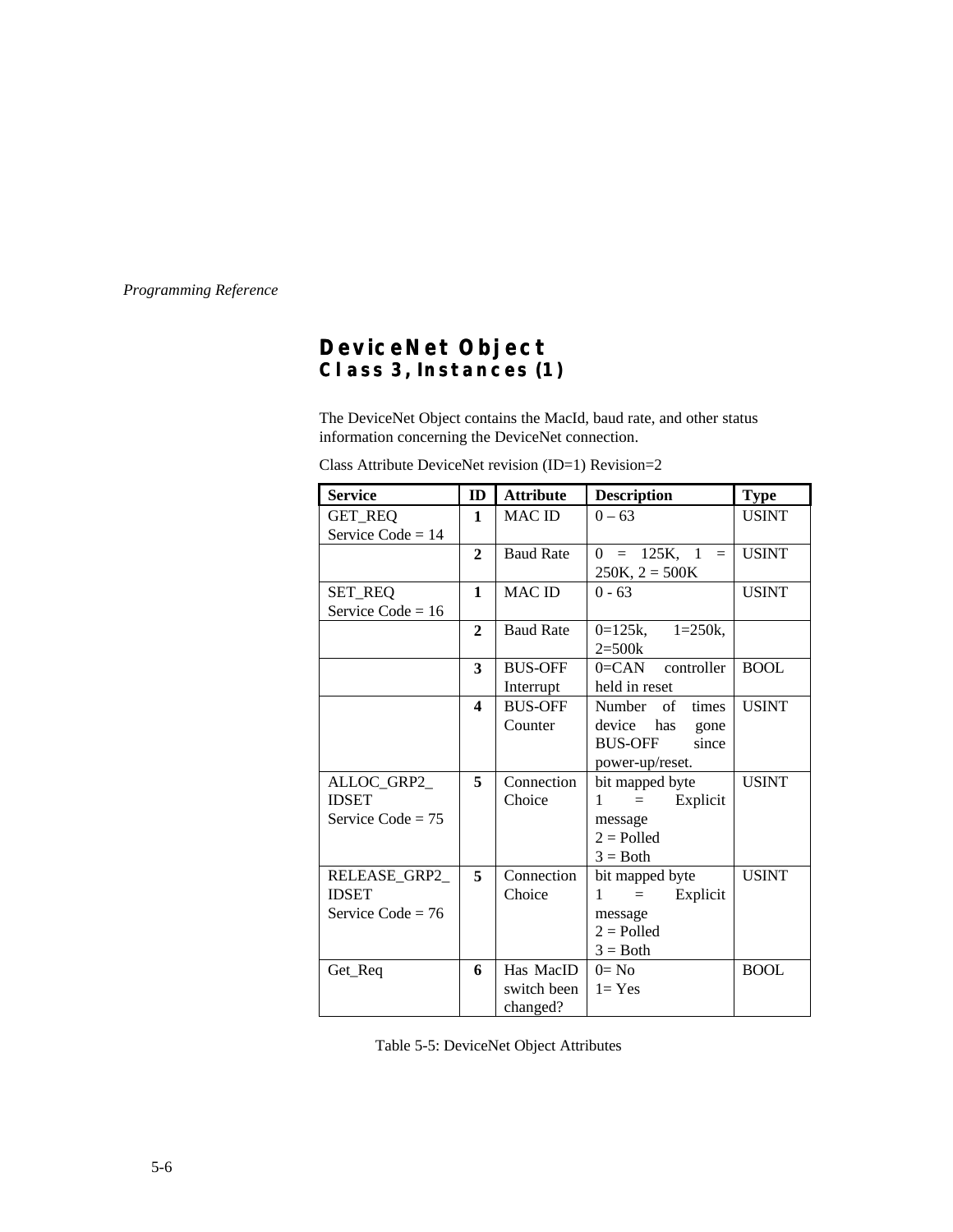| <b>Service</b> | ID | <b>Attribute</b> | <b>Description</b>    | <b>Type</b>  |
|----------------|----|------------------|-----------------------|--------------|
|                | 7  | Has<br>Baud      | $0=$ No               | <b>BOOL</b>  |
|                |    | Rate switch      | $1 = Yes$             |              |
|                |    | been             |                       |              |
|                |    | changed?         |                       |              |
|                | 8  | MacId            | of<br>value<br>Actual | <b>USINT</b> |
|                |    | switch           | MacId switch          |              |
|                |    | value            |                       |              |
|                | 9  | Rate<br>Baud     | of<br>Actual<br>value | <b>USINT</b> |
|                |    | switch           | Baud Rate switch      |              |
|                |    | value            |                       |              |

Table 5-5: DeviceNet Object Attributes (cont.)

Notes:

- 1) No data is required when setting the BUS-OFF Counter; accessing this attribute with a Set Request will automatically reset the counter to zero (0). The counter will count up to 255 BUS-OFF interrupts and will **not** rollover when it reaches 255.
- 2) Use the DeviceNet **Set Req**uest to override the switch setting for MacId and Baud Rate. A **Get Req**uest can be used for network debugging to determine if either of the MacId or Baud Rate switches have been overridden.

#### **Assembly Object Class 4, Instances (2)**

The Assembly Object in a Group 2 Only Predefined Master-Slave connection only supports the data attribute of the configuration assembly and the IO assembly. The ACC8 DeviceNet & CAN Option supports Polled IO. The IO assembly is used to transfer the Mx4 Octavia's 32 bits of discrete IO.

The Assembly object is used to group together multiple attributes from one or more object(s). Once grouped or "assembled" together, the entire block of attributes can be communicated via a single connection instance.

The configuration Instance of the Assembly Object is present in the ACC8 DeviceNet & CAN Option software, but is not used at this time.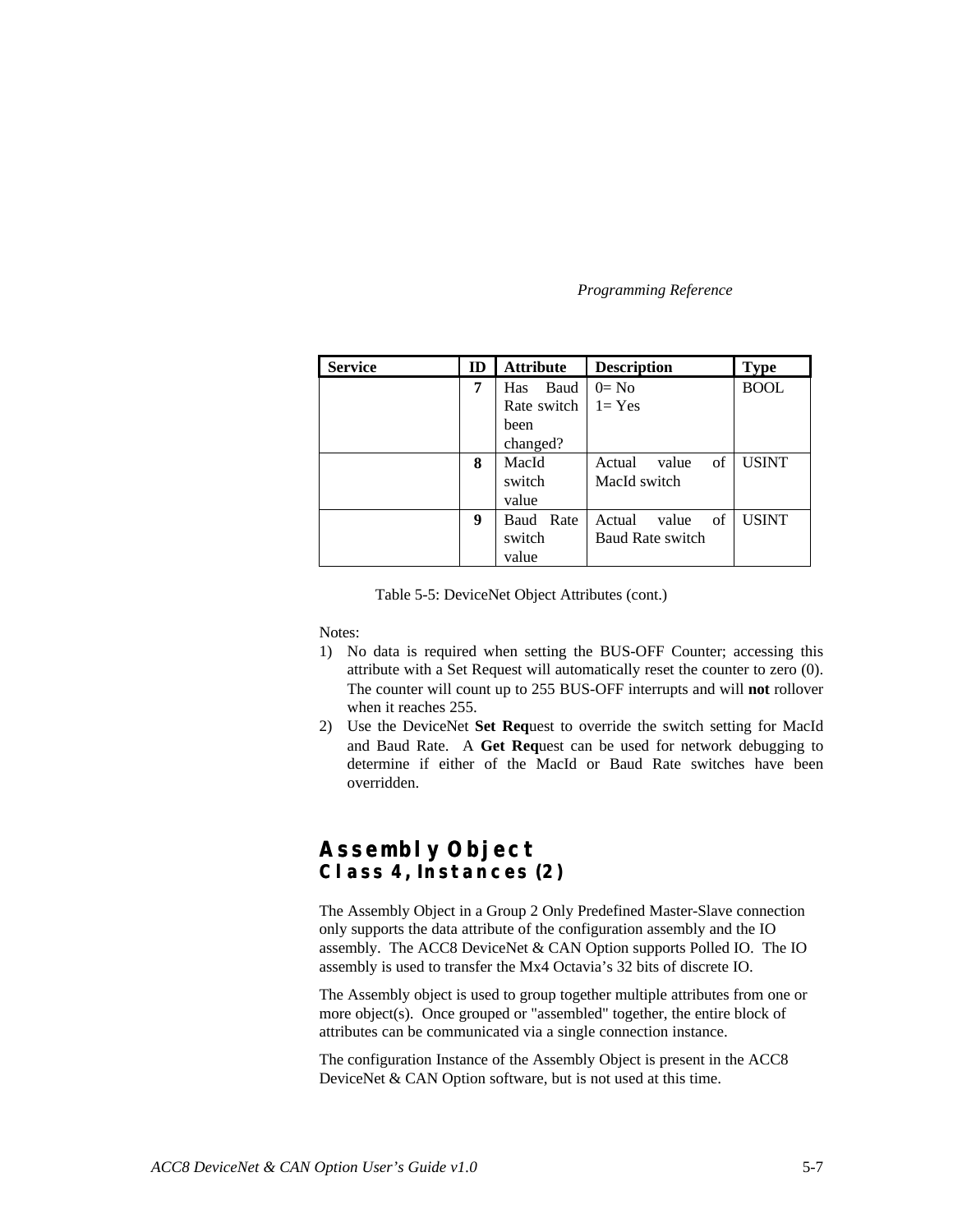## **Connection Class Class 5, Instances (2)**

There are two Connection Objects as shown in Fig. 5-1. One maintains the Explicit Message connection, and the other maintains the Polled IO connection.

| <b>Service</b>   | ID             | <b>Attribute</b>           | <b>Description</b>               | <b>Type</b>  |
|------------------|----------------|----------------------------|----------------------------------|--------------|
| <b>RESET_REQ</b> | 5              | None                       | Transition<br>back<br>just<br>to |              |
|                  |                |                            | powered up state                 |              |
| GET_REQ          | $\mathbf{1}$   | <b>State</b>               | Bit mapped byte                  | <b>USINT</b> |
|                  | $\overline{2}$ | Type                       | 0x00 (Explicit Connection)       | <b>BYTE</b>  |
|                  | 3              | Transport<br>Trigger       | 0x83 (XPORT_SERVER3D)            |              |
|                  | $\overline{4}$ | Produced ID<br>Unsigned ID |                                  | <b>UINT</b>  |
|                  | $\overline{5}$ | Consumed ID                | Unsigned ID                      | <b>UINT</b>  |
|                  | 6              | Initial<br>Settings        | 0x21                             | <b>BYTE</b>  |
|                  | $\overline{7}$ | Produced<br>Size           | 261 (Maximum allowed)            | <b>UINT</b>  |
|                  | 8              | Consumed<br>Size           | 261 (Maximum allowed)            | <b>UINT</b>  |
|                  | 9              | Packet Rate                | <b>Expected Packet Rate</b>      | <b>UINT</b>  |
|                  | 12             | Watchdog                   | 0x01 Auto delete                 | <b>USIT</b>  |
|                  |                | Action                     |                                  |              |
|                  | 13             | Produce Path               | applicable<br>0x00<br>(Not<br>to | <b>UINT</b>  |
|                  |                | Length                     | explicit connections)            |              |
|                  | 14             | Produce Path               | NULL (Not applicable<br>to       | <b>ARRAY</b> |
|                  |                |                            | explicit connections)            | <b>OF</b>    |
|                  |                |                            |                                  | <b>USINT</b> |
|                  | 15             | Consume                    | (Not<br>0x00<br>applicable<br>to | <b>UINT</b>  |
|                  |                | Path                       | explicit connections)            |              |
|                  |                | Length                     |                                  |              |
|                  | 16             | Consume                    | NULL (Not applicable<br>to       | <b>ARRAY</b> |
|                  |                | Path                       | explicit connections)            | <b>OF</b>    |
|                  |                |                            |                                  | <b>USINT</b> |
| <b>SET_REQ</b>   | 9              | Packet Rate                | <b>Expected Packet Rate</b>      | <b>UINT</b>  |
|                  | 12             | Watchdog                   | 0x01 Auto delete                 | <b>USINT</b> |
|                  |                | Action                     | 0x03 Deferred delete             |              |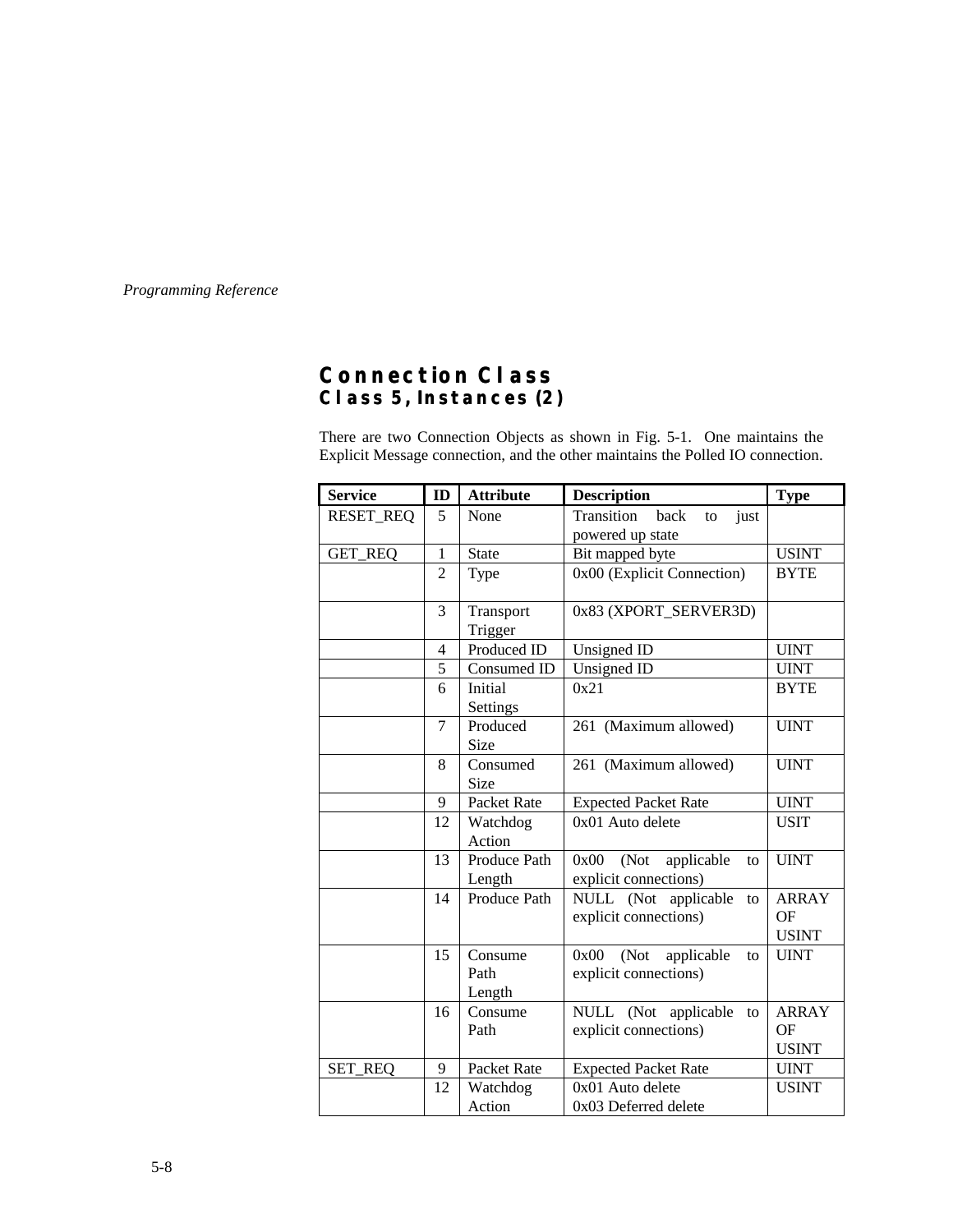Table 5-6: Connection Object, Instance 1: Explicit Message Connection

| <b>Service</b>   | ID             | <b>Attribute</b> | <b>Description</b>          | <b>Type</b>  |
|------------------|----------------|------------------|-----------------------------|--------------|
| <b>RESET_REQ</b> | 5              | None             | Transition back to just     |              |
|                  |                |                  | powered up state            |              |
| GET_REQ          | $\mathbf{1}$   | <b>State</b>     | Bit mapped byte             | <b>USINT</b> |
|                  | $\overline{2}$ | Type             | 0x01 (IO Connection)        | <b>BYTE</b>  |
|                  | 3              | Transport        | 0x82                        |              |
|                  |                | Trigger          | (XPORT_SERVER2D)            |              |
|                  | $\overline{4}$ | Produced ID      | <b>Unsigned ID</b>          | <b>UINT</b>  |
|                  | 5              | Consumed ID      | Unsigned ID                 | <b>UINT</b>  |
|                  | 6              | Initial          | $POLLED = 0x01$             | <b>BYTE</b>  |
|                  |                | Settings         |                             |              |
|                  | 7              | Produced         | 5 (Size of producing        | <b>UINT</b>  |
|                  |                | Size             | connection)                 |              |
|                  | 8              | Consumed         | 5 (Size of consuming        | <b>UINT</b>  |
|                  |                | Size             | connection)                 |              |
|                  | 9              | Packet Rate      | <b>Expected Packet Rate</b> | <b>UINT</b>  |
|                  | 12             | Watchdog         | (Transition<br>0x00<br>to   | <b>USINT</b> |
|                  |                | Action           | Timed Out)                  |              |
|                  | 13             | Produce Path     | 0x06                        | <b>UINT</b>  |
|                  |                | Length           |                             |              |
|                  | 14             | Produce Path     | $0x20$ , CLASS #            | <b>ARRAY</b> |
|                  |                |                  | $0x24$ , INSTANCE #         | <b>OF</b>    |
|                  |                |                  | 0x30, ATTRIBUTE #           | <b>USINT</b> |
|                  | 15             | Consume          | 0x06                        | <b>UINT</b>  |
|                  |                | Path             |                             |              |
|                  |                | Length           |                             |              |
|                  | 16             | Consume          | $0x20$ , CLASS #            | <b>ARRAY</b> |
|                  |                | Path             | 0x24, INSTANCE #            | <b>OF</b>    |
|                  |                |                  | 0x30, ATTRIBUTE #           | <b>USINT</b> |
| <b>SET_REQ</b>   | 9              | Packet Rate      | <b>Expected Packet Rate</b> | <b>UINT</b>  |
|                  | 12             | Watchdog         | 0x00                        | <b>USINT</b> |
|                  |                | Action           | (Transition to<br>Timed     |              |
|                  |                |                  | Out)                        |              |
|                  |                |                  | 0x02 Auto reset             |              |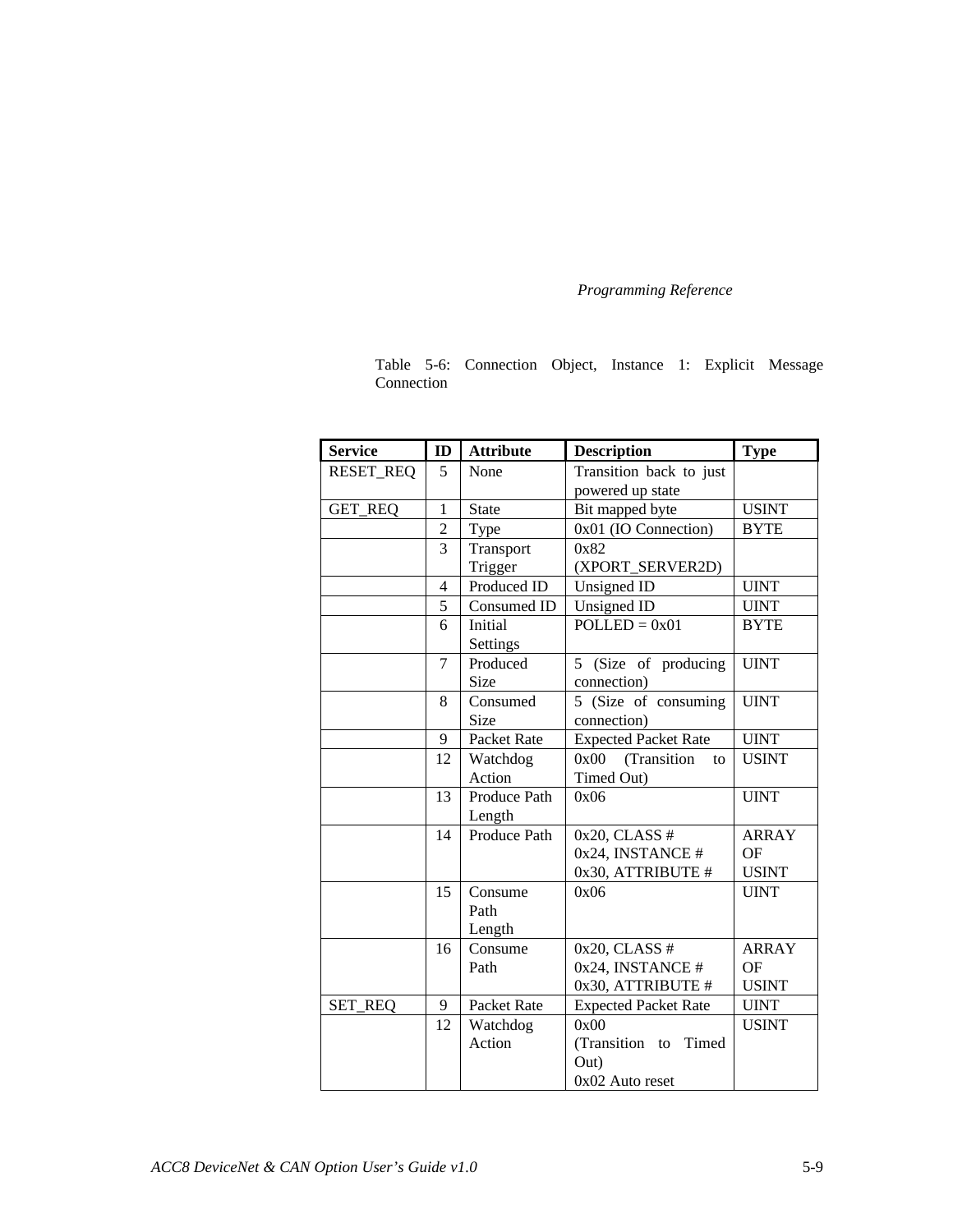Table 5-7: Connection Object, Instance 2: Polled IO Connection

#### **Parameter Object Class 15, Instances (1)**

The Parameter Object is present in the ACC8 DeviceNet & CAN Option software, but is not used at this time.

### **Mx4 Octavia Object Class 86, Instances (1)**

| <b>Service</b> | ID                          | <b>Attribute</b> | <b>Description</b>   | <b>Type</b>  |
|----------------|-----------------------------|------------------|----------------------|--------------|
| <b>GET_REQ</b> | 1                           | $N_B$ ytes       | N bytes of Data:     | Struct of    |
|                |                             |                  | Number of bytes of   | <b>USINT</b> |
|                |                             |                  | Data                 |              |
|                |                             |                  | Address LSB          | <b>USINT</b> |
|                |                             |                  | Address MSB          | <b>USINT</b> |
| <b>SET_REQ</b> | 1                           | N_Bytes          | N Bytes of Data:     | Struct of    |
|                |                             |                  | Number of bytes of   | <b>USINT</b> |
|                |                             |                  | Data                 |              |
|                |                             |                  | Address LSB          | <b>USINT</b> |
|                |                             |                  | Address MSB          | <b>USINT</b> |
|                |                             |                  | Data byte $1 \ldots$ | Array of     |
|                |                             |                  | Data byte N          | USINT(N)     |
|                | $\mathcal{D}_{\mathcal{L}}$ | <b>RTC</b>       | Real Time Command:   | STRUCT of    |
|                |                             |                  | Number of bytes      | <b>USINT</b> |
|                |                             |                  | in argument list     |              |
|                |                             |                  | <b>RTC Code</b>      | <b>USINT</b> |
|                |                             |                  | Argument $1 \ldots$  | Array of     |
|                |                             |                  | Argument N           | USINT(N)     |

Table 5-8: Mx4 Octavia Attribute

The Mx4 Octavia Object allows the user to download data to the Mx4 Octavia, ran Real Time Commands, and as load results via DeviceNet as shown below.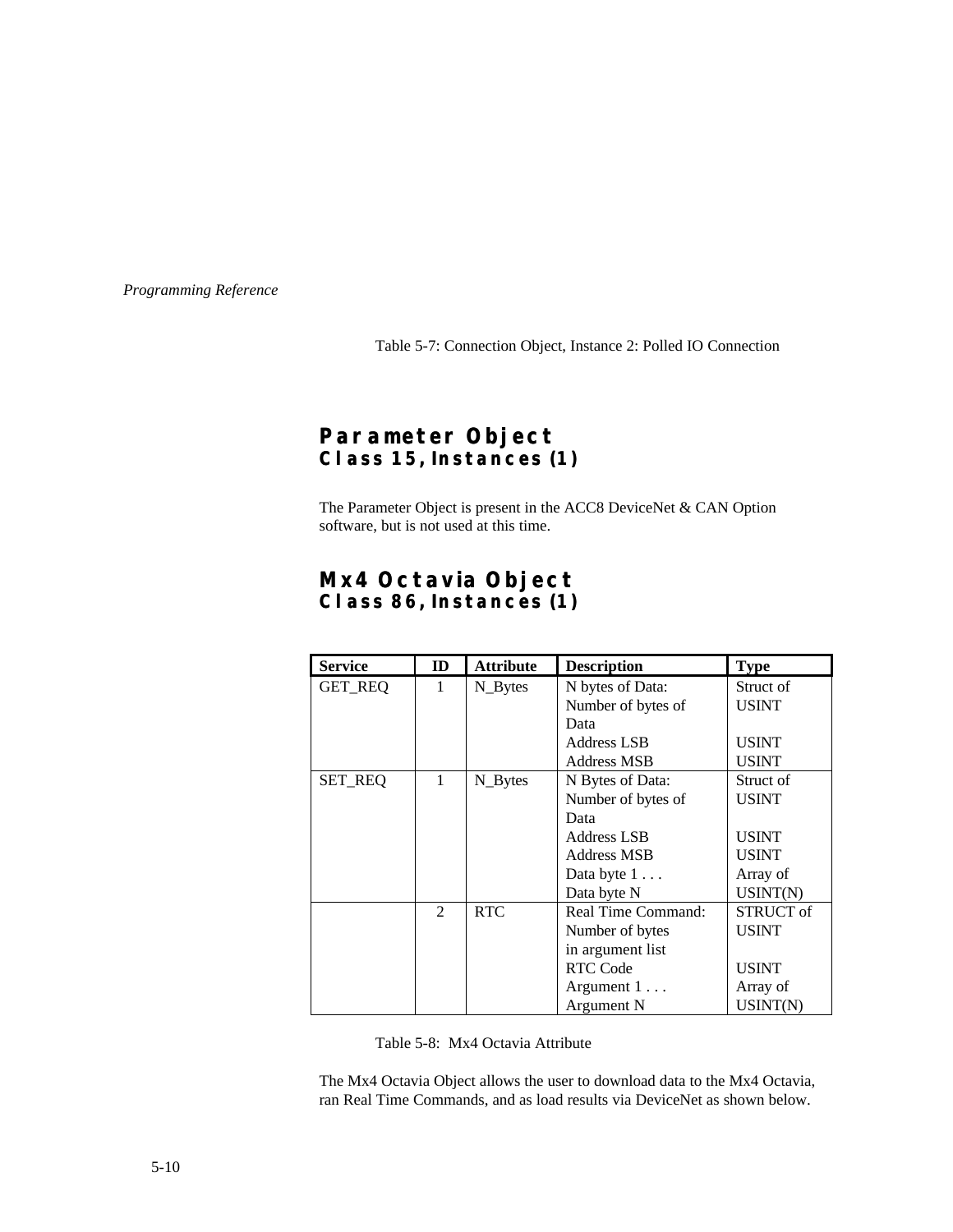*Programming Reference*

## **Polled IO**

The Polled IO connection to the ACC8 DeviceNet & CAN Option is used to set the digital outputs on the Mx4 Octavia board and returns the current state of its digital inputs.



#### **Notes on Polled IO Messages:**

1) The status of the Mx4 Octavia board and its digital inputs is returned in response to every polled IO message addressed to the ACC8 DeviceNet & CAN Option.

2) The format of the Polled message that sets the Mx4 Octavia outputs is shown in the following table.

| $B$ yte 0   |                                                   | Byte 1      |  | Byte 2                                         |  | Byte 3      |    |
|-------------|---------------------------------------------------|-------------|--|------------------------------------------------|--|-------------|----|
|             | Mx4 Output   Mx4 Output   Mx4 Output   Mx4 Output |             |  |                                                |  |             |    |
| <b>Bits</b> |                                                   | <b>Bits</b> |  | <b>Bits</b>                                    |  | <b>Bits</b> |    |
|             | $\cdots$                                          | $0\quad 15$ |  | $\dots$   8   23   $\dots$   16   31   $\dots$ |  |             | 24 |

| Table 5-9: Format of Polled IO Messages Sent to ACC8 |  |  |  |
|------------------------------------------------------|--|--|--|
|                                                      |  |  |  |

3) The format of the Polled message that the ACC8 DeviceNet & CAN Option sends in response to an incoming Polled IO message is:

| Byte 0               | Byte 1       | Byte 2           | Byte 3           | Byte 4                      | Byte 5 |
|----------------------|--------------|------------------|------------------|-----------------------------|--------|
| Status               | Status       | $Lo$   Mx4 Input | Mx4 Input        | $Mx4$ Input   $Mx4$ Input   |        |
| <sup>1</sup> Hi Byte | <b>B</b> yte | Bits $7-0$       | <b>Bits 15-8</b> | Bits $23-16$   Bits $31-24$ |        |

Table 5-10: Format of Polled IO Messages Received from ACC8

4) Format of the Status Word is described in the Status Attribute section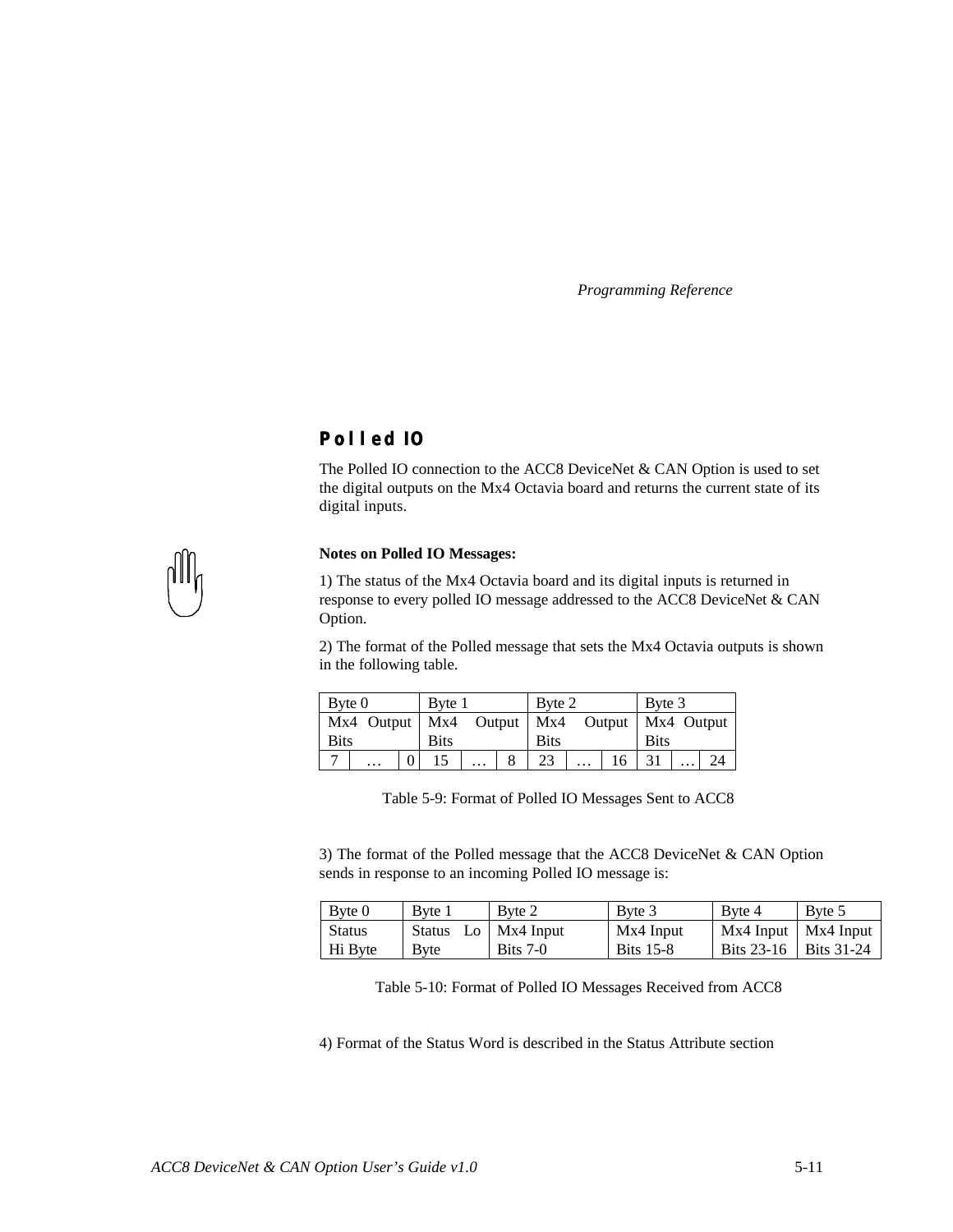*Programming Reference*

This page intentionally blank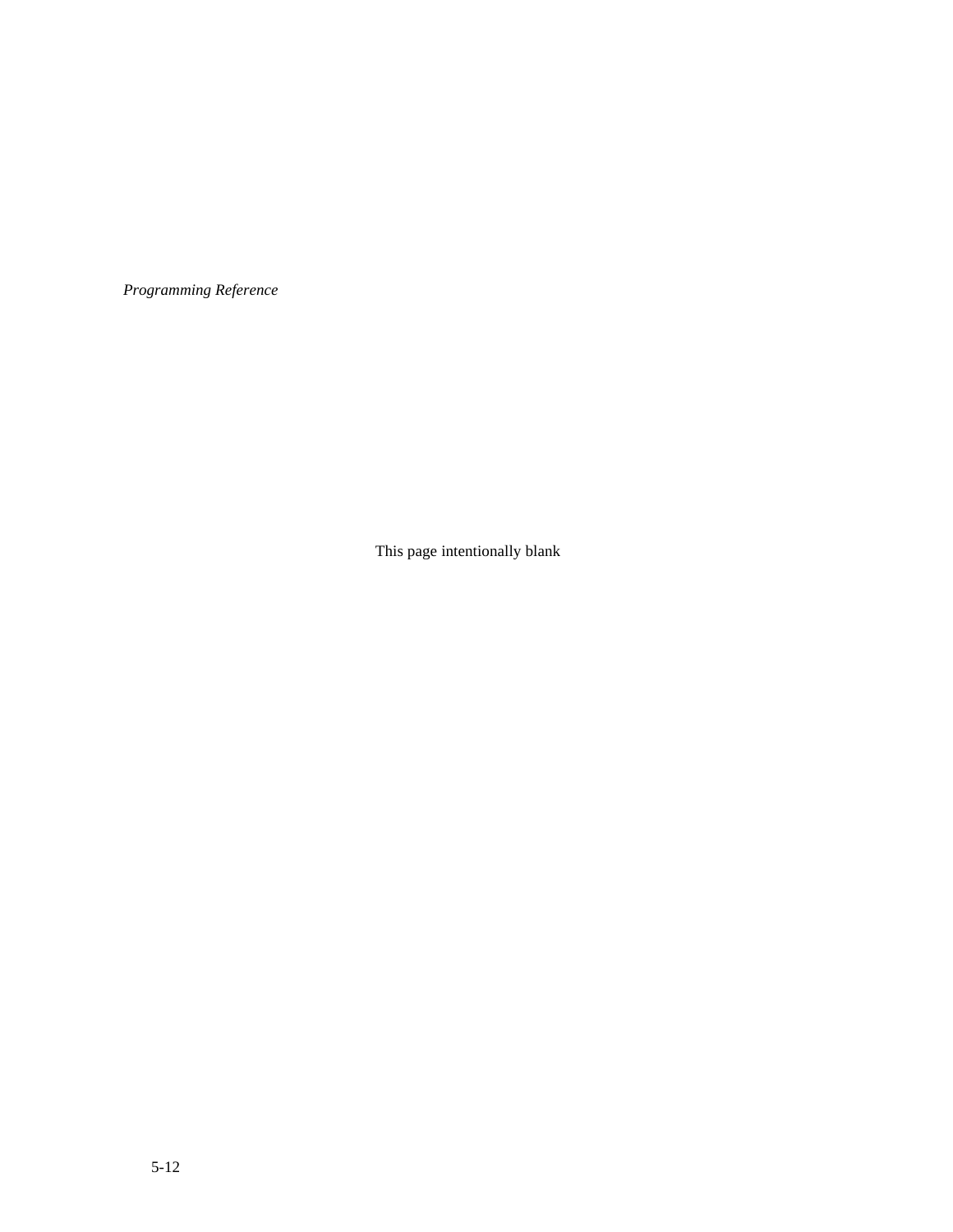The ACC8 DeviceNet & CAN Option gives the Mx4 Octavia board the additional flexibility of being programmed and run over DeviceNet. With the ACC8 DeviceNet & CAN Option it is possible to transfer data and parameters such as individual gain settings for each axis, configuration data, and motion parameters as well as issue real time commands.

## **I/O**

The ultimate goal of connecting an Mx4 Octavia board to DeviceNet is to be able to manipulate data in the Mx4 Octavia over DeviceNet so that devices connected to it can be controlled. Before this can be done, the Mx4 Octavia must be "mapped" into the DeviceNet scanner's list of devices. Mapping the Mx4 Octavia into the scan list does the following things:

- assigns PLC bits to specific functions on the board
- sets the IO messaging mode (Polled, Bit Strobe, Cyclic, or Change of State)
- avoids conflict with other nodes on the DeviceNet network

Once the Mx4 Octavia is entered in the scan list and the DeviceNet network is fully configured, the PLC can access individual Mx4 input and output bits from ladder logic. The following tables show a typical mapping.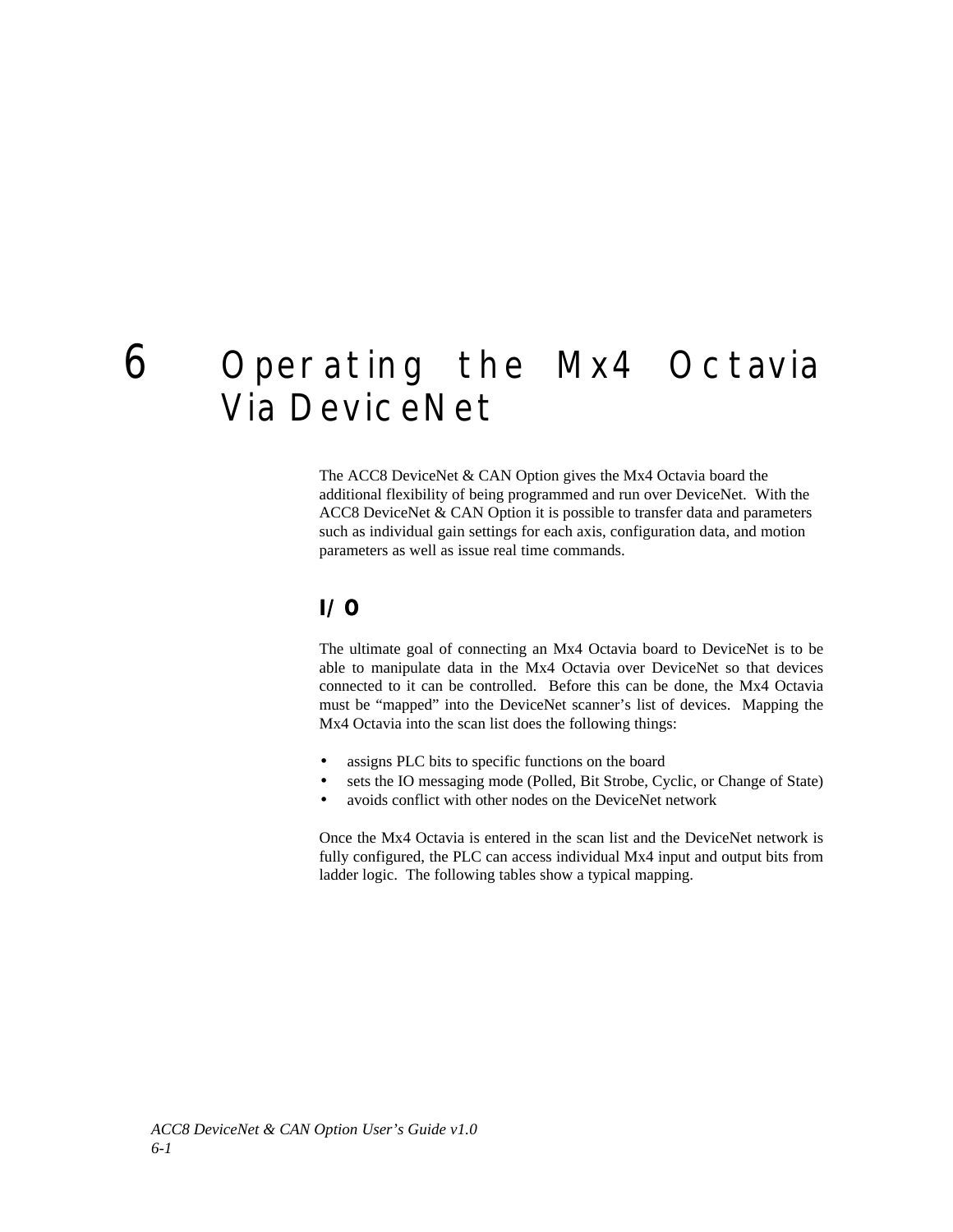| <b>Mx4 Octavia Output Bit</b> | <b>PLC Output Bit</b> |
|-------------------------------|-----------------------|
| Initiate Motion               | O <sub>0</sub>        |
| Axis 1 Enable                 | O <sub>1</sub>        |
| Axis 1 Preset                 | O <sub>2</sub>        |
| Axis 1 Fault Reset            | O <sub>3</sub>        |
| Axis 1 Mode                   | O4                    |
| Axis 1 Master/Slave           | O <sub>5</sub>        |
| Axis 1 Reserved               | Об                    |
| Axis 2 Enable                 | O7                    |
| Axis 2 Preset                 | O <sub>8</sub>        |
| Axis 2 Fault Reset            | O <sub>9</sub>        |
| Axis 2 Mode                   | O10                   |
| Axis 2 Master/Slave           | O11                   |
| Axis 2 Reserved               | O <sub>12</sub>       |
| Axis 3 Enable                 | O13                   |
| Axis 3 Preset                 | O <sub>14</sub>       |
| Axis 3 Fault Reset            | O <sub>15</sub>       |
| Axis 3 Mode                   | O <sub>16</sub>       |
| Axis 3 Master/Slave           | O17                   |
| Axis 3 Reserved               | O18                   |
| Reserved                      | O <sub>19</sub>       |

Table 6-1: Example of Mapping Mx4 Octavia Inputs Bits to PLC Output Bits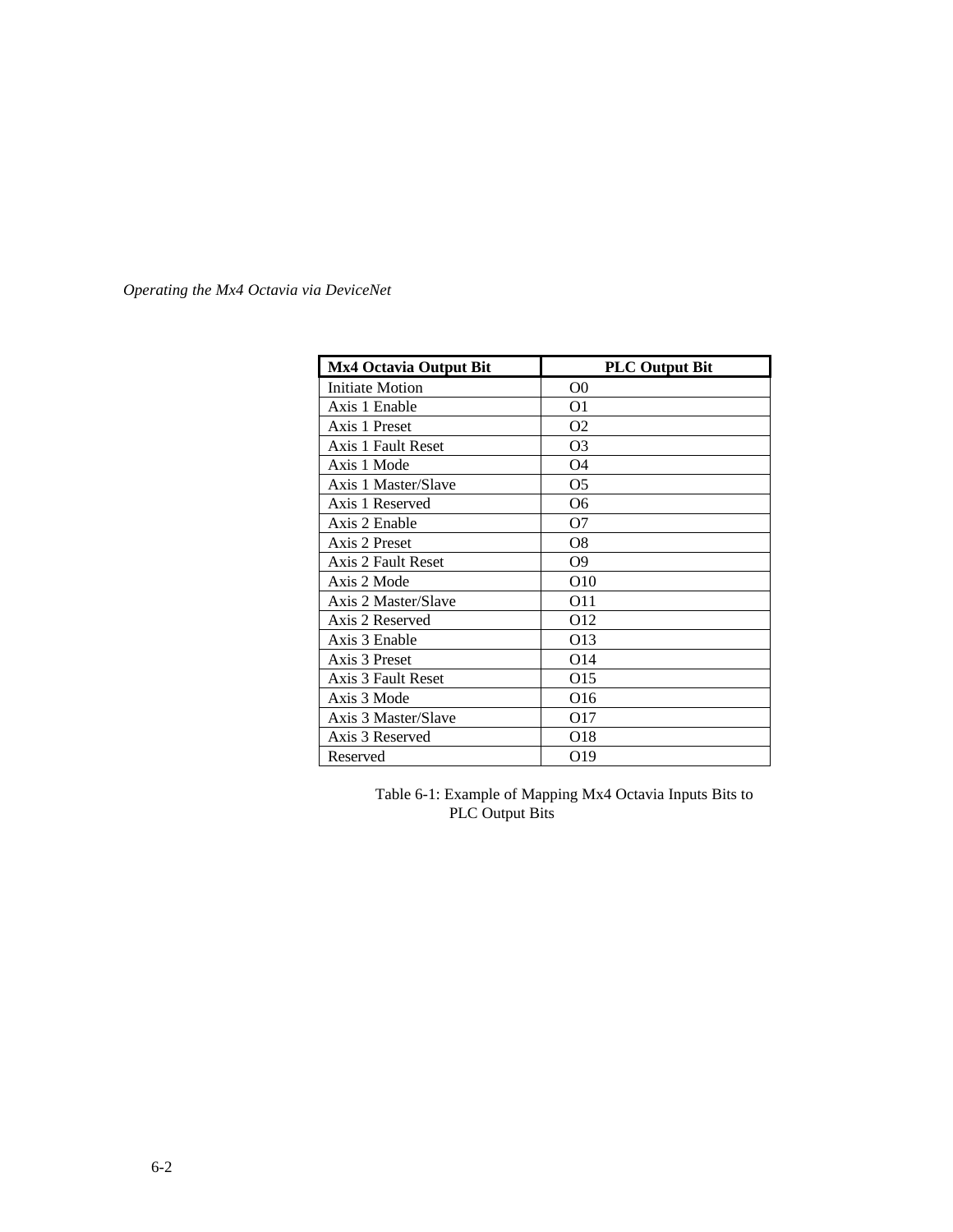| <b>Mx4 Octavia Input Bit</b> | <b>PLC</b> Input Bit |
|------------------------------|----------------------|
| Axis 1 Registration          | $_{\rm I0}$          |
| Axis 1 Limit Switch          | 11                   |
| Axis 1 Force Limit           | I2                   |
| Axis 1 Homed                 | I <sub>3</sub>       |
| Axis 1 Reserved              | I4                   |
| Axis 2 Registration          | I <sub>5</sub>       |
| Axis 2 Limit Switch          | I6                   |
| Axis 2 Force Limit           | I7                   |
| Axis 2 Homed                 | I8                   |
| Axis 2 Reserved              | 19                   |
| Axis 3 Registration          | I10                  |
| Axis 3 Limit Switch          | I11                  |
| Axis 3 Force Limit           | I12                  |
| Axis 3 Homed                 | I13                  |
| Axis 3 Reserved              | I14                  |
| Move Complete                | I15                  |
| <b>User Start Button</b>     | 116                  |
| Reserved                     | I17                  |

Table 6-2: Example of Mapping Mx4 Octavia Outputs Bits to PLC Input Bits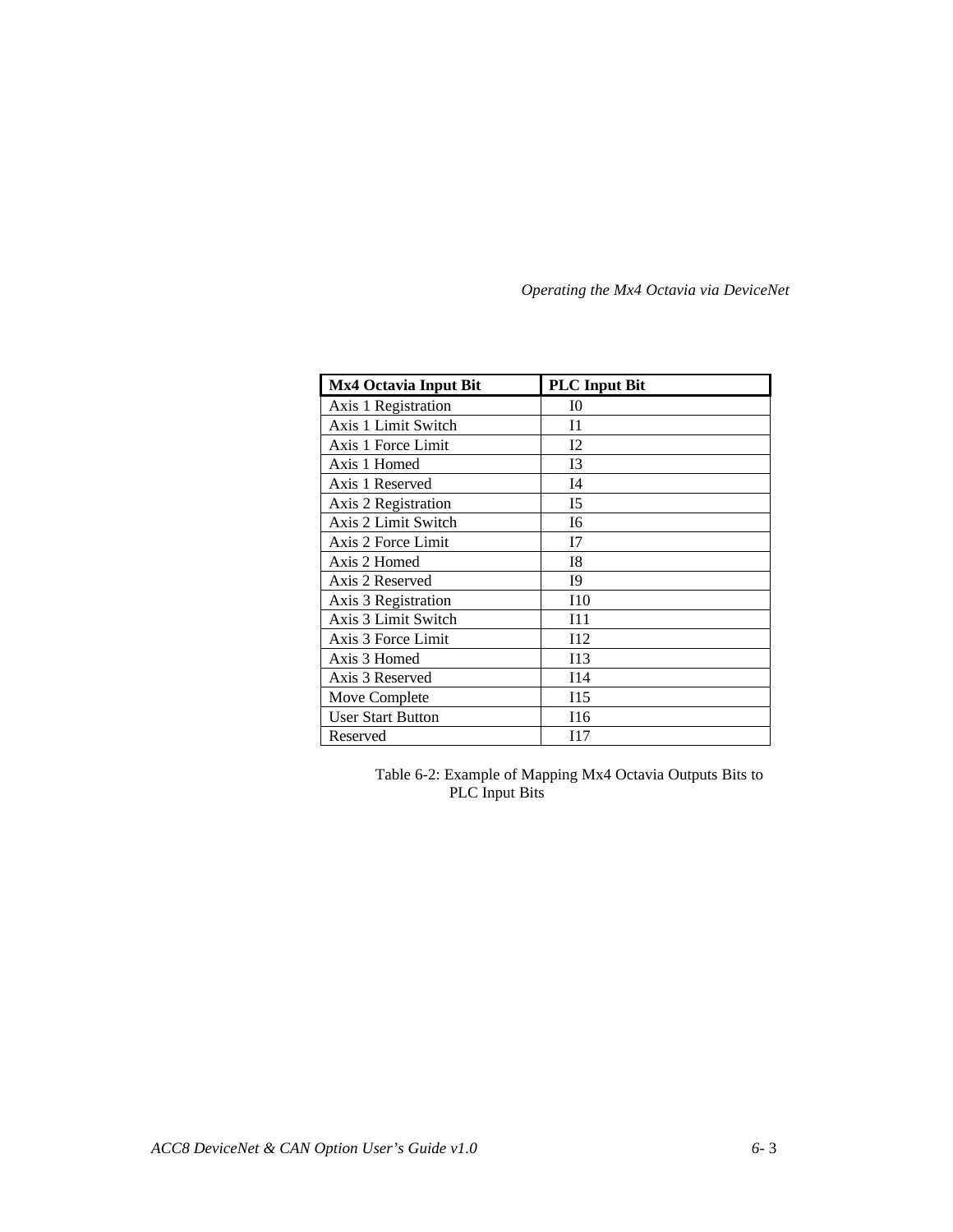



Fig.6-1: PLC Program to Control the Mx4 Octavia

The figure shows the logic for a 3 axis CNC machine which waits until the part being machined is in position, the operator presses the start button, and all three axes are in the home position. When the part is complete, the "Move Complete" input is asserted and the "Motion Finished" light is turned on. The motion of the three axes is controlled directly by an Mx4 Octavia DSPL program that was previously downloaded. The manufacturing cell can be controlled just as if all the components were directly connected to a PLC with the added benefits of reduced wiring and improved control with the Mx4 Octavia.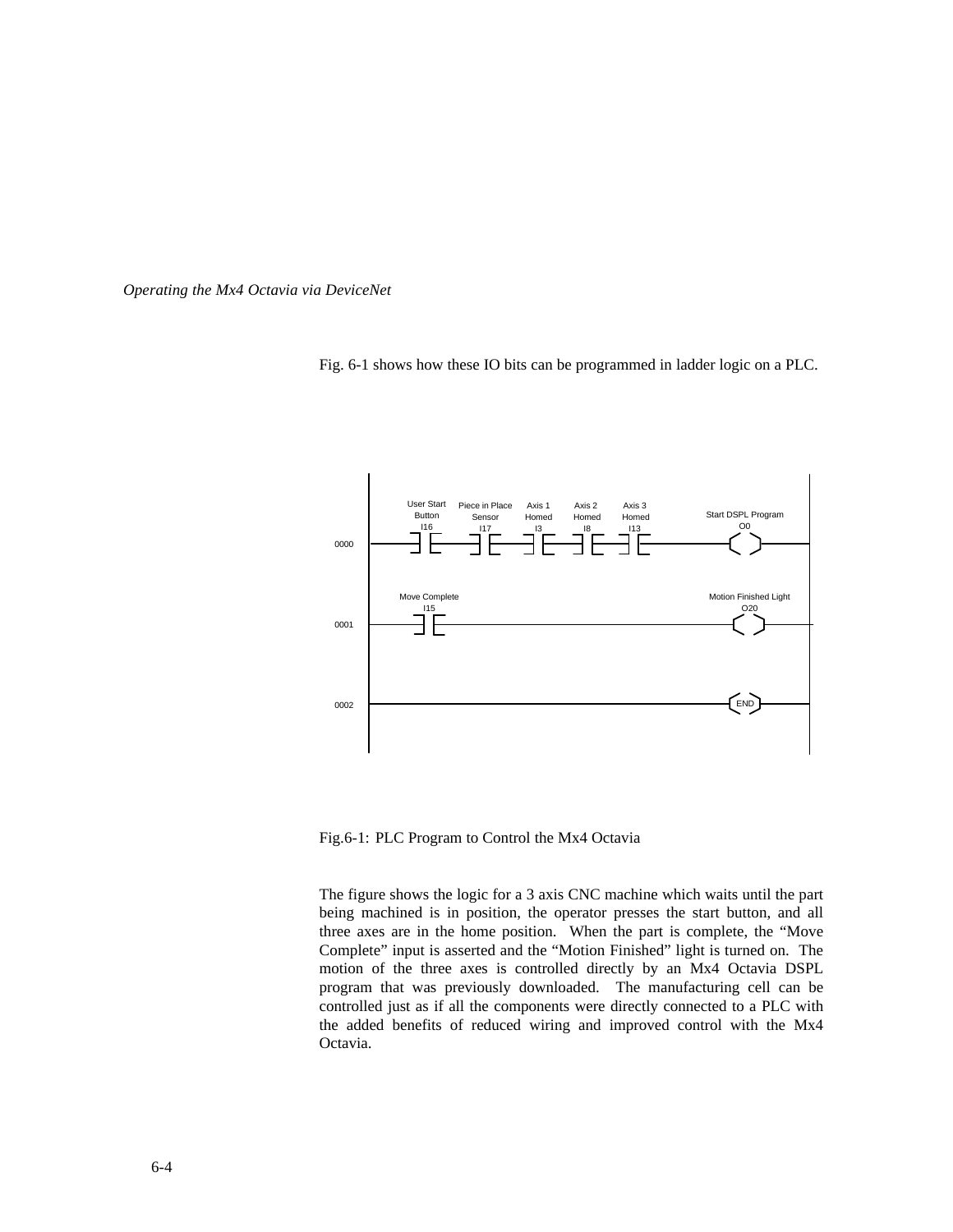## **Explicit Messaging**

The previous section alluded to the possibility of downloading real time commands (RTC) to the Mx4 Octavia board. This is done using DeviceNet Explicit Messages. These messages can also be used to set any user accessible variables such as gain settings and error limits. The PLC program must use file copy blocks to specify and set or get these attributes. Before an attribute can be set, a PLC Integer File must be created which holds the address and value of the attribute. Next, a ladder logic rung must be added be added to the PLC program to download (perform the file copy) the variable. Finally, the file must copied to the node.

The following example illustrates how a Real Time Command to change the corner frequency of the low-pass filter used on axis 5 to 1000 Hz can be run by a PLC/Scanner. It is assumed that the PLC/Scanner has a MacId of 1 and that the ACC8 CAN/DeviceNet Interface Option has a MacId of 32.

> a) Identify the data required for the explicit message used to download the RTC. From the **Programming Reference** section of this manual, the following data is obtained:

| Service Code 0x10 |      | ; Set Attribute Request   |
|-------------------|------|---------------------------|
| Class Id          | 0x56 | ; DSP Motion Controller   |
| Instance          | 0x01 | :Instance of              |
|                   |      | motion controller present |
| Attribute         | 0x02 | ; Real Time Command       |

b) The value of the attribute is the actual RTC code and arguments used. The format of the RTC value is as follows:

| Bvte | <b>Content</b>                       |
|------|--------------------------------------|
|      | $N =$ Number of arguments in the RTC |
|      | RTC Code                             |
|      | $1st$ argument                       |
|      | $Nth$ argument                       |

#### Table 6-3: Format of Real Time Command in DeviceNet Message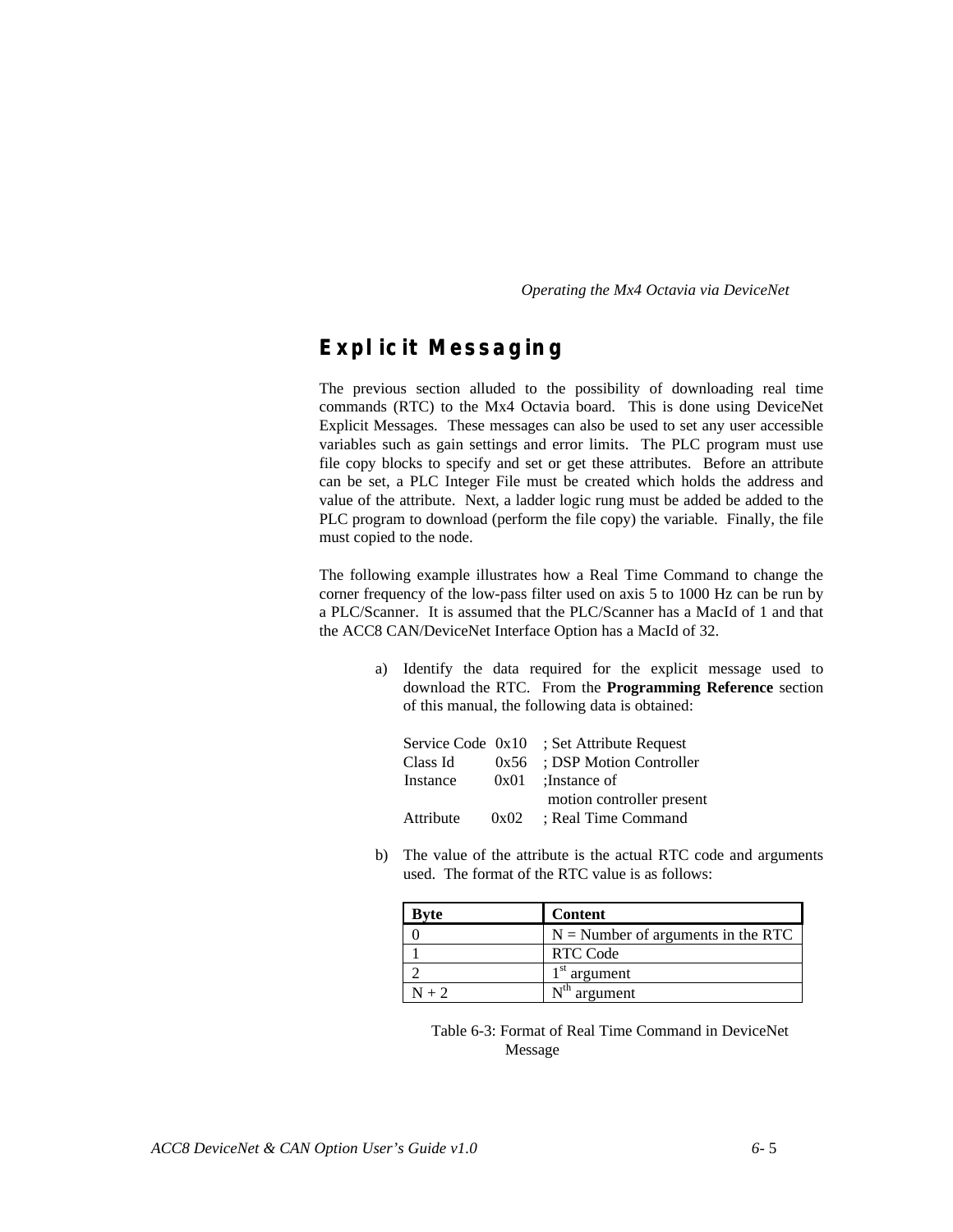These values are obtained from the Mx4 Octavia's *User's Guide*.

| Value | 0x03 | $N = 3$ byte argument     |  |
|-------|------|---------------------------|--|
|       | 0x8E | : "LOW PASS" RTC code     |  |
|       | 0x05 | ; Specifies axis 5        |  |
|       | 0xE8 | : 1000 decimal = $0x03E8$ |  |
|       | 0x03 |                           |  |

c) The explicit message can now be assembled. DeviceNet has a specific format for explicit messages as shown below.

| <b>Byte</b>    | <b>Content</b> | <b>Description</b>                    |
|----------------|----------------|---------------------------------------|
| $\theta$       | 0x01           | Master MacId                          |
|                | 0x10           | DeviceNet Set Request                 |
| 2              | 0x56           | <b>DSP Motion Controller Class ID</b> |
| 3              | 0x01           | Instance #1                           |
| $\overline{4}$ | 0x02           | <b>RTC</b> Attribute ID               |
| 5              | 0x03           | Number of RTC Arguments $=$ 3         |
| 6              | 0x8E           | <b>LOW PASS RTC Code</b>              |
| -7             | 0x05           | Axis $# 5$                            |
| -8             | 0xE8           | $1000$ Hz = 0x03E8; Low byte          |
| 9              | 0x03           | $1000$ Hz = 0x03E8; High byte         |

#### Table 6-4: Format of Explicit Message used to send a Real Time Command

Note: This ten byte message will be fragmented by DeviceNet to fit into its 8 byte data field. The fragmenting protocol will insert a Fragment Control byte after Byte 0 (Master MacId) and set bit 7 of Byte 0. The second DeviceNet message will contain the Master MacId, another Fragment control byte, and the remaining data.

The data in Table 6-4 must be organized into a PLC integer data file. This is where the PLC gets the data to download to the ACC8 CAN/DeviceNet Interface Option. The data in the table looks like this in the PLC file:

01 10 56 01 02 03 8E 05 E8 03

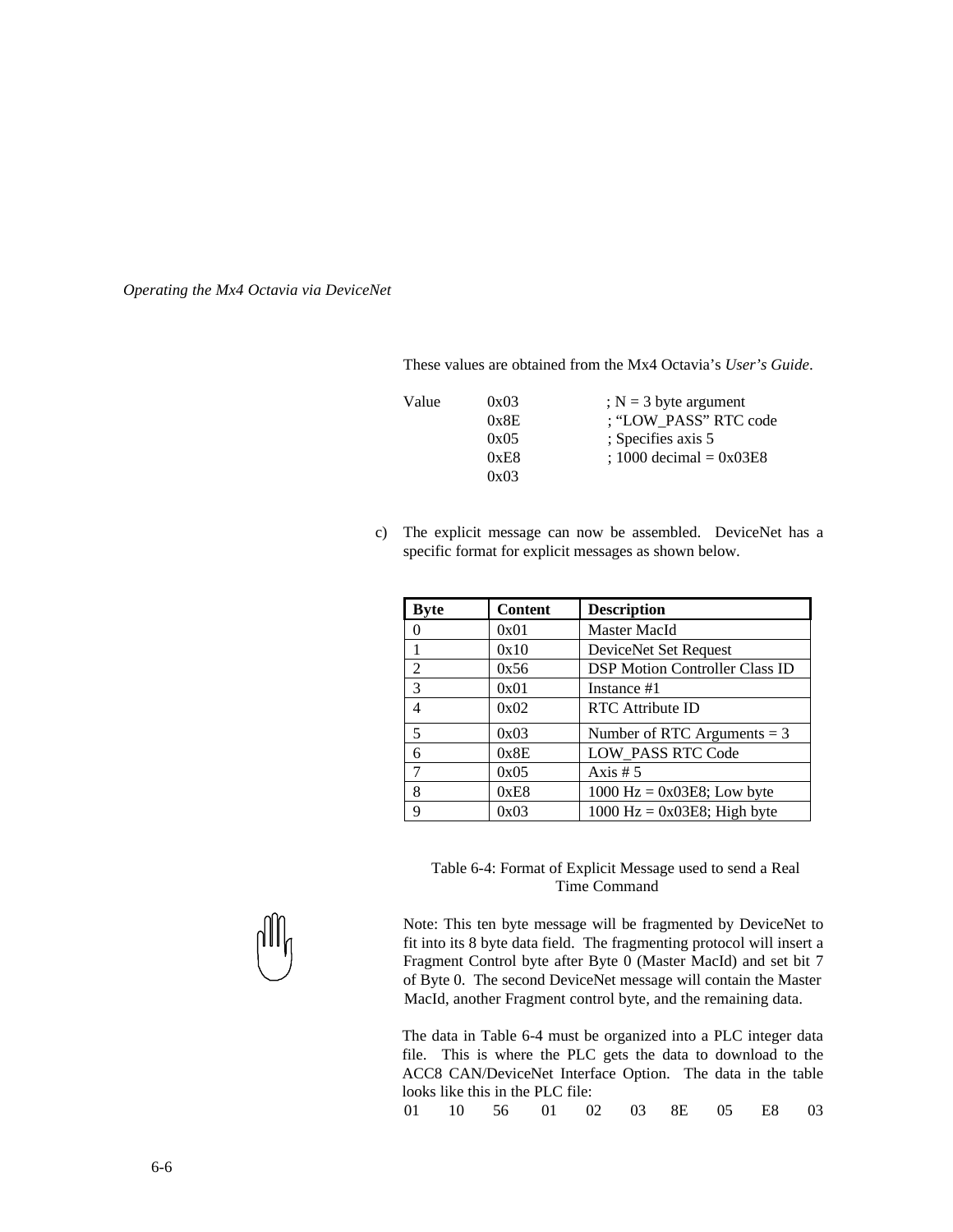d) A ladder logic rung must now be added to the PLC program so that the PLC can execute the file copy.



Fig. 6-2: PLC Ladder Logic Used to Download on RTC

The ladder logic program shown in Fig. 6-2 causes the data stored in file <filename> to be downloaded using a M0 file transfer to address 181 when the input 180 is closed. Eight bytes of data is the specified length of the file. This causes the input file to be copied to the PLC M0 file where it is sent to the scanner which then uses DeviceNet to download the file to the ACC8 DeviceNet & CAN Option. When the card receives the RTC set request, it sends an explicit message response to the scanner indicating the success of failure of the transfer. This response uses a M1 file transfer from the ACC8 DeviceNet & CAN Option to the scanner.

The Mx4 Octavia will execute the command as soon as it receives it.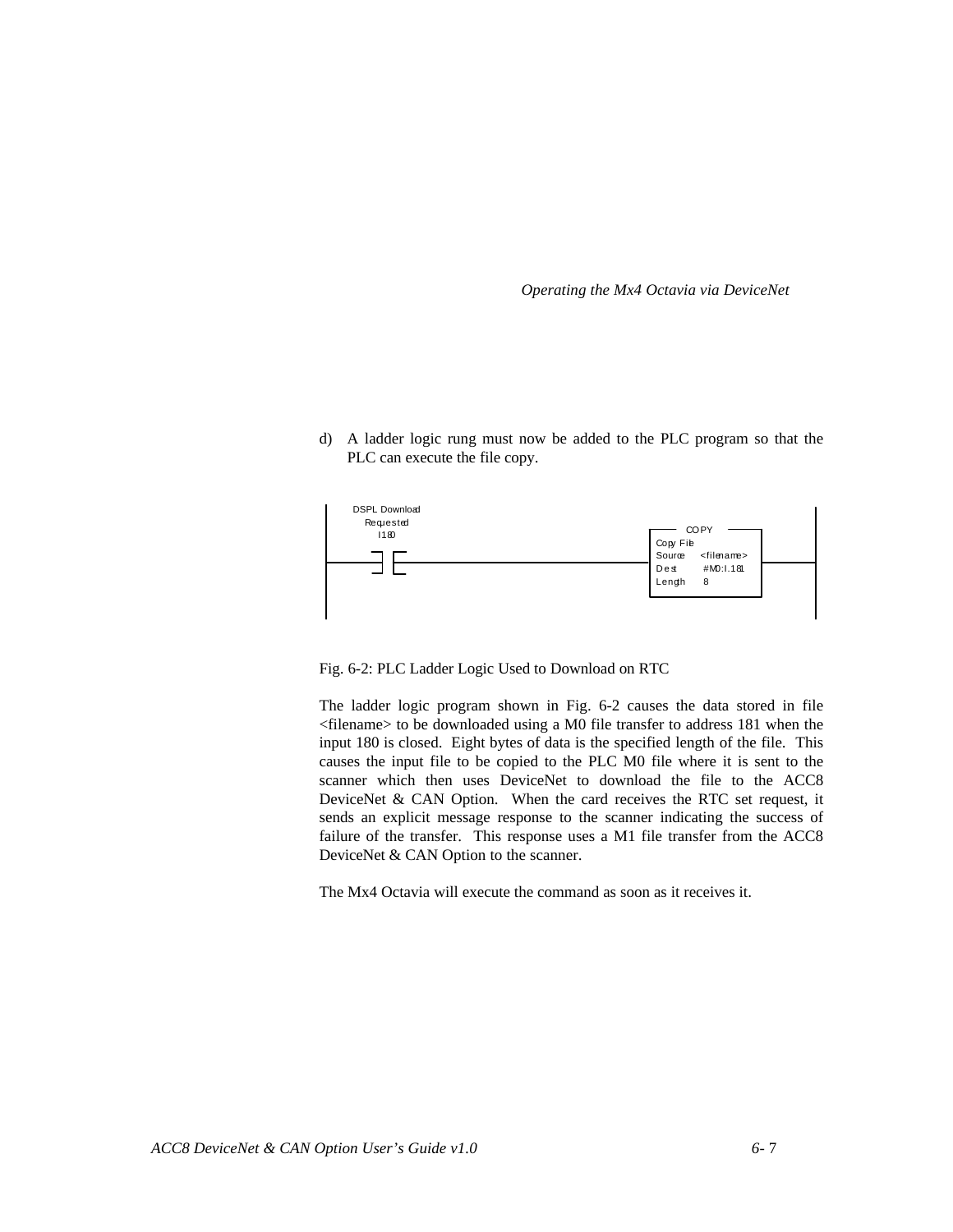This page intentionally blank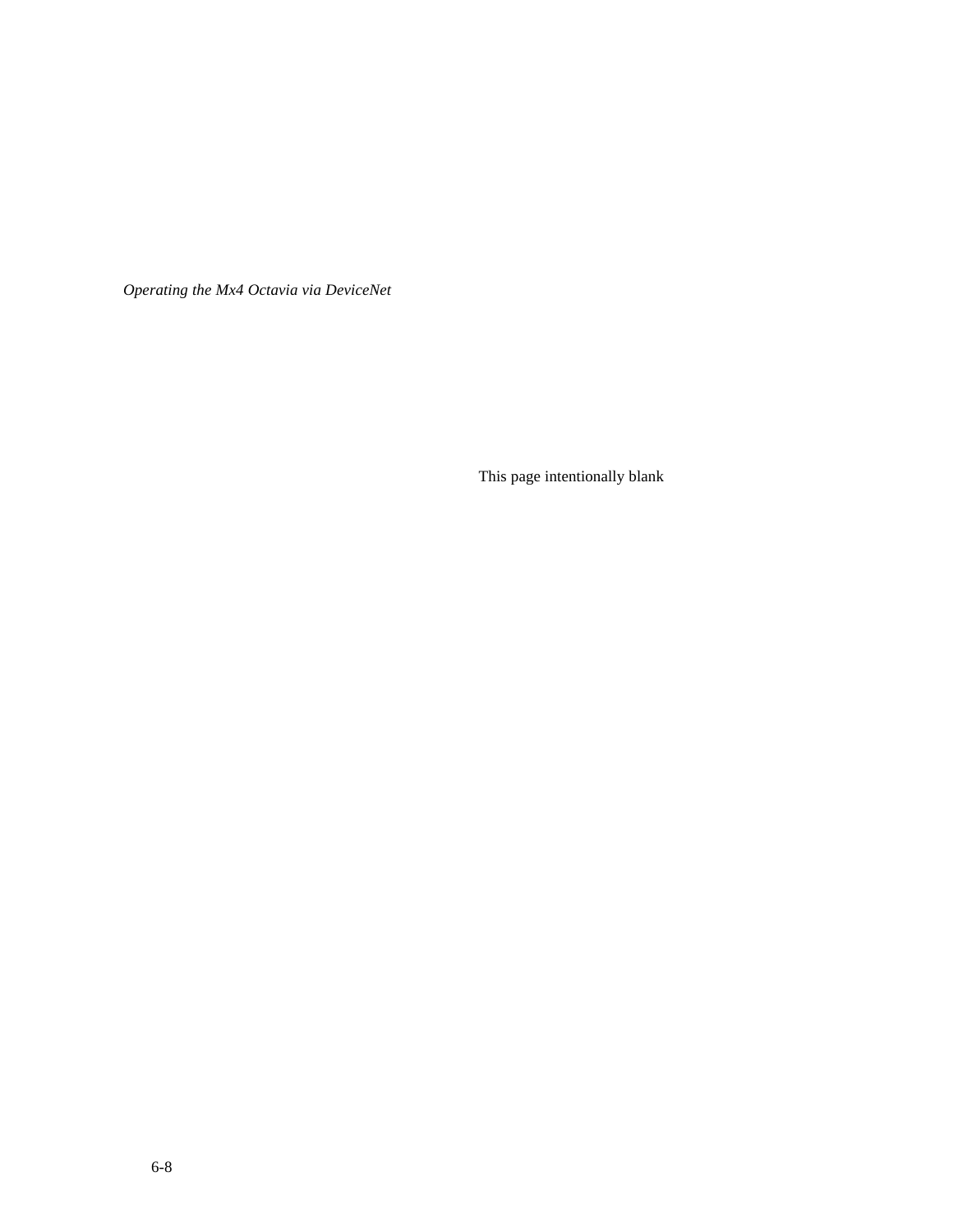# Appendix A:

## Solving Network Problems

The ACC8 DeviceNet & CAN Option supports both the Module Status and Network Status LED's which can be used in debugging DeviceNet problems. The user should first consult the documentation pertaining to individual network nodes in an attempt to isolate the problem. A walk-through of the installation to map the physical location of each node in the network (and also note the status of individual Module and Status LED's) is usually helpful. Comparing the physical map with the virtual map helps to localize the problems to specific parts of the network.

## **Bi-Color LED's**

The ACC8 DeviceNet & CAN Option Module Status LED is located on the board to the right of the DeviceNet connector (looking at the board edge with the connector) and is designated "MS". The Network Status LED is located to the left of the DeviceNet connector and is designated "NS". The following tables describe the functionality of these indicators.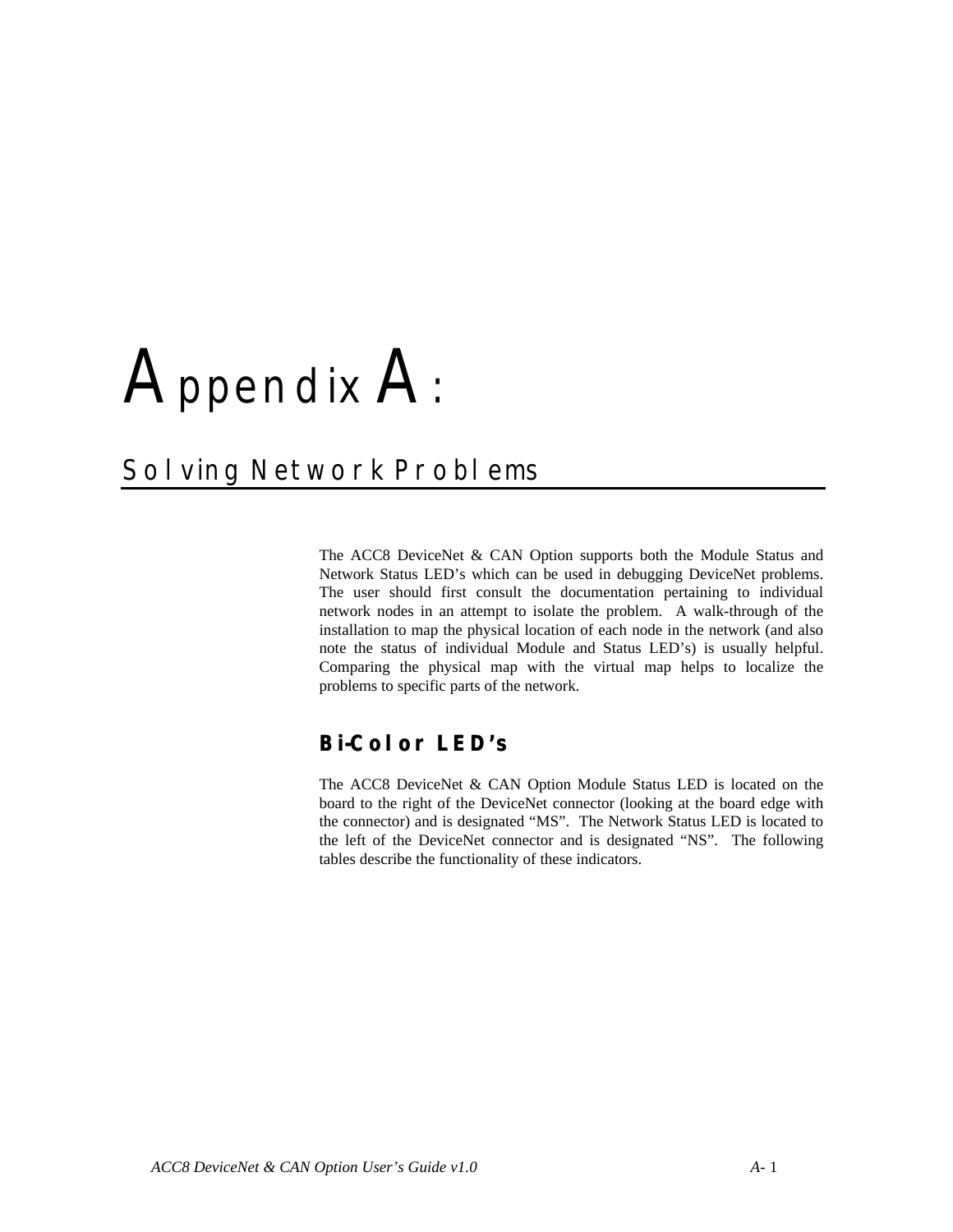| <b>Power Up Sequence</b>                                                                                                                  |
|-------------------------------------------------------------------------------------------------------------------------------------------|
| Module and Network Status LED's both off                                                                                                  |
| Module LED lights up green for about 250 mS                                                                                               |
| Module LED lights up red for about 250 mS                                                                                                 |
| If the ACC8 DeviceNet $& CAN$ Option has not been commissioned:<br>Module LED will flash green                                            |
| If the ACC8 DeviceNet & CAN Option has been commissioned and has<br>passed the self diagnostics:<br>Module LED will light up steady green |
| Network LED lights up green for about 250 mS                                                                                              |
| Network LED lights up red for about 250 mS                                                                                                |
| Network LED lights up steady green if network is functioning and the node is<br>owned                                                     |

Table A-1: Power up Sequence as Reflected by Module and Network Status LEDs

| <b>Module Status</b> | <b>LED</b>            | <b>Diagnosis</b>                    |
|----------------------|-----------------------|-------------------------------------|
| No power             | Off                   | No power applied to the node.       |
| Operational          | <b>Steady Green</b>   | Node is fully functional.           |
| Standby              | <b>Flashing Green</b> | Node needs to be commissioned       |
| Recoverable          | <b>Flashing Red</b>   | Self-diagnostics discovered a minor |
| fault detected       |                       | fault.                              |
| Unrecoverable        | <b>Steady Red</b>     | Self-diagnostics discovered a major |
| fault detected       |                       | Board may need to be<br>fault.      |
|                      |                       | replaced.                           |
| <b>Self Test</b>     | Alternately           | Node is running self-diagnostics.   |
|                      | flashing Red-Green    |                                     |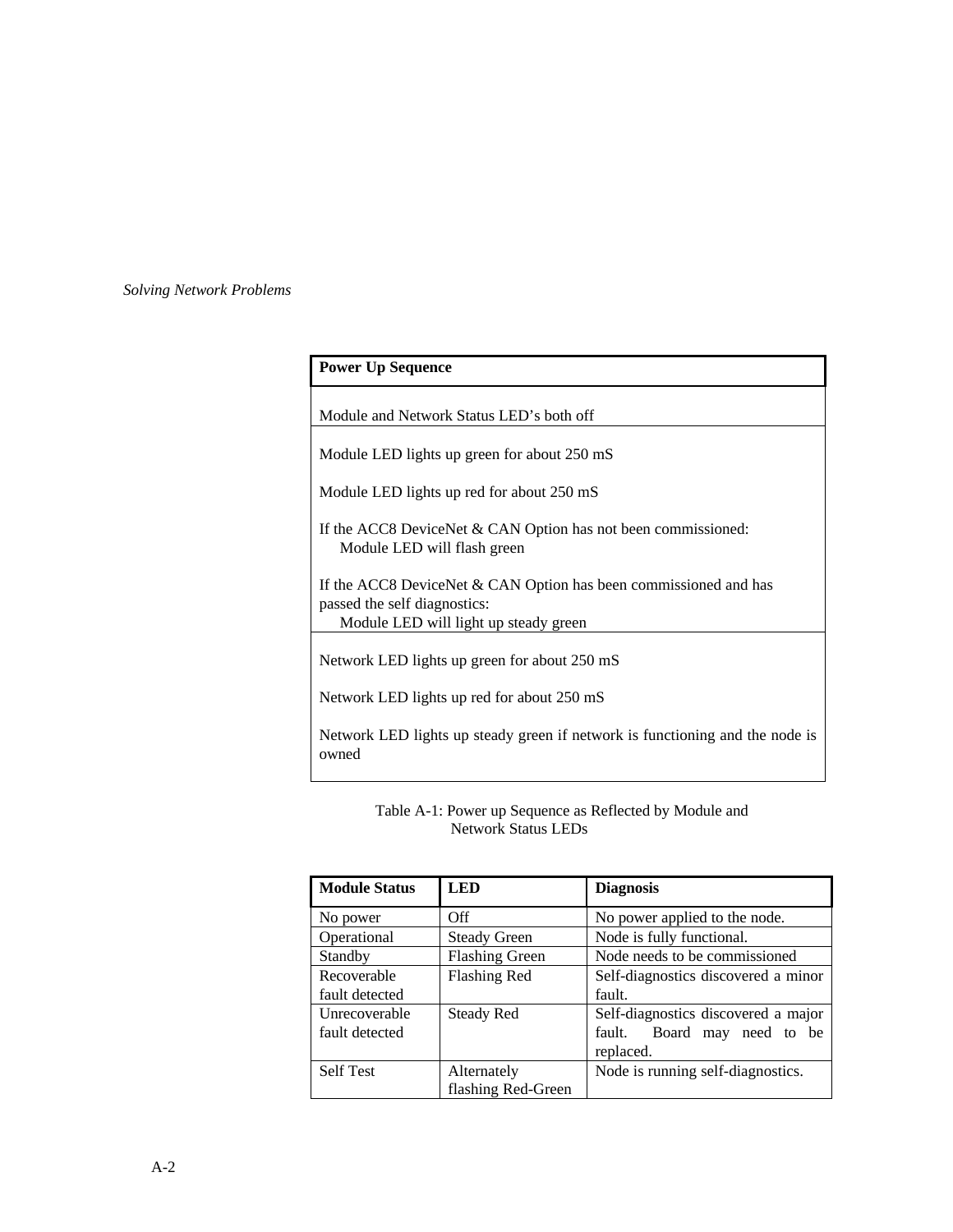| <b>Network Status</b>               | <b>LED</b>                        | <b>Diagnosis</b>                                                                                                                                               |
|-------------------------------------|-----------------------------------|----------------------------------------------------------------------------------------------------------------------------------------------------------------|
| Not powered or off-line             | Off                               | Check Module Status<br>LED for state of node<br>power.<br>The Mx4 Octavia is<br>not powered.<br>The node has<br>not completed<br>the duplicate<br>MacId check. |
| On-line,<br>but<br>not<br>connected | <b>Flashing Green</b>             | Node is not connected                                                                                                                                          |
| On-line and connected               | <b>Steady Green</b>               | Node is connected<br>and allocated to a master                                                                                                                 |
| Connection timed out                | Flashing Red                      | One or more connections<br>have exceeded the time-<br>out limit.                                                                                               |
| Connection failure                  | <b>Steady Red</b>                 | Node has detected<br>a duplicate MacId or has<br>taken itself BUSOFF                                                                                           |
| <b>Self Test</b>                    | Alternately<br>flashing Red-Green | Node is running<br>Self-diagnostics.                                                                                                                           |

Table A-2: Module Status LED States

Table A-3: Network Status LED States

**Note:** The ACC8 DeviceNet & CAN Option uses an optically isolated DeviceNet interface circuit. The ACC8 microprocessor (which drives the Module and Network Status LED's) gets its power from the Mx4 Octavia board. The status of the network power is optically coupled to the ACC8 microprocessor. Therefore, it is possible to have a lit Module Status LED and an unlit Network Status LED. It is impossible to have an unlit Module Status LED and a lit Network Status LED.

### **Problems with the Node**

The most common source of node problems is improper setting of MacId or baud rate. Before tearing down the system, make sure that all nodes are using the same baud rate and have appropriate MacIds.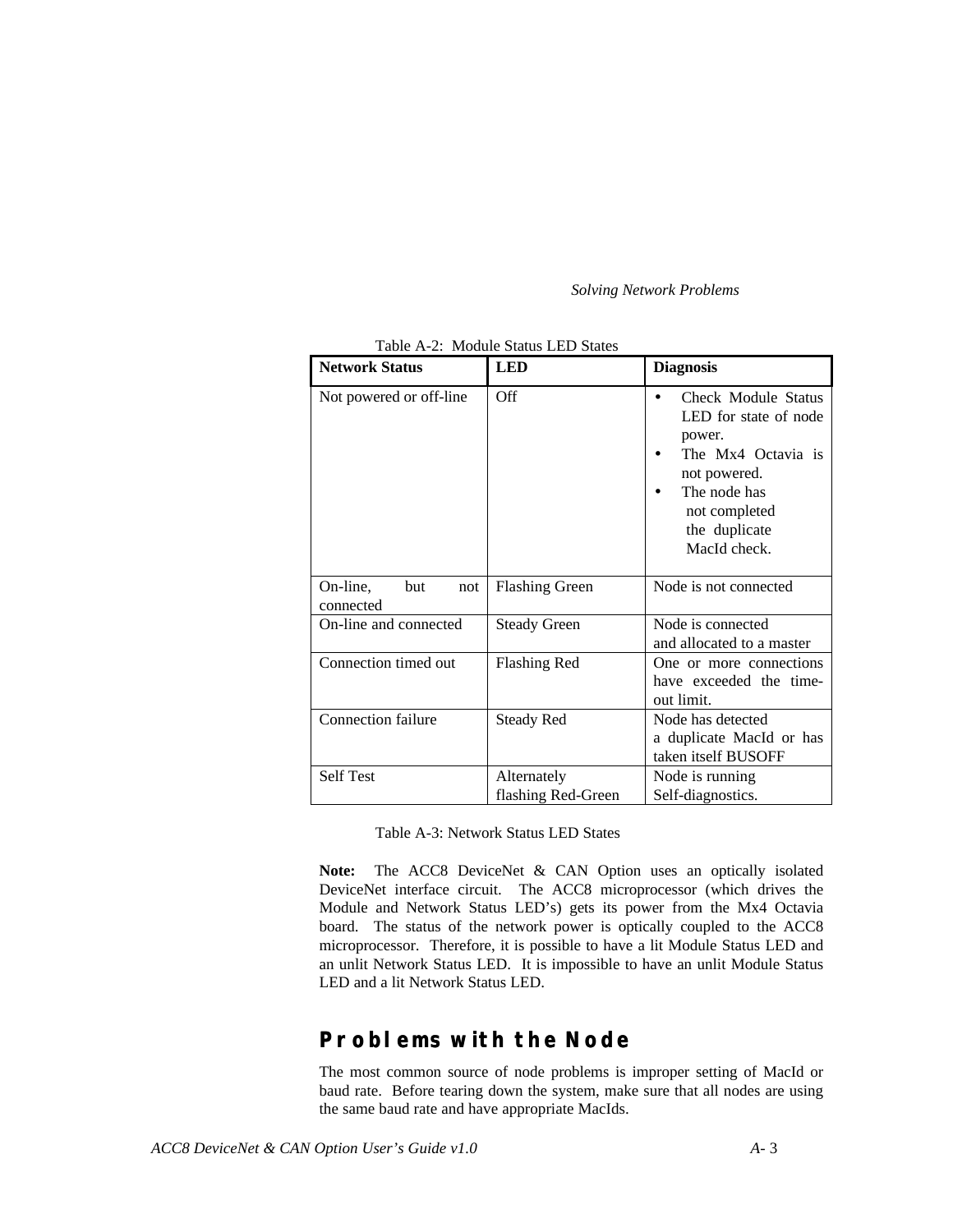If a node goes BUSOFF (Network Status LED is Steady Red) it means that it has detected an excessive number of errors in transmission or reception. It is quite possible for one node to have problems that cause other nodes to go BUSOFF. If resetting a node does not stop it going BUSOFF, then another node is probably causing the error. Other possible causes of the error are:

- improper MacId setting
- improper baud rate setting
- incorrect network grounding
- intermittent power connections
- intermittent data connections
- electromagnetic interference

When a scanner goes BUSOFF, nodes connected to it will not be able to reallocate (Network Status LED flashing Green) although they are functioning correctly.

As mentioned earlier in this appendix, a walk through of the system to map physical and virtual locations of all nodes connected to the network is a valuable exercise. This exercise can identify MacId conflicts, provide visual feedback on all Module and Network Status LED's, and identify sections of the network where excessive DeviceNet power line draw may be causing problems.

In diagnosing problems, remember that some nodes (including the ACC8 CAN/DeviceNet Interface Option board) can have their MacId and Baud Rate switch setting overridden with DeviceNet Set Requests. If some nodes display a steady red Network Status LED and others do not, you may want to query the functioning nodes to determine if their MacId and Baud Rate switches have been overridden. If they have, get their actual MacId and Baud Rate Settings. The point of this exercise is to ensure that: 1) there are no duplicate MacIds and 2) the network baud rate is what is thought to be correct.

### **Node Failures**

A steady Red Module Status LED indicates an unrecoverable fault with the node; the node hardware may need to be serviced or replaced.

A steady Red Network Status LED indicates that the node has detected a duplicate MacId or has gone BUSOFF. Use the system Master to perform a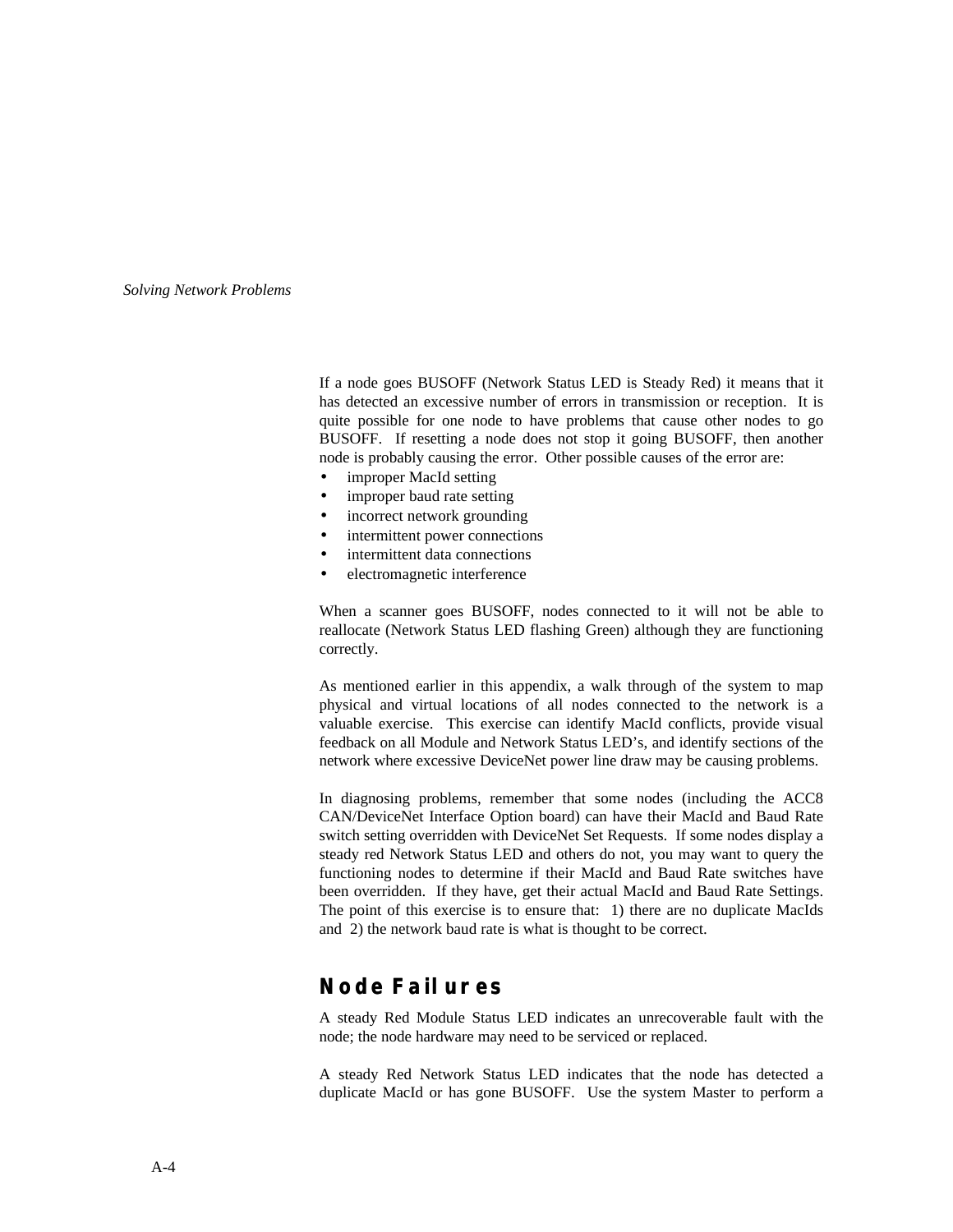duplicate MacId test. If the Network Status LED is still steady Red after the system passes the Master duplicate MacId test, then the node has a BUSOFF error. Software solutions to the this problem are to:

- check baud rate settings—make sure all nodes are at the same speed
- change the node MacId

Hardware solutions to this problem are to:

- check and/or replace the connection between the node and the network
- check the network layout—excessive current draw on the network can cause voltage drops that interfere with data transmission
- check power and data lines for excessive noise caused by external sources such as motor commutation, HVAC lines, fluorescent lighting power, or arc welding
- check the termination resistors at both ends of the DeviceNet cable—the cable should be terminated with one 120 ohm resistor at each end, i.e.: two termination resistors should be present.

## **DeviceNet Master Problems**

Check for appropriate MacIds, consistent baud rate settings, and proper scan list. Make sure that the scanner/PLC series and revision is up-to-date and correct for the network hardware. Cycling the DeviceNet 24V power supply and resetting the master should take it out of the BUSOFF state. If the master goes BUSOFF again, the problem is some combination of:

- damaged or defective node device
- incorrect baud rate setting
- bad network topology
- faulty wiring
- faulty connectors and/or junction boxes
- faulty scanner
- faulty power supply
- bad grounding
- excessive DeviceNet current draw
- electrical noise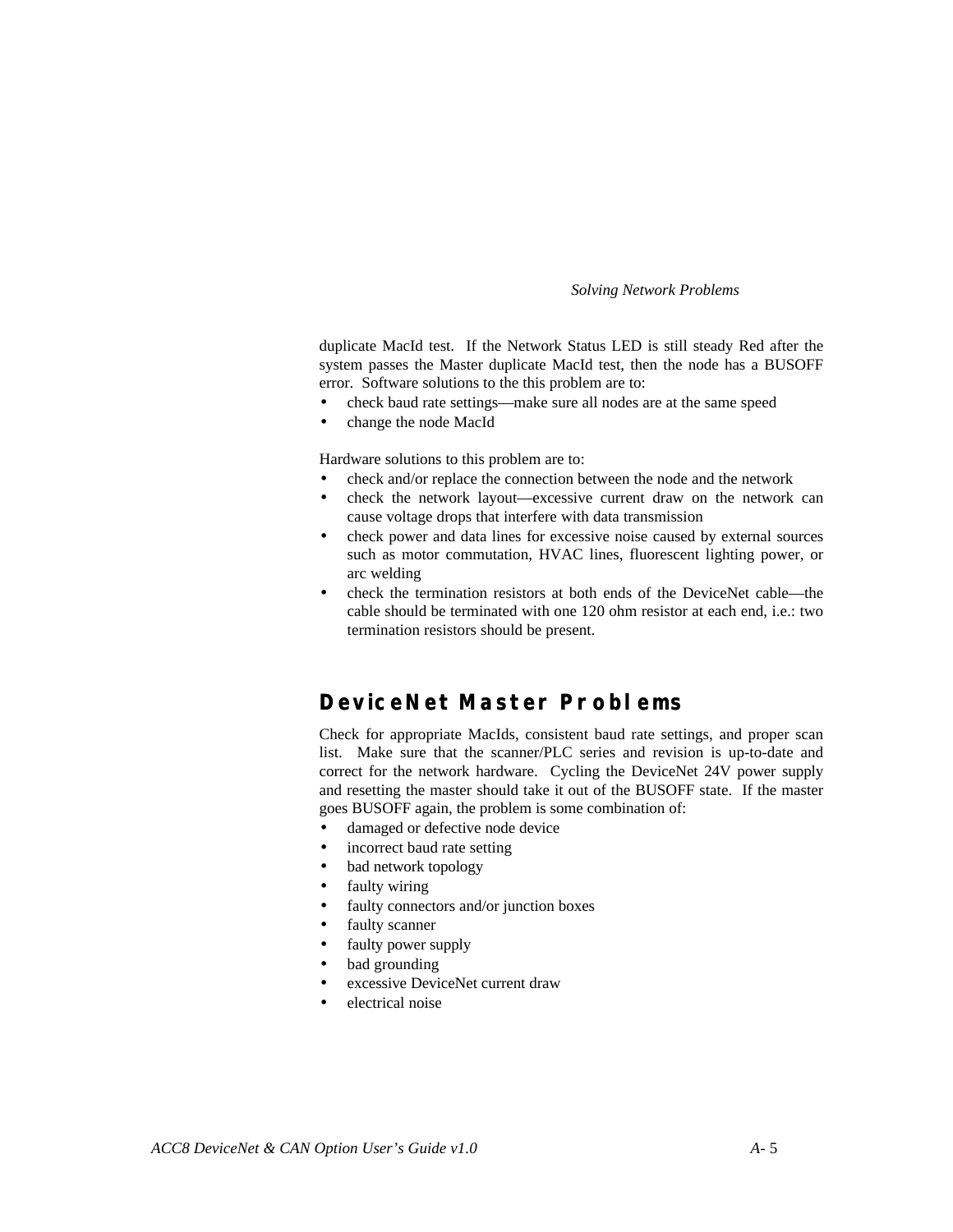## **Cabling Problems**

Improper cable installation can cause several problems for a DeviceNet network. The KISS principle—Keep It Short—should be the guiding rule, especially at higher baud rates. Avoid at all costs:

- excessive twisting or tension on the cable—in particular, check connectors for any sign of strain
- proximity to extreme temperature
- proximity to motors, relays, contactors, solenoids, power wiring, RF communications gear, arc welders, or any other source of electromagnetic interference
- improper installation of, or missing, termination resistors
- improper lead dress (excessive twisting, spaghetti, or improper stripping) in junction boxes
- dirty, worn, or wet connectors

## **DeviceNet Power Supply Problems**

Make sure that the **minimum** current rating of the DeviceNet power supply meets or exceeds the sum of the **maximum** current requirements of all nodes connected to the network. The ACC8 DeviceNet & CAN Option draws a maximum of 75 mA from the DeviceNet power supply at 11 V d.c. Trunk cable has a maximum current rating of 8 amps and Drop cable has a maximum current rating of 3 amps. Excessive current draw can cause a voltage drop in the cable that brings the voltage available to a node below its requirements. Also, the cable voltage drop can interfere with reception of the data. Things to check for are:

- trunk and drop cable current draw
- size, length, and voltage drop on cable bring power to the trunk (if the cable is too long to easily measure the voltage drop, the voltage drop is probably too high)
- DeviceNet power supply voltages at both ends and the middle of the network
- the presence of noise on the DeviceNet network power

Use the following tables to verify your network.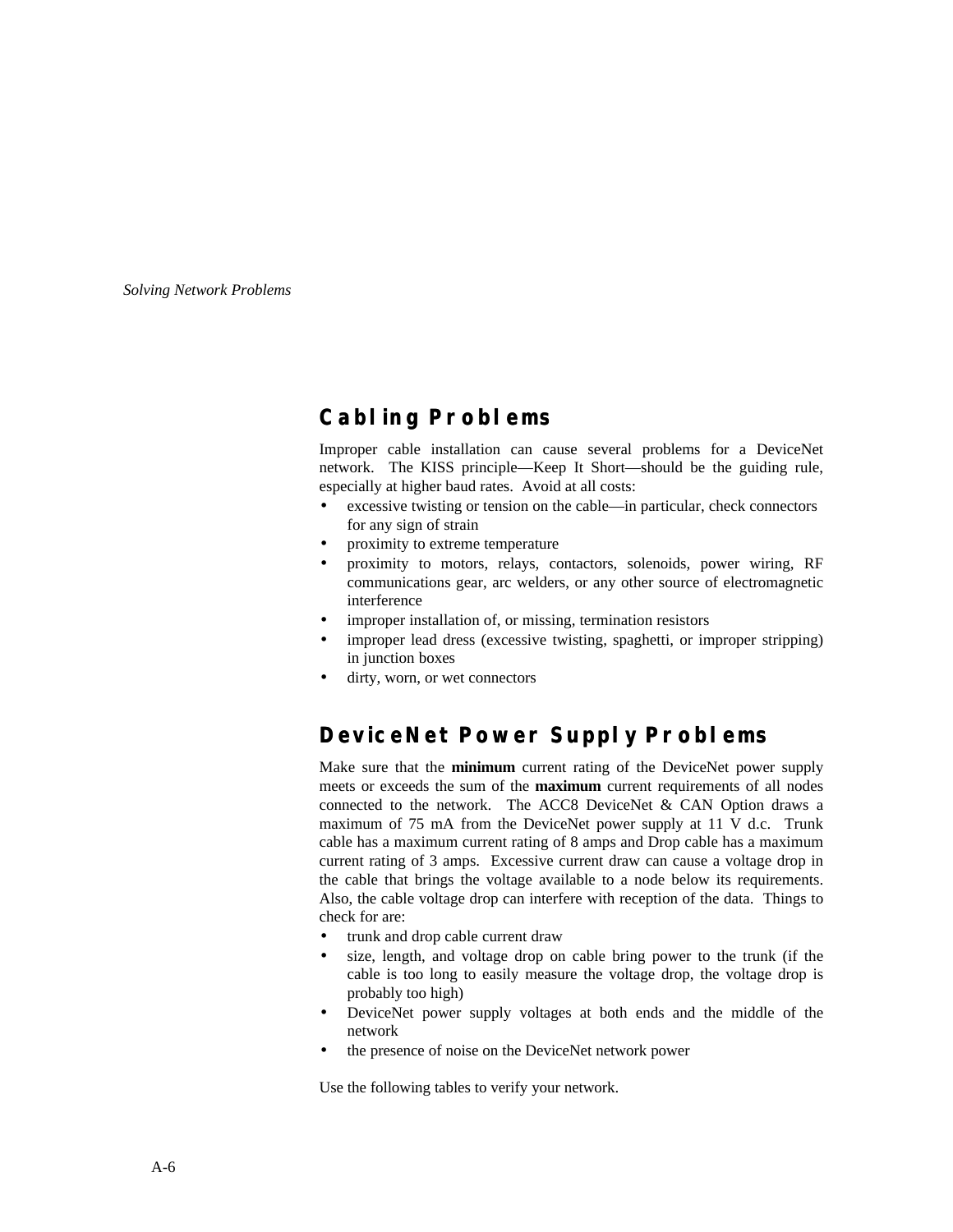| <b>Parameter</b>                    | <b>Network Measurement</b> |
|-------------------------------------|----------------------------|
| Number of Nodes                     |                            |
| Individual Drop Lengths             |                            |
| <b>Branched Drop Length</b>         |                            |
| <b>Cumulative Drop Length</b>       |                            |
| <b>Total Trunk Length</b>           |                            |
| Power Supply Cable Length and Gauge |                            |

| Table A-4: Cable Checks to Perform |  |  |
|------------------------------------|--|--|
|------------------------------------|--|--|

| <b>Parameter</b>                                 | <b>Network</b><br><b>Measurement</b> |
|--------------------------------------------------|--------------------------------------|
|                                                  |                                      |
| Termination resistor locations and values        |                                      |
| Disconnect network (power and shield) from power |                                      |
| supply and verify that the network impedance     |                                      |
| between V- and frame ground is in excess of 1    |                                      |
| Megohms                                          |                                      |
| Short circuit between:                           |                                      |
| CAN HI and CAN LO                                |                                      |
| CAN HI and shield                                |                                      |
| CAN LO and shield                                |                                      |
| CAN HI and $V+$                                  |                                      |
| $CAN LO$ and $V+$                                |                                      |
| CAN HI and V-                                    |                                      |
| CAN LO and V-                                    |                                      |
| $V+$ and shield                                  |                                      |
| V- and shield                                    |                                      |
| $V+$ and $V-$                                    |                                      |
| Total current draw on Trunk                      |                                      |
| Distance of maximum Trunk current draw from      |                                      |
| DeviceNet power supply                           |                                      |
| Maximum current draw on Drops                    |                                      |
| Amplitude of noise on DeviceNet power supply     |                                      |

Table A-5: Network Power Checks to Perform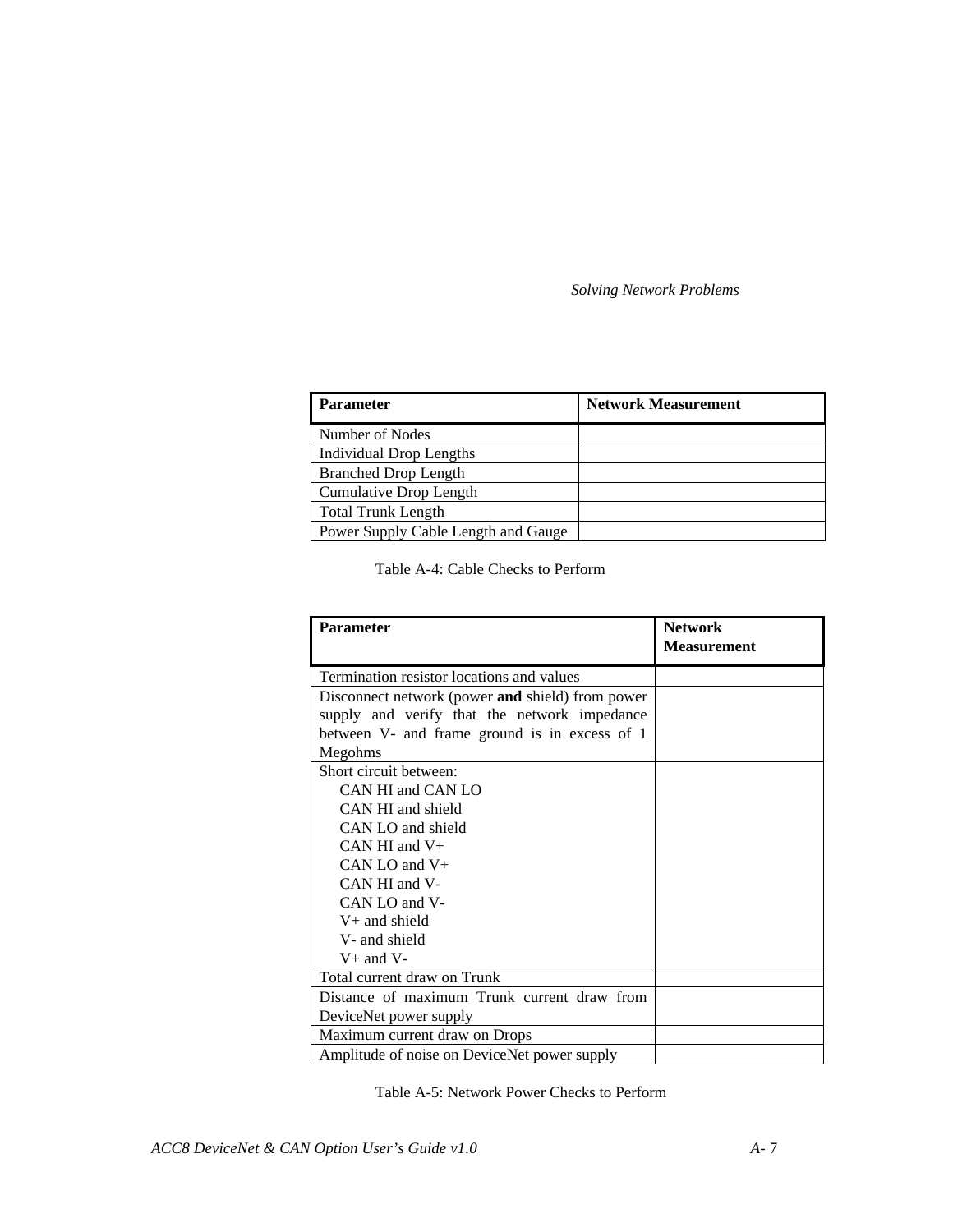## **Guiding Principles in DeviceNet Layout**

- Keep overall length of cable to a minimum
- Keep power supply close to the maximum current draw
- Keep current draw even over entire network
- Keep the power supply near the center of the network, or off-center in the direction of the maximum current draw
- Keep nodes away from those nodes that draw high current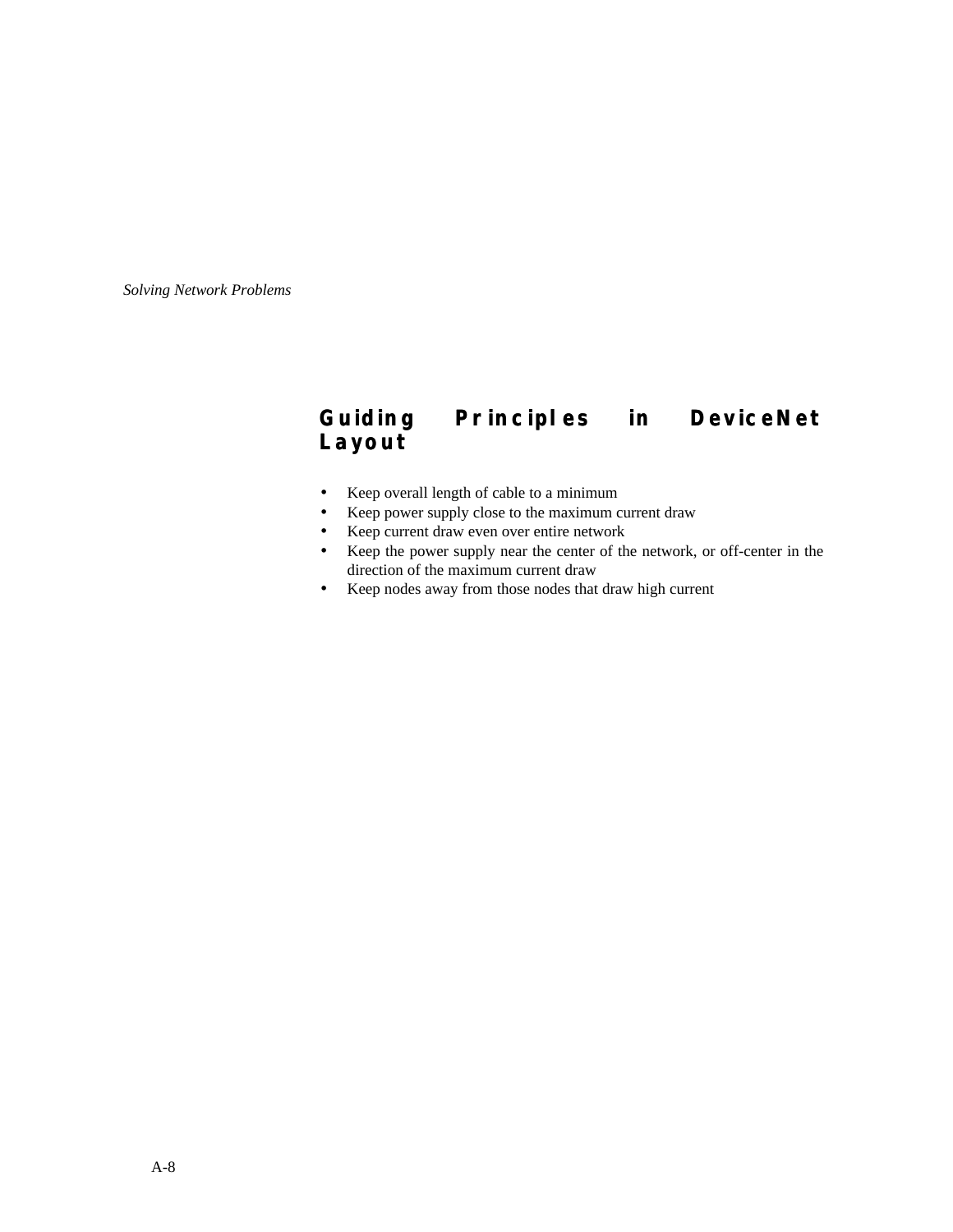# Appendix B:

## Compliance

|                                                            | <b>DeviceNet</b>                                                                | <b>Statement of Conformance</b>             |                                               |                             |
|------------------------------------------------------------|---------------------------------------------------------------------------------|---------------------------------------------|-----------------------------------------------|-----------------------------|
|                                                            | Fill in the blank or 'x' the appropriate box                                    |                                             |                                               |                             |
| General<br><b>Device</b><br>Data                           | Conforms to DeviceNet Specification<br>Vendor Name                              | Volume I - Release<br>Volume $II$ – Release | $\_2.0$<br>2.0<br>DSP Control Group, Inc.     |                             |
|                                                            | Device Profile Name<br><b>Product Catalog Number</b><br><b>Product Revision</b> |                                             | <b>DSP</b> Motion Controller<br>ACC8DN<br>1.0 |                             |
| <b>DSPCG</b><br><b>Physical</b><br>Conform<br>ance<br>Data | Network Power Consumption (Max)                                                 |                                             | $-0.072$ A @ 11V dc (worst case)              |                             |
|                                                            | Connector Style                                                                 | Open-Hardwired<br>Open-Pluggable            | $\mathbf{x}$                                  | Sealed-Mini<br>Sealed-Micro |
|                                                            | <b>Isolated Physical Layer</b>                                                  | Yes<br>N <sub>0</sub>                       | $\mathbf X$                                   |                             |
|                                                            | <b>LEDs</b> Supported                                                           | Module<br>Network                           | $\mathbf X$<br>$\mathbf{X}$                   | Combo Mod/Net<br>$\rm LO$   |
|                                                            | <b>MAC ID Setting</b>                                                           | <b>DIP</b> Switch<br>Other                  | $\mathbf{x}$                                  | Software Selectable         |
|                                                            | Default MAC ID                                                                  |                                             | 63                                            |                             |
|                                                            | <b>Communication Rate Setting</b>                                               | <b>DIP Switch</b><br>Other                  | $\mathbf{X}$                                  | Software Selectable         |
|                                                            | <b>Communication Rates Supported</b>                                            | $125k$ bit/s<br>$250k$ bit/s                | $\mathbf X$<br>$\mathbf X$                    | $\mathbf X$<br>$500k$ bit/s |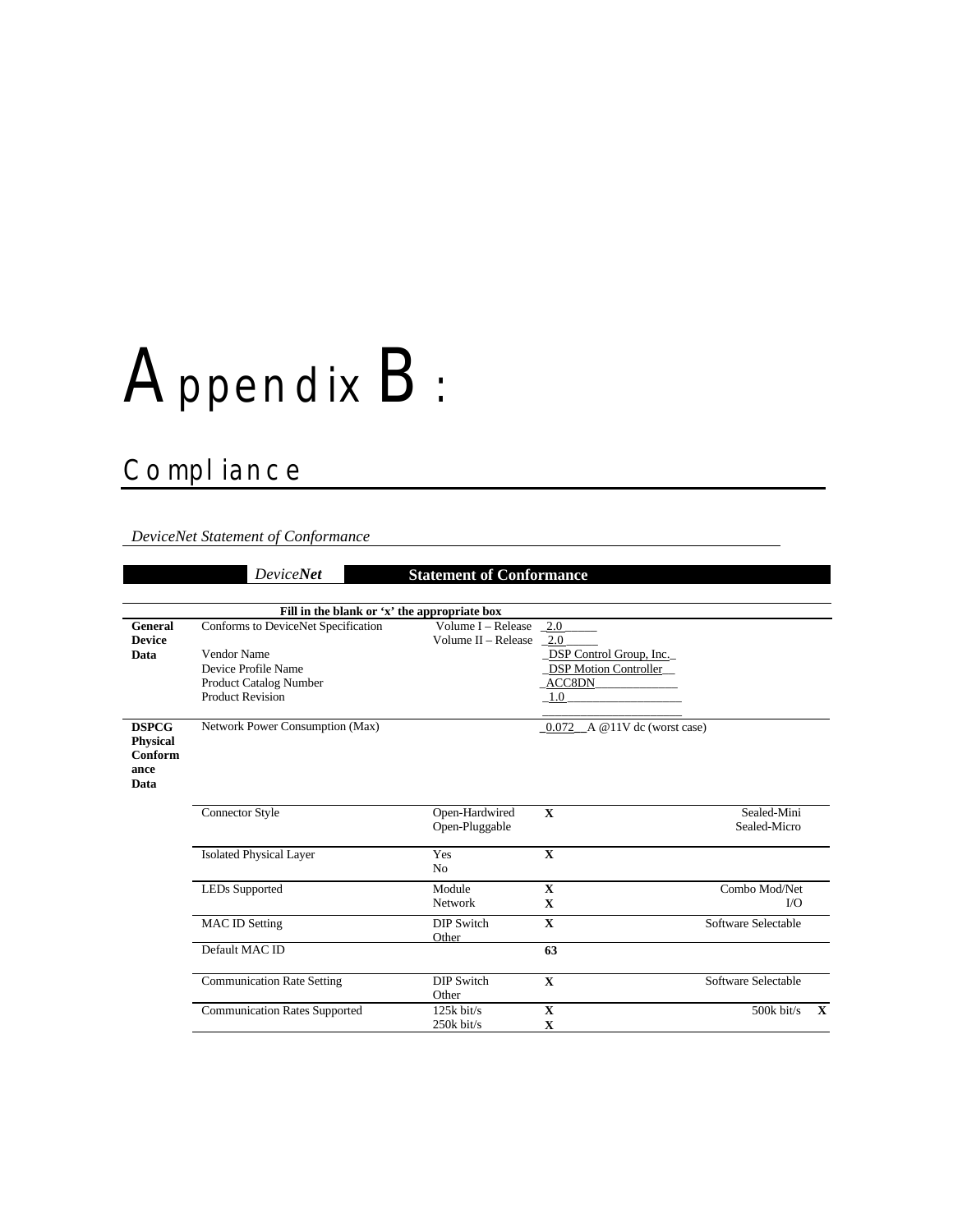|                                                           |              | <b>DeviceNet</b>                                    | <b>Statement of Conformance</b>                                                                                                     |                                 |                                                            |  |  |  |  |
|-----------------------------------------------------------|--------------|-----------------------------------------------------|-------------------------------------------------------------------------------------------------------------------------------------|---------------------------------|------------------------------------------------------------|--|--|--|--|
| Fill in the blank or 'x' the appropriate box (form cont.) |              |                                                     |                                                                                                                                     |                                 |                                                            |  |  |  |  |
| <b>DSPCG</b><br>Communi<br>cation<br>Data                 | $\mathbf{x}$ | Predefined Master/Slave<br><b>Connection Set</b>    | Group 2 Client<br>Group 2 Server                                                                                                    |                                 | Group Only 2 Client<br>Group Only 2 Server<br>$\mathbf{X}$ |  |  |  |  |
|                                                           |              | <b>Dynamic Connections</b><br>Supported (UCMM)      | Group 1<br>Group 2                                                                                                                  |                                 | Group 3                                                    |  |  |  |  |
|                                                           |              | <b>Fragmented Explicit</b><br>Messaging Implemented | Yes<br>N <sub>0</sub><br>If yes, Transmission<br>Time Out<br><b>Typical Target</b><br><b>Address Class</b><br>Instance<br>Attribute | X<br>2000 mS<br>0x01<br>-1<br>7 |                                                            |  |  |  |  |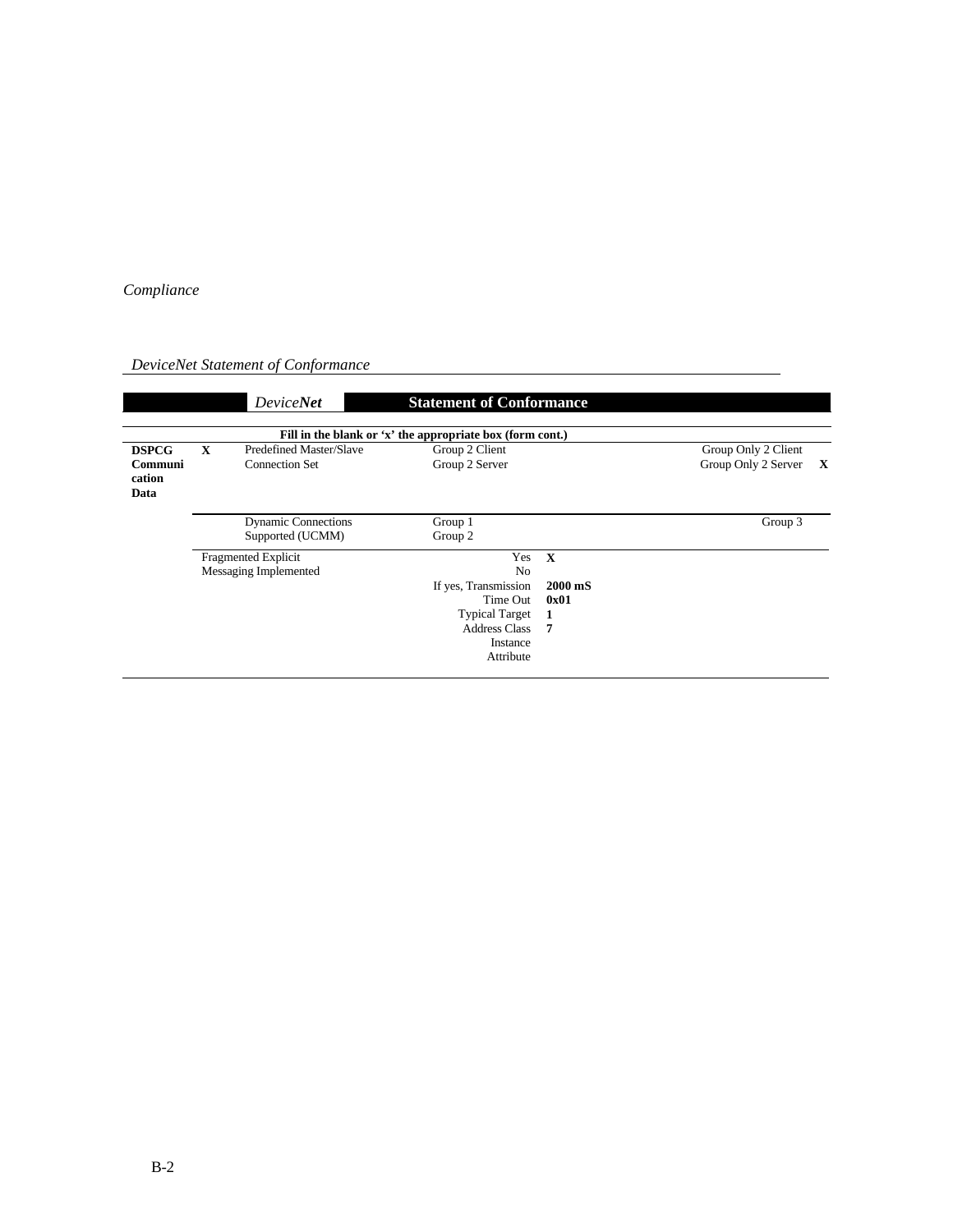*DeviceNet Statement of Conformance*

*DeviceNet* **Statement of Conformance**

| <b>DeviceNet</b>          | <b>Identity Object 0x01</b> |      |                           |                                          |                         |                          |                    |  |  |
|---------------------------|-----------------------------|------|---------------------------|------------------------------------------|-------------------------|--------------------------|--------------------|--|--|
| <b>Required</b><br>Object | <b>Object Class</b>         |      | ID                        | <b>Description</b>                       | Get                     | <b>Set</b>               | <b>Value Limit</b> |  |  |
| <b>Implement-</b>         | Attributes                  | Open | 1                         | Revision                                 |                         |                          |                    |  |  |
| ation                     |                             |      | $\overline{2}$            | Max Instance                             |                         |                          |                    |  |  |
|                           | X None                      |      | 6                         | Max ID of class attributes               |                         |                          |                    |  |  |
|                           | Supported                   |      | 7                         | Max ID of instance attributes            |                         |                          |                    |  |  |
|                           |                             |      |                           | <b>DeviceNet Services</b>                |                         | <b>Parameter Options</b> |                    |  |  |
|                           | Services                    |      |                           | Get_Attribute_All                        |                         |                          |                    |  |  |
|                           | X None Supported            |      |                           | Reset                                    |                         |                          |                    |  |  |
|                           |                             |      |                           | Get_Attribute_Single                     |                         |                          |                    |  |  |
|                           |                             |      | Find_Next_Object_Instance |                                          |                         |                          |                    |  |  |
|                           | <b>Object Instance</b>      |      | ID                        | <b>Description</b>                       | Get                     | <b>Set</b>               | <b>Value Limit</b> |  |  |
|                           | <b>Attributes</b>           | Open | 1                         | Vendor                                   | X                       |                          | 999                |  |  |
|                           |                             |      | $\overline{c}$            | Product Type                             | $\overline{\mathbf{X}}$ |                          | $\underline{6}$    |  |  |
|                           | <b>X</b> None               |      | 3                         | <b>Product Code</b>                      | $\mathbf X$             |                          | 12                 |  |  |
|                           | Supported                   |      | 4                         | Revision                                 | $\mathbf X$             |                          | 1.0                |  |  |
|                           |                             |      | 5                         | Status (bits supported)                  | $\mathbf X$             |                          | $8\,$              |  |  |
|                           |                             |      | 6                         | Serial Number                            | $\mathbf X$             |                          |                    |  |  |
|                           |                             |      | 7                         | <b>Product Name</b>                      | $\mathbf X$             |                          | Mx4 Octavia        |  |  |
|                           |                             |      |                           |                                          |                         |                          |                    |  |  |
|                           |                             |      | 8                         | <b>State</b>                             |                         |                          |                    |  |  |
|                           |                             |      |                           |                                          | $\mathbf X$             |                          |                    |  |  |
|                           |                             |      |                           | <b>DeviceNet Service</b>                 |                         | <b>Parameter Options</b> |                    |  |  |
|                           | <b>Services</b>             |      |                           | Reset                                    |                         | Type: 0.1                |                    |  |  |
|                           | None Supported              |      |                           | Get_Attribute_Single                     |                         |                          |                    |  |  |
|                           | <b>Vendor Specific</b>      |      |                           | If yes, fill out the Vendor Specific Yes |                         |                          |                    |  |  |
|                           | <b>Additions</b>            |      |                           | Additions form (Form 8)                  | N <sub>o</sub>          | $\mathbf X$              |                    |  |  |

**X Get** to indicate that attribute value is returned by the use of Get\_Attribute\_Single service **X Set** to indicate that attribute value is returned by the use of Get Attribute Single service

**X Set** to indicate that attribute value is returned by the use of Get\_Attribute\_Single service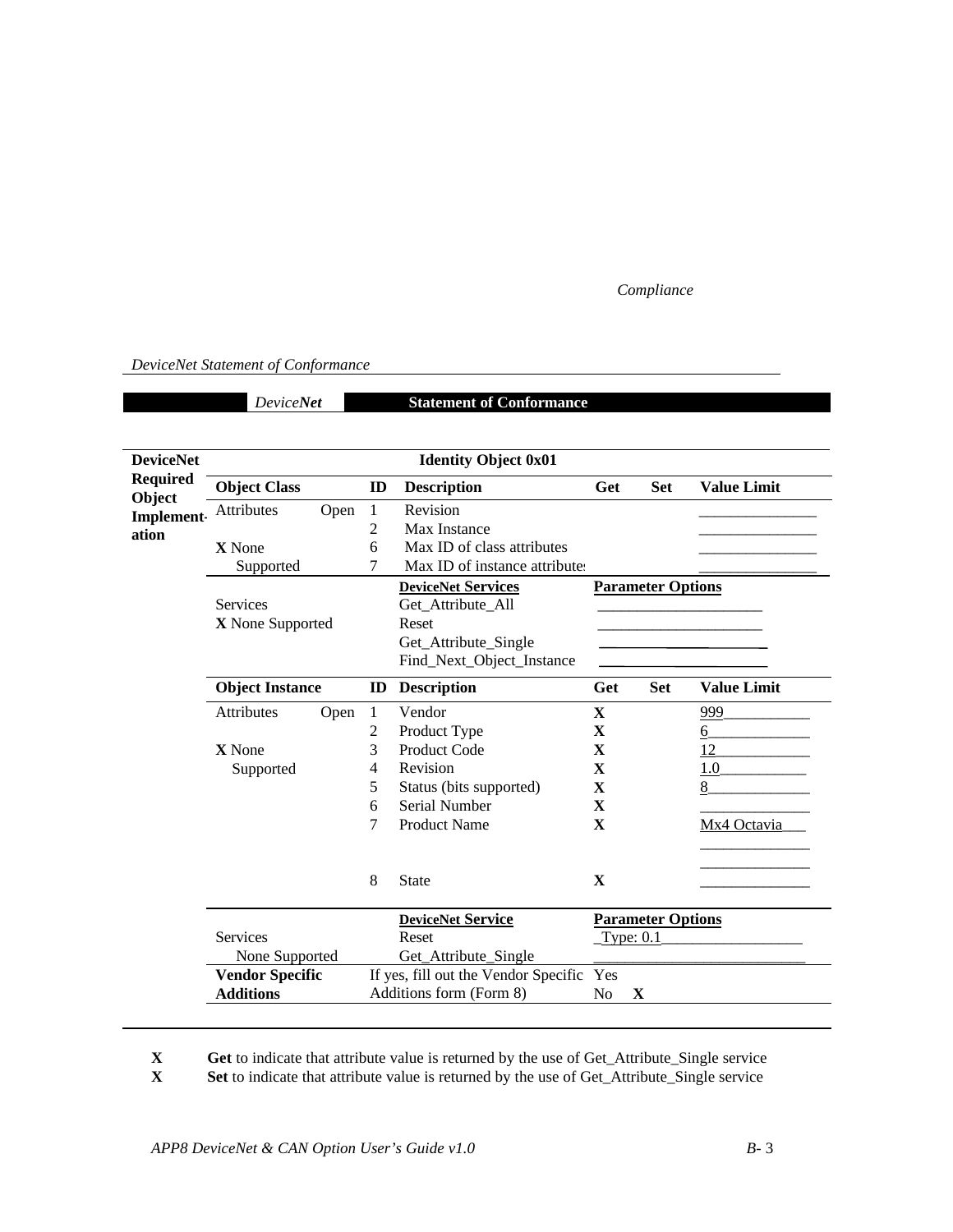*DeviceNet Statement of Conformance*

*DeviceNet* **Statement of Conformance**

| <b>DeviceNet</b>          | <b>Message Router Object 0x02</b> |    |                                      |     |                          |                    |  |
|---------------------------|-----------------------------------|----|--------------------------------------|-----|--------------------------|--------------------|--|
| <b>Required</b><br>Object | <b>Object Class</b>               | ID | <b>Description</b>                   | Get | <b>Set</b>               | <b>Value Limit</b> |  |
| <b>Implement-</b>         | Attributes<br>Open                | 1  | Revision                             |     |                          |                    |  |
| ation                     |                                   | 4  | Optional attribute list              |     |                          |                    |  |
|                           | <b>X</b> None                     | 5  | Optional service list                |     |                          |                    |  |
|                           | Supported                         | 6  | Max ID of class attributes           |     |                          |                    |  |
|                           |                                   | 7  | Max ID of instance attributes        |     |                          |                    |  |
|                           |                                   |    | <b>DeviceNet Services</b>            |     | <b>Parameter Options</b> |                    |  |
|                           | <b>Services</b>                   |    | Get Attribute All                    |     |                          |                    |  |
|                           | X None Supported                  |    | Get_Attribute_Single                 |     |                          |                    |  |
|                           | <b>Object Instance</b>            | ID | <b>Description</b>                   | Get | <b>Set</b>               | <b>Value Limit</b> |  |
|                           | Attributes<br>Open                | 1  | Object list                          |     |                          |                    |  |
|                           |                                   | 2  | Maximum connections                  |     |                          |                    |  |
|                           | <b>X</b> None                     |    | Supported                            |     |                          |                    |  |
|                           | Supported                         | 3  | Number of active                     |     |                          |                    |  |
|                           |                                   |    | Connections                          |     |                          |                    |  |
|                           |                                   | 4  | Active connections list              |     |                          |                    |  |
|                           |                                   |    | <b>DeviceNet Service</b>             |     | <b>Parameter Options</b> |                    |  |
|                           | <b>Services</b>                   |    | Get_Attribute_All                    |     |                          |                    |  |
|                           | <b>X</b> None Supported           |    | Get_Attribute_Single                 |     |                          |                    |  |
|                           | <b>Vendor Specific</b>            |    | If yes, fill out the Vendor Specific | Yes |                          |                    |  |
|                           | <b>Additions</b>                  |    | Additions form (Form 8)              | No  | X                        |                    |  |

**X Get** to indicate that attribute value is returned by the use of Get\_Attribute\_Single service **X Set** to indicate that attribute value is returned by the use of Get\_Attribute\_Single service

Set to indicate that attribute value is returned by the use of Get\_Attribute\_Single service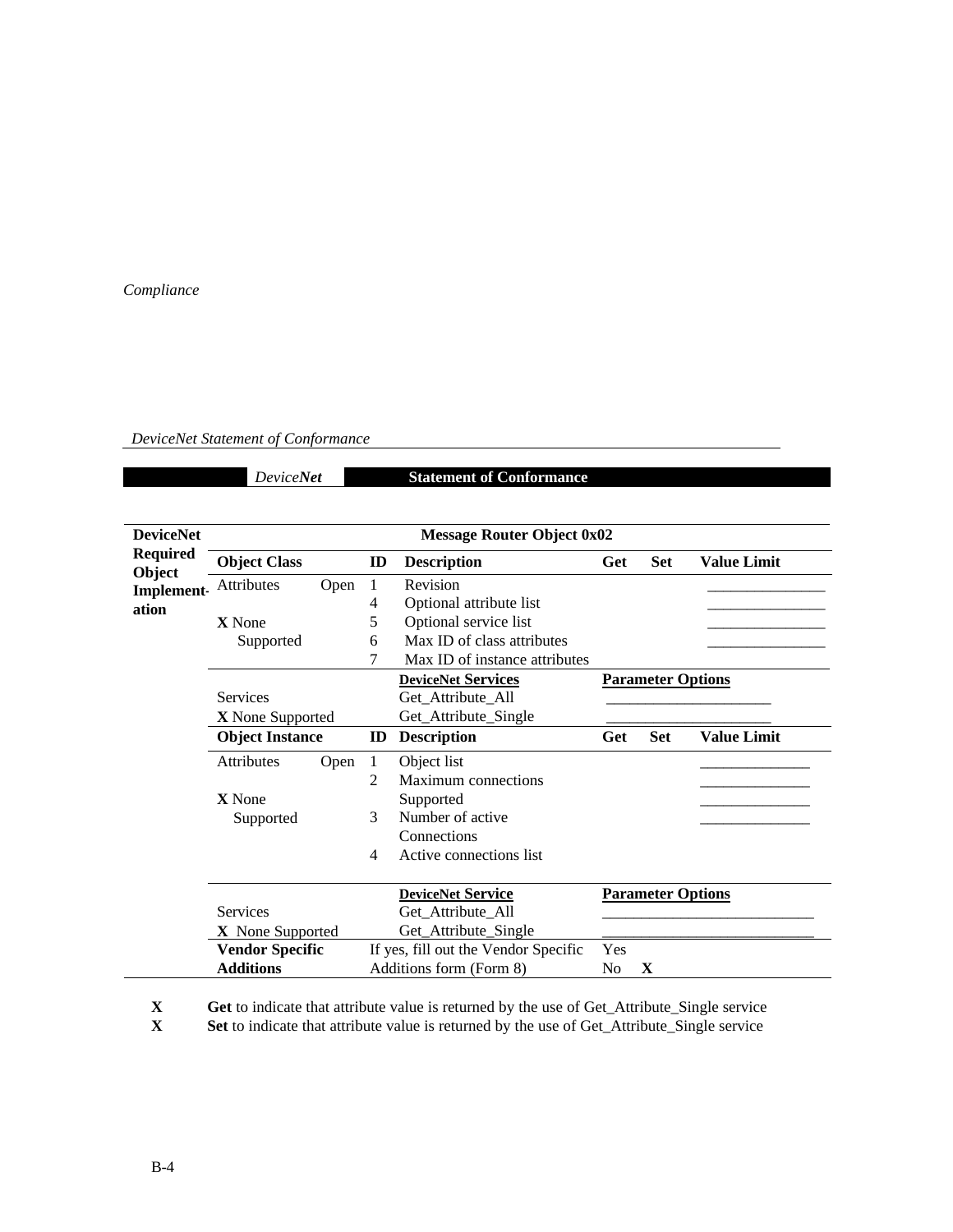#### *DeviceNet Statement of Conformance*

| <b>DeviceNet</b>          | DeviceNet Object 0x03  |      |              |                                      |                |                          |                    |  |
|---------------------------|------------------------|------|--------------|--------------------------------------|----------------|--------------------------|--------------------|--|
| <b>Required</b><br>Object | <b>Object Class</b>    |      | ID           | <b>Description</b>                   | Get            | <b>Set</b>               | <b>Value Limit</b> |  |
| <b>Implement-</b>         | Attributes             | Open | 1            | Revision                             |                |                          |                    |  |
| ation                     | None                   |      |              |                                      |                |                          |                    |  |
|                           | Supported              |      |              |                                      |                |                          |                    |  |
|                           |                        |      |              | <b>DeviceNet Services</b>            |                | <b>Parameter Options</b> |                    |  |
|                           | Services               |      |              | Get_Attribute_Single                 |                |                          |                    |  |
|                           | None Supported         |      |              |                                      |                |                          |                    |  |
|                           | <b>Object Instance</b> |      | ID           | <b>Description</b>                   | Get            | <b>Set</b>               | <b>Value Limit</b> |  |
|                           | <b>Attributes</b>      | Open | $\mathbf{1}$ | <b>MAC ID</b>                        | $\mathbf{X}$   | $\mathbf X$              |                    |  |
|                           | None                   |      | 2            | Baud rate                            | X              | $\mathbf X$              |                    |  |
|                           | Supported              |      | 3            | <b>BOI</b>                           | $\mathbf{X}$   |                          |                    |  |
|                           |                        |      | 4            | Bus-off counter                      | $\mathbf{X}$   |                          |                    |  |
|                           |                        |      | 5            | Allocation information               | $\mathbf{X}$   |                          |                    |  |
|                           |                        |      | 6            | MAC ID switch changed                |                |                          |                    |  |
|                           |                        |      | 7            | Baud rate switch changed             |                |                          |                    |  |
|                           |                        |      | 8            | MAC ID switch value                  |                |                          |                    |  |
|                           |                        |      | 9            | Baud rate switch value               |                |                          |                    |  |
|                           |                        |      |              | <b>DeviceNet Service</b>             |                | <b>Parameter Options</b> |                    |  |
|                           | Services               |      | X            | Get_Attribute_Single                 |                |                          |                    |  |
|                           | None Supported         |      | X            | Get_Attribute_Single                 |                |                          |                    |  |
|                           |                        |      | X            | Allocate M/S connection set          |                |                          |                    |  |
|                           |                        |      | $\mathbf X$  | Release M/S connection set           |                |                          |                    |  |
|                           | <b>Vendor Specific</b> |      |              | If yes, fill out the Vendor Specific | Yes            |                          |                    |  |
|                           | <b>Additions</b>       |      |              | Additions form (Form 8)              | N <sub>0</sub> | $\mathbf X$              |                    |  |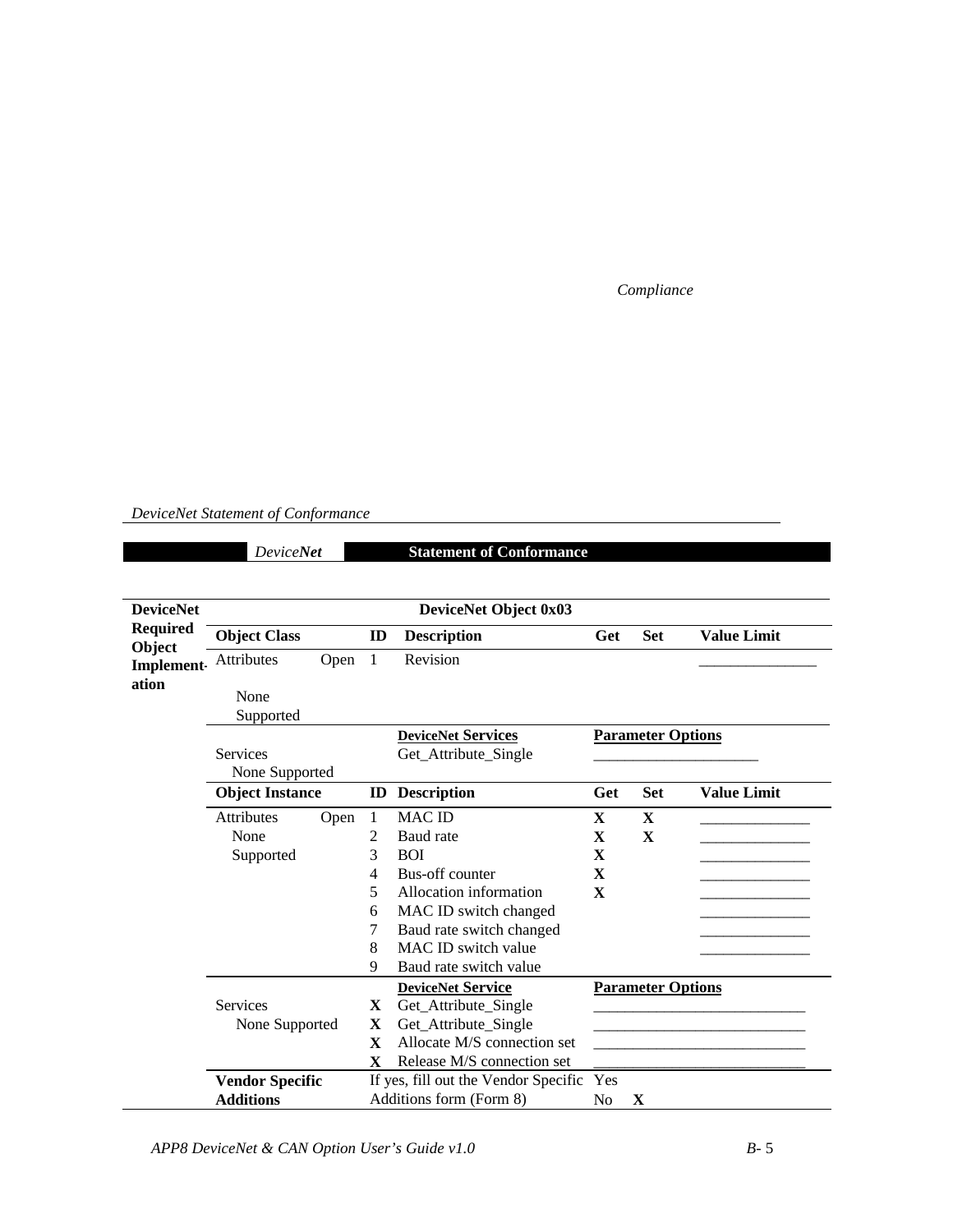- **X Get** to indicate that attribute value is returned by the use of Get\_Attribute\_Single service **X Set** to indicate that attribute value is returned by the use of Get\_Attribute\_Single service
	- **X Set** to indicate that attribute value is returned by the use of Get\_Attribute\_Single service

|                                      | <b>DeviceNet</b>                  |                   | <b>Statement of Conformance</b>                                                                     |              |                  |                          |
|--------------------------------------|-----------------------------------|-------------------|-----------------------------------------------------------------------------------------------------|--------------|------------------|--------------------------|
| <b>DeviceNet</b>                     |                                   |                   | <b>Assembly Object 0x04</b>                                                                         |              |                  |                          |
| <b>Required</b>                      | <b>Object Class</b>               | ID                | <b>Description</b>                                                                                  | Get          | <b>Set</b>       | <b>Value Limit</b>       |
| Object<br><b>Implement-</b><br>ation | <b>Attributes</b><br>Open         | 2                 | Revision<br>Max Instance                                                                            |              |                  |                          |
|                                      | None<br>Supported                 |                   |                                                                                                     |              |                  |                          |
|                                      | <b>Services</b>                   |                   | <b>DeviceNet Services</b><br>Create                                                                 |              |                  | <b>Parameter Options</b> |
|                                      | X None Supported                  |                   | Delete<br>Get_Attribute_Single                                                                      |              |                  |                          |
|                                      | Object                            |                   | <b>Instance Type</b>                                                                                |              | Instance $ID(s)$ |                          |
|                                      | <b>Instance</b>                   |                   | <b>Static Input</b><br><b>Static Output</b><br>Static I/O<br><b>Static Configuration</b><br>Dynamic |              |                  |                          |
|                                      |                                   | ID                | <b>Description</b>                                                                                  | Get          | <b>Set</b>       | <b>Value Limit</b>       |
|                                      | <b>Attributes</b><br>Open<br>None | $\mathbf{1}$<br>2 | Number of Members in List<br>Member List                                                            |              |                  |                          |
|                                      | Supported                         | 3                 | Data                                                                                                | $\mathbf{X}$ | $\mathbf X$      |                          |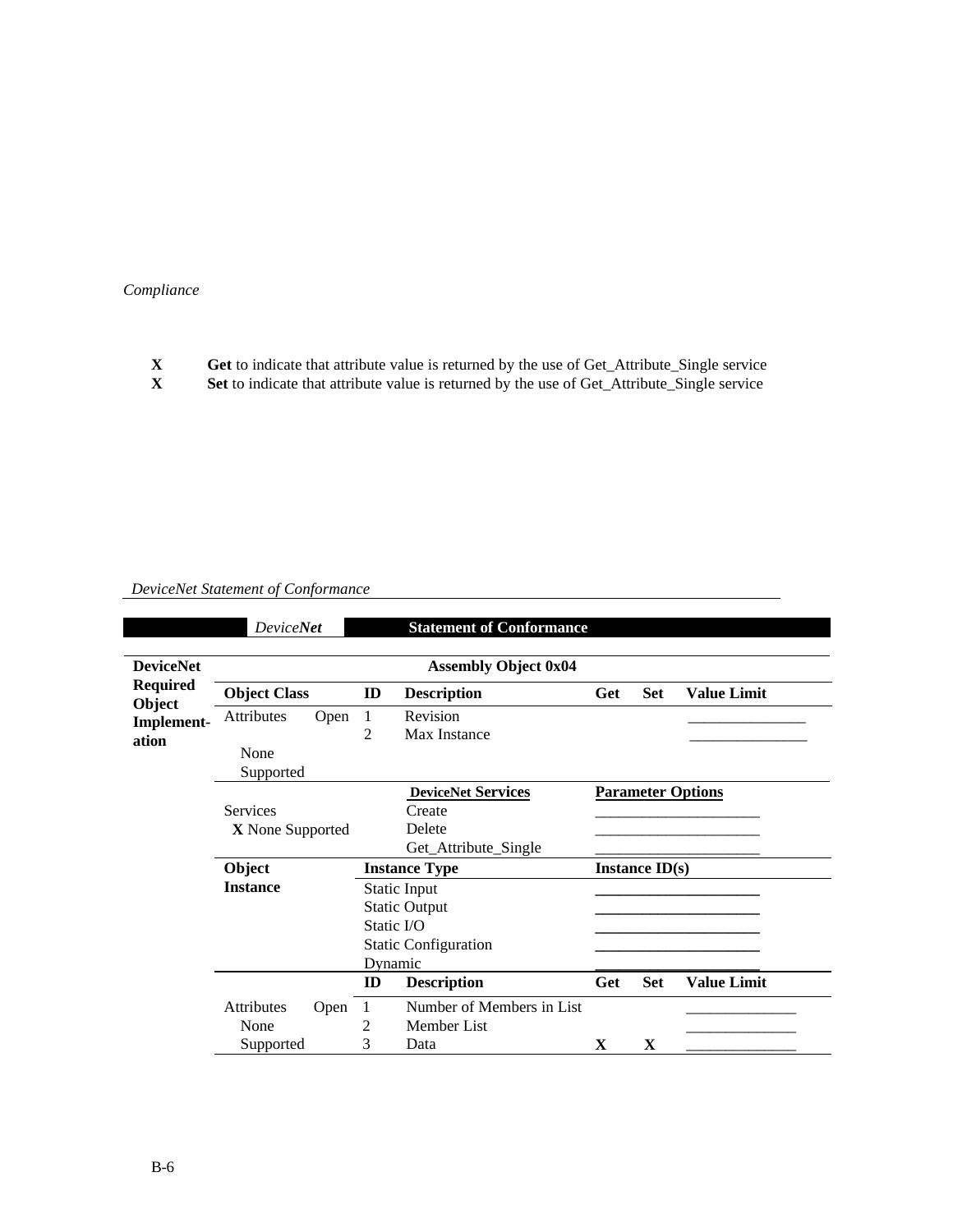| <b>Services</b><br>None Supported          | <b>DeviceNet Service</b><br>Delete<br>Get_Attribute_Single<br>$\mathbf{X}$<br>Set_Attribute_Single<br>X<br>Get Member<br>Insert Member<br>Remove Member | <b>Parameter Options</b>   |
|--------------------------------------------|---------------------------------------------------------------------------------------------------------------------------------------------------------|----------------------------|
| <b>Vendor Specific</b><br><b>Additions</b> | If yes, fill out the Vendor Specific<br>Additions form (Form 8)                                                                                         | Yes<br>X<br>N <sub>0</sub> |

**X Get** to indicate that attribute value is returned by the use of Get\_Attribute\_Single service

**X Set** to indicate that attribute value is returned by the use of Get\_Attribute\_Single service

|                           | <b>DeviceNet</b>                                 |    | <b>Statement of Conformance</b>                                                                             |                    |                          |                     |
|---------------------------|--------------------------------------------------|----|-------------------------------------------------------------------------------------------------------------|--------------------|--------------------------|---------------------|
| <b>DeviceNet</b>          |                                                  |    | <b>Connection Object 0x05</b>                                                                               |                    |                          |                     |
| <b>Required</b><br>Object | <b>Object Class</b>                              | ID | <b>Description</b>                                                                                          | Get                | <b>Set</b>               | <b>Value Limit</b>  |
| Implement<br>ation        | Attributes<br>Open<br><b>X</b> None<br>Supported |    | Revision                                                                                                    |                    |                          |                     |
|                           | <b>Services</b><br><b>X</b> None Supported       |    | <b>DeviceNet Services</b><br>Reset<br>Create<br>Delete<br>Get_Attribute_Single<br>Find_Next_Object_Instance |                    | <b>Parameter Options</b> |                     |
|                           | <b>Total Active Connections Possible 2</b>       |    |                                                                                                             |                    |                          |                     |
|                           | <b>Object Instance</b>                           |    | <b>Section</b>                                                                                              | <b>Information</b> |                          | <b>Max Instance</b> |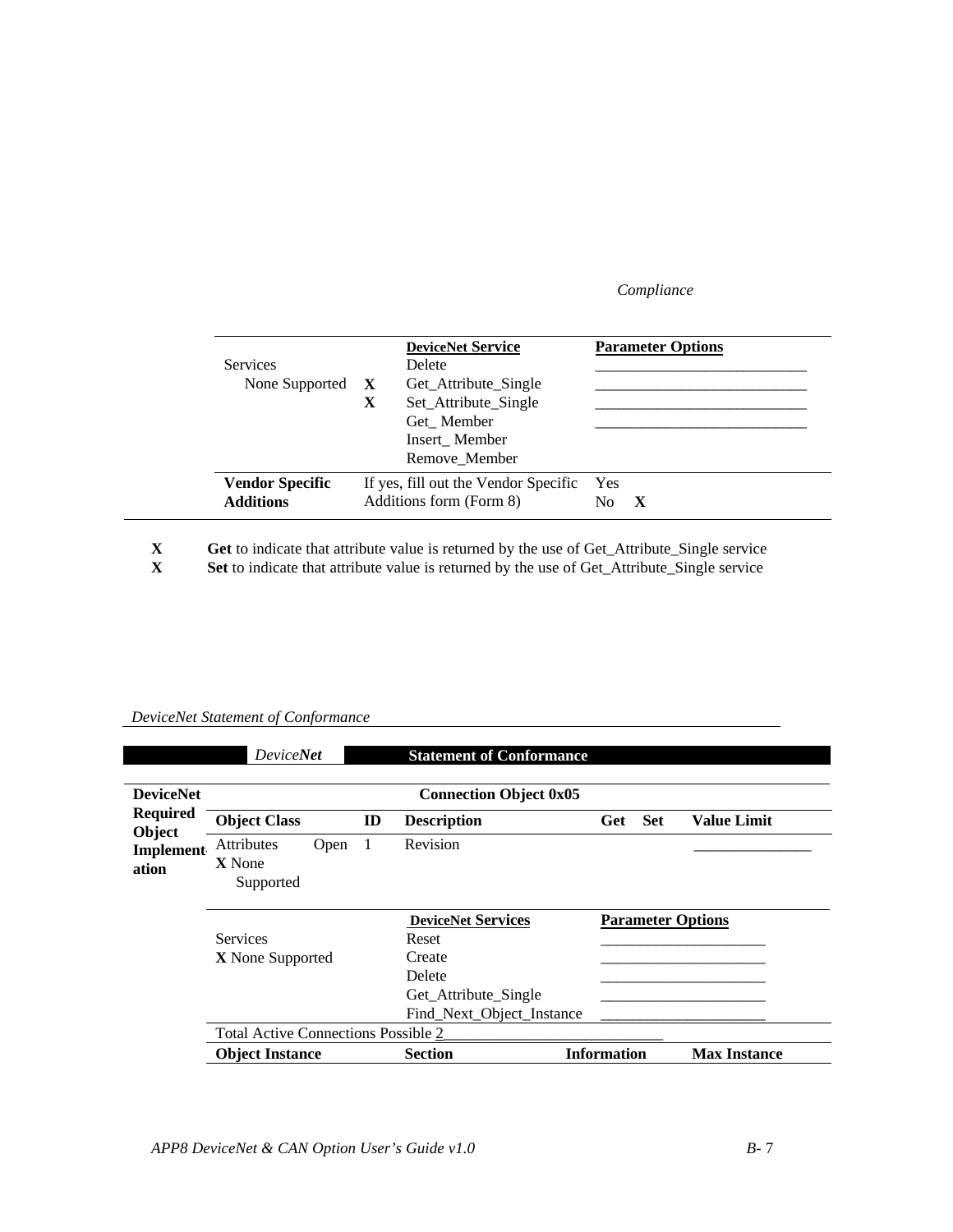| <b>Instance Type</b>   | <b>Explicit Message</b> | X |  |
|------------------------|-------------------------|---|--|
|                        | Polled I/O              |   |  |
|                        | Bit Strobed I/O         |   |  |
|                        | Dynamic I/O             |   |  |
| Production Trigger     | Cyclic                  |   |  |
|                        |                         |   |  |
|                        | Change of State         |   |  |
|                        | Application             |   |  |
| <b>Transport Type</b>  | Triggered               |   |  |
|                        | Server                  |   |  |
|                        | Client                  |   |  |
| <b>Transport Class</b> |                         |   |  |
|                        | 0                       |   |  |
|                        | 2                       |   |  |
|                        | 3                       |   |  |
|                        |                         |   |  |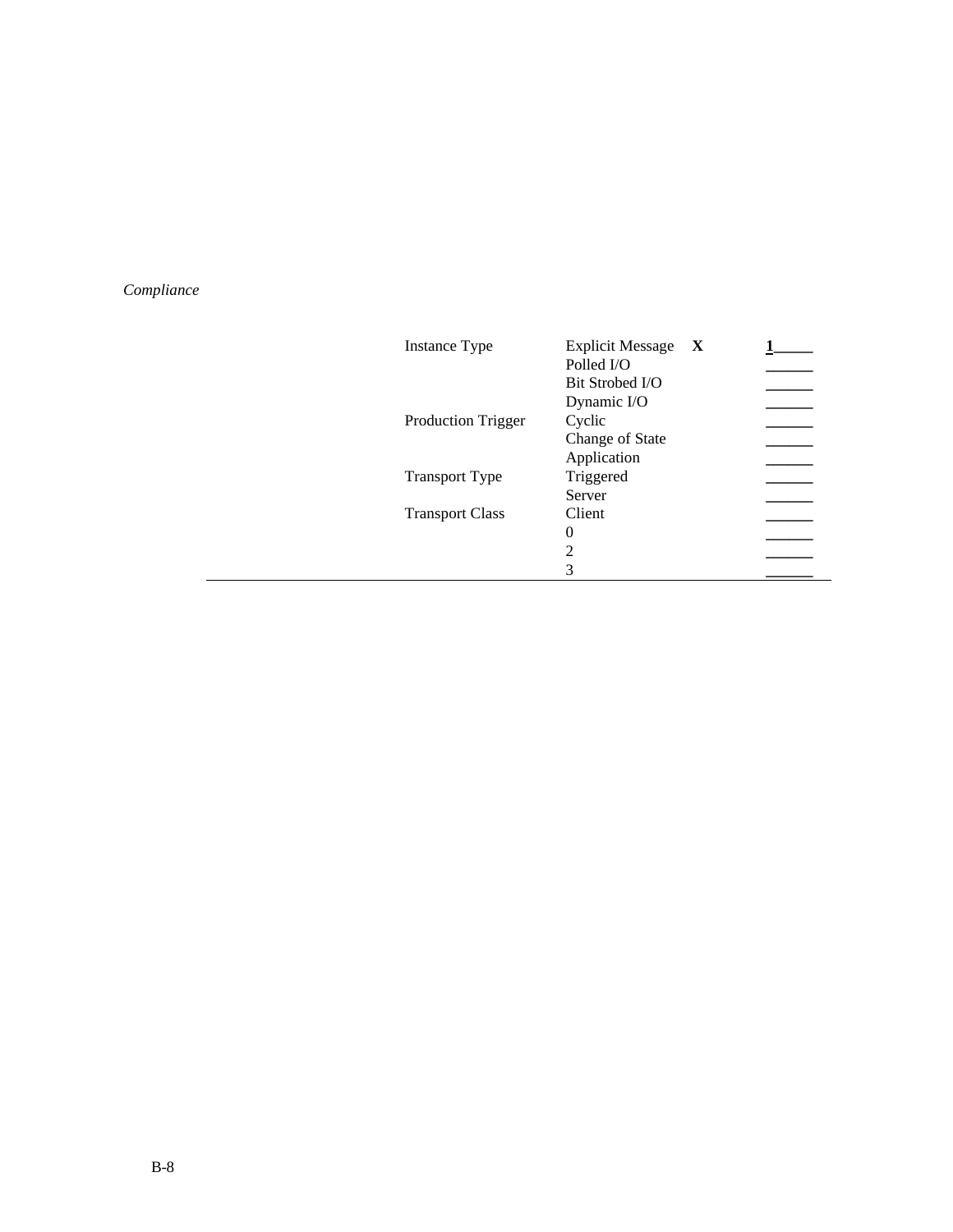#### *DeviceNet Statement of Conformance*

|                        |        |    | <b>Connection Object 0x05 (cont)</b> |                |              |                          |
|------------------------|--------|----|--------------------------------------|----------------|--------------|--------------------------|
|                        |        | ID | <b>Description</b>                   | Get            | <b>Set</b>   | <b>Value Limit</b>       |
| <b>Attributes</b>      | Open 1 |    | <b>State</b>                         | $\mathbf{X}$   |              |                          |
| None                   |        | 2  | Instance type                        | $\mathbf{X}$   |              | 0                        |
| Supported              |        | 3  | Transport class trigger              | $\mathbf{X}$   |              | 0x23                     |
|                        |        | 4  | Produced connection ID               | $\mathbf{X}$   |              |                          |
|                        |        | 5  | Consumed connection ID               | $\mathbf x$    |              |                          |
|                        |        | 6  | Initial comm. characteristics        | $\mathbf{x}$   |              |                          |
|                        |        | 7  | Produced connection size             | $\mathbf x$    |              | 5                        |
|                        |        | 8  | Consumed connection size             | $\mathbf{X}$   |              | 255                      |
|                        |        | 9  | Expected packet rate                 | $\mathbf{X}$   |              |                          |
|                        |        | 12 | Watchdog time-out action             | X              | $\mathbf{X}$ |                          |
|                        |        | 13 | Produced connection path length      | $\mathbf{X}$   |              |                          |
|                        |        | 14 | Produced connection path             | $\mathbf{X}$   |              |                          |
|                        |        | 15 | Consumed connection path length      | X              |              |                          |
|                        |        | 16 | Consumed connection path             | $\mathbf{X}$   |              |                          |
|                        |        |    | <b>DeviceNet Service</b>             |                |              | <b>Parameter Options</b> |
| <b>Services</b>        |        |    | Reset                                |                |              |                          |
| None Supported         |        |    | Delete                               |                |              |                          |
|                        |        |    | <b>Apply Attributes</b>              |                |              |                          |
|                        |        |    | Get_Attribute_Single                 |                |              |                          |
|                        |        |    | Set_Attribute_Single                 |                |              |                          |
| <b>Vendor Specific</b> |        |    | If yes, fill out the Vendor Specific | Yes            |              |                          |
| <b>Additions</b>       |        |    | Additions form (Form 8)              | N <sub>0</sub> | $\mathbf X$  |                          |

**X Get** to indicate that attribute value is returned by the use of Get\_Attribute\_Single service

**X Set** to indicate that attribute value is returned by the use of Get\_Attribute\_Single service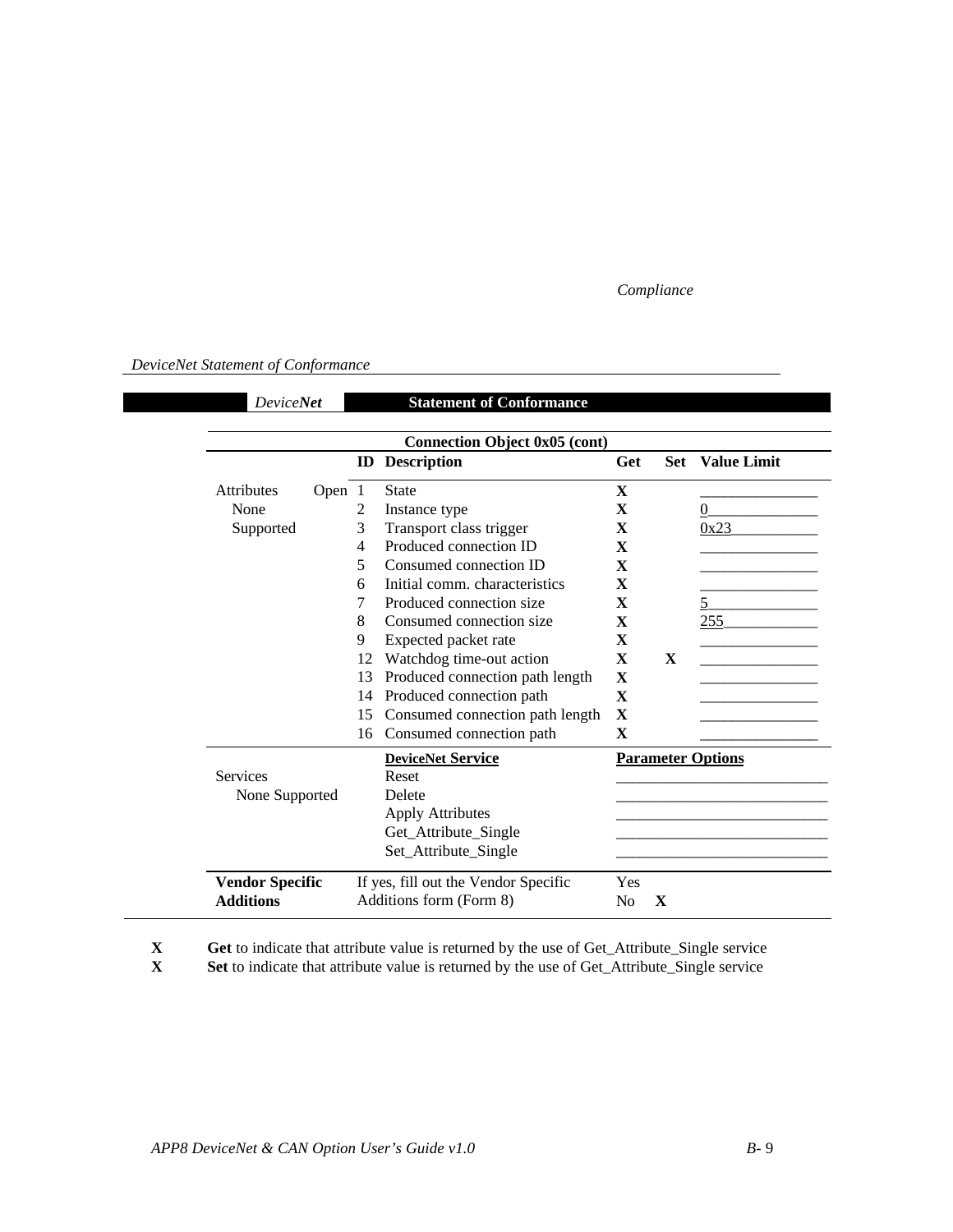|                           | <b>DeviceNet</b>                        |               | <b>Statement of Conformance</b>                             |                                                                         |                     |  |  |  |  |
|---------------------------|-----------------------------------------|---------------|-------------------------------------------------------------|-------------------------------------------------------------------------|---------------------|--|--|--|--|
| <b>DeviceNet</b>          |                                         |               | <b>Connection Object 0x05</b>                               |                                                                         |                     |  |  |  |  |
| <b>Required</b><br>Object | <b>Object Class</b>                     | $\mathbf{ID}$ | <b>Description</b>                                          | <b>Set</b><br>Get                                                       | <b>Value Limit</b>  |  |  |  |  |
| Implement<br>ation        | Attributes<br>Open<br>None<br>Supported | 1             | Revision                                                    |                                                                         |                     |  |  |  |  |
|                           | Services<br>None Supported              |               | <b>DeviceNet Services</b><br>Reset<br>Create                | <b>Parameter Options</b>                                                |                     |  |  |  |  |
|                           |                                         |               | Delete<br>Get_Attribute_Single<br>Find_Next_Object_Instance |                                                                         |                     |  |  |  |  |
|                           | Total Active Connections Possible 2     |               |                                                             |                                                                         |                     |  |  |  |  |
|                           | <b>Object Instance</b>                  |               | <b>Section</b>                                              | <b>Information</b>                                                      | <b>Max Instance</b> |  |  |  |  |
|                           |                                         |               | Instance Type                                               | <b>Explicit Message</b><br>Polled I/O<br>Bit Strobed I/O<br>Dynamic I/O | $\mathbf X$         |  |  |  |  |
|                           |                                         |               | Production Trigger                                          | Cyclic<br>Change of State<br>Application                                |                     |  |  |  |  |
|                           |                                         |               | <b>Transport Type</b>                                       | Triggered<br>Server                                                     |                     |  |  |  |  |
|                           |                                         |               | <b>Transport Class</b>                                      | Client<br>$\mathbf{0}$<br>$\overline{c}$<br>3                           |                     |  |  |  |  |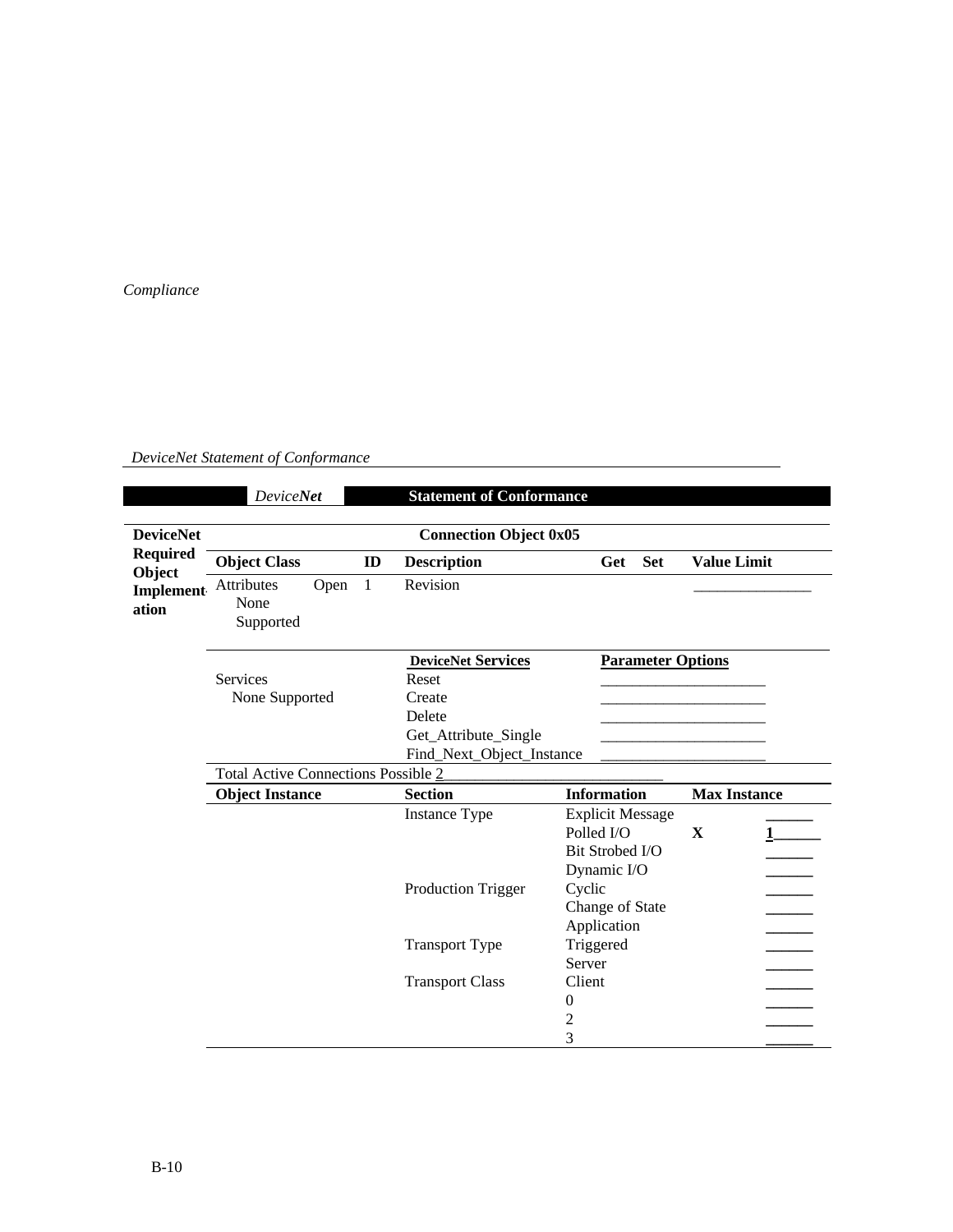#### *DeviceNet Statement of Conformance*

|                        |              | <b>Connection Object 0x05 (cont)</b> |              |            |                          |
|------------------------|--------------|--------------------------------------|--------------|------------|--------------------------|
|                        | ID           | <b>Description</b>                   | Get          | <b>Set</b> | <b>Value Limit</b>       |
| <b>Attributes</b>      | Open 1       | <b>State</b>                         | $\mathbf X$  |            |                          |
| None                   | 2            | Instance type                        | $\mathbf X$  |            |                          |
| Supported              | 3            | Transport class trigger              | $\mathbf X$  |            |                          |
|                        | 4            | Produced connection ID               | $\mathbf{X}$ |            |                          |
|                        | 5            | Consumed connection ID               | $\mathbf{X}$ |            |                          |
|                        | 6            | Initial comm. characteristics        | $\mathbf{X}$ |            |                          |
|                        | 7            | Produced connection size             | $\mathbf{X}$ |            | 5                        |
|                        | 8            | Consumed connection size             | $\mathbf{x}$ |            |                          |
|                        | 9            | Expected packet rate                 | $\mathbf X$  |            |                          |
|                        | 12           | Watchdog time-out action             | $\mathbf X$  | X          |                          |
|                        | 13           | Produced connection path length      | $\mathbf X$  |            | 6                        |
|                        | 14           | Produced connection path             | $\mathbf X$  |            |                          |
|                        | 15           | Consumed connection path length      | $\mathbf X$  |            | 6                        |
|                        | 16           | Consumed connection path             | $\mathbf X$  |            |                          |
|                        |              | DeviceNet Service                    |              |            | <b>Parameter Options</b> |
| <b>Services</b>        | $\mathbf{X}$ | Reset                                |              |            |                          |
| None Supported         |              | Delete                               |              |            |                          |
|                        |              | <b>Apply Attributes</b>              |              |            |                          |
|                        | X            | Get_Attribute_Single                 |              |            |                          |
|                        | X            | Set_Attribute_Single                 |              |            |                          |
| <b>Vendor Specific</b> |              | If yes, fill out the Vendor Specific | Yes          |            |                          |
| <b>Additions</b>       |              | Additions form (Form 8)              | No           | X          |                          |

**X Get** to indicate that attribute value is returned by the use of Get\_Attribute\_Single service

**X Set** to indicate that attribute value is returned by the use of Get\_Attribute\_Single service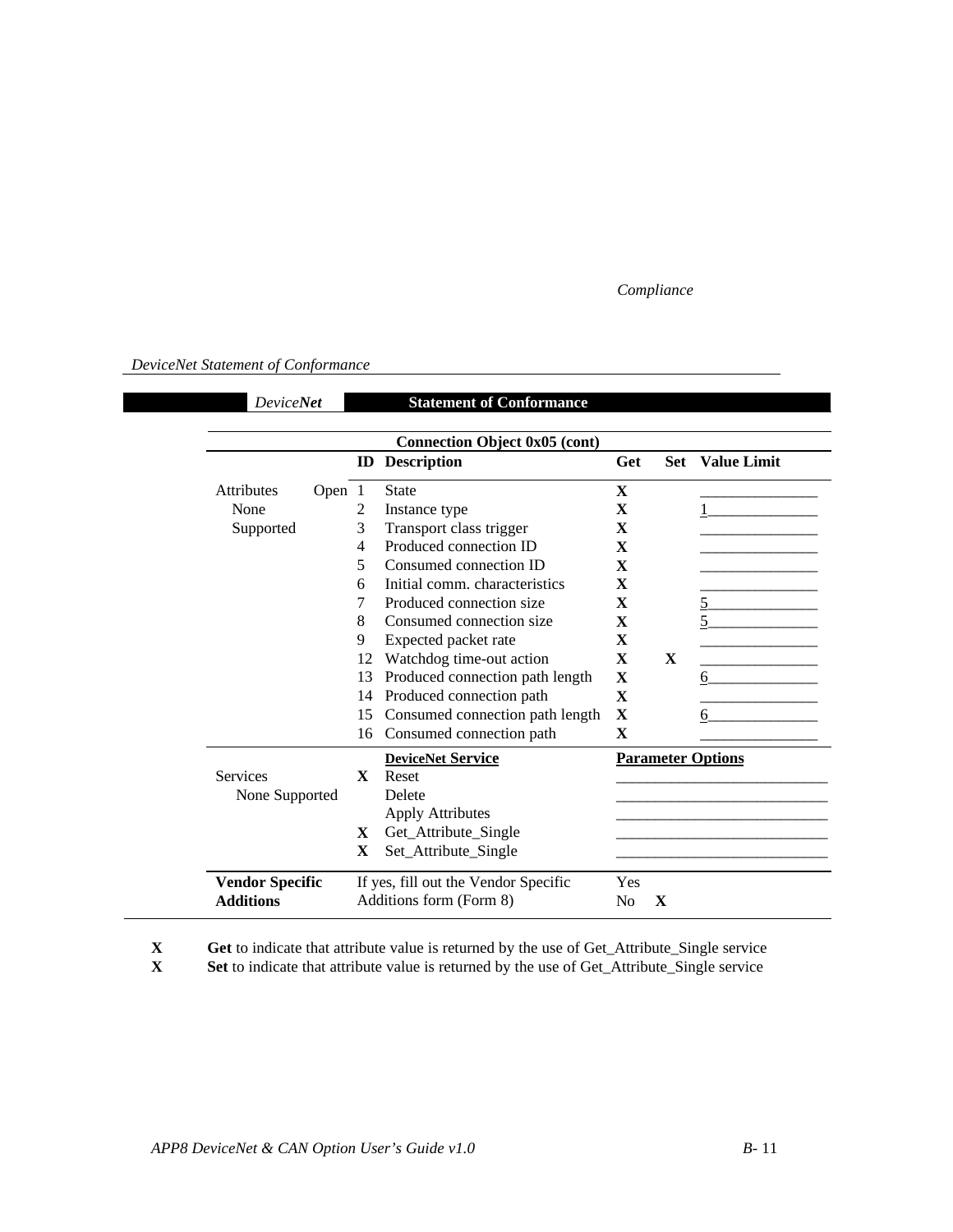|                                     | <b>DeviceNet</b>       |    | <b>Statement of Conformance</b> |     |                          |                    |
|-------------------------------------|------------------------|----|---------------------------------|-----|--------------------------|--------------------|
|                                     | DeviceNet OBJECT NAME  |    | <b>DSP Motion Controller</b>    |     | <b>OBJECT ID</b>         | 0x56               |
| <b>Open</b>                         | <b>Object Class</b>    | ID | <b>Description</b>              | Get | <b>Set</b>               | <b>Value Limit</b> |
| Object<br><b>Implement</b><br>ation | Attributes<br>Open     |    |                                 |     |                          |                    |
|                                     | <b>Services</b>        |    | <b>DSPCG Services</b>           |     | <b>Parameter Options</b> |                    |
|                                     | <b>Object Instance</b> | ID | <b>Description</b>              | Get | <b>Set</b>               | <b>Value Limit</b> |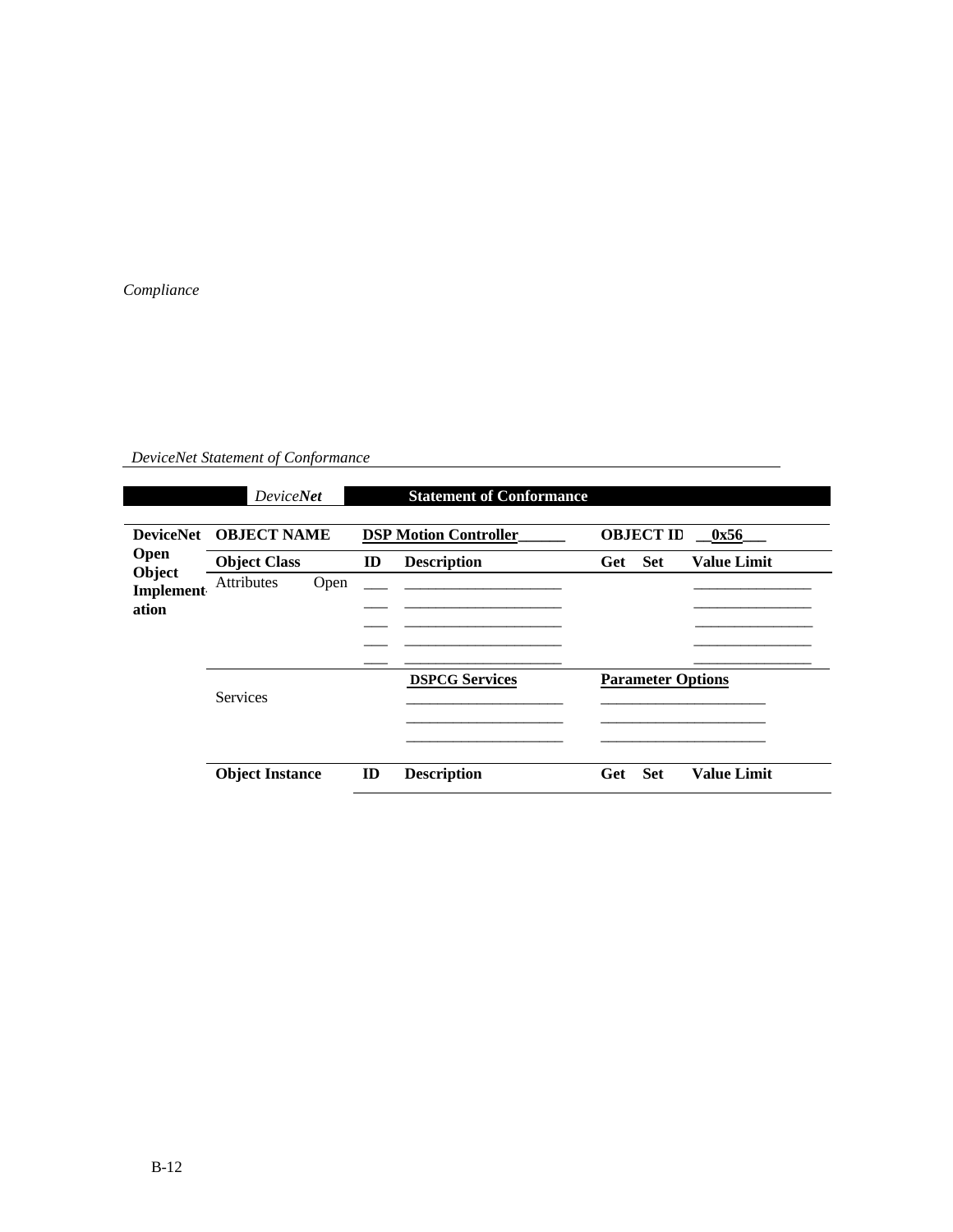| Attributes | Open |    |                            |             |             |                     |
|------------|------|----|----------------------------|-------------|-------------|---------------------|
|            |      | 2  |                            |             |             |                     |
|            |      | 3  |                            |             |             |                     |
|            |      | 4  |                            |             |             |                     |
|            |      | 5  |                            |             |             |                     |
|            |      | 6  |                            |             |             |                     |
|            |      |    |                            |             |             |                     |
|            |      | 8  |                            |             | $\mathbf X$ |                     |
|            |      | 9  | PROGRAM SIZE               |             | X           | $-255$              |
|            |      | 10 | <b>DSPL PROGRAM</b>        | $\mathbf X$ | X           |                     |
|            |      | 11 | Download Status            |             | X           | USINT 0-0x0F        |
|            |      | 12 | RTC Size                   |             | $\mathbf X$ | $-255$              |
|            |      | 13 | <b>RTC</b>                 | X           | X           |                     |
|            |      | 14 | <b>RTC Download Status</b> | $\mathbf X$ | $\mathbf X$ | <b>USINT 0-0x0F</b> |
|            |      | 15 | Change of Variable         |             |             |                     |
|            |      | 16 | Status Byte                |             |             | <b>USINT 0-0x0F</b> |
|            |      | 17 |                            |             |             |                     |
|            |      | 18 |                            |             |             |                     |
|            |      | 19 |                            |             |             |                     |
|            |      | 20 |                            |             |             |                     |
|            |      |    |                            |             |             |                     |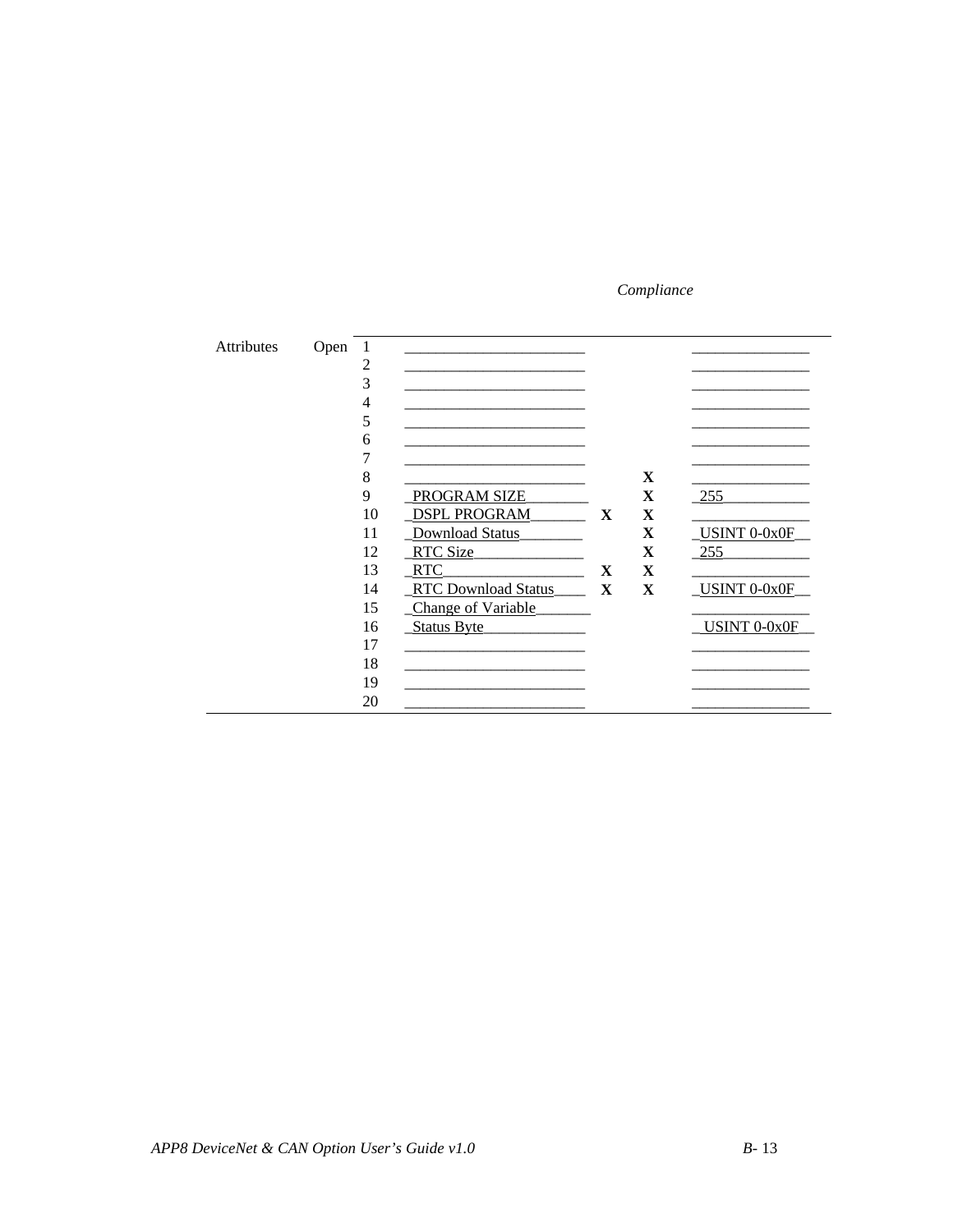*DeviceNet Statement of Conformance*

| <b>DSPCG Services</b><br><b>Parameter Options</b><br>Get_Attribute_Single_<br>Set Attribute Single | <b>OBJECT NAME</b> | <b>DSP Motion Controller</b> | <b>OBJECT ID</b> | 0x56<br>(cont.) |
|----------------------------------------------------------------------------------------------------|--------------------|------------------------------|------------------|-----------------|
|                                                                                                    | <b>Services</b>    |                              |                  |                 |
| Meaning of Zero Length I/O Data Production<br>No new I/O data                                      |                    |                              |                  |                 |

**X Get** to indicate that attribute value is returned by the use of Get\_Attribute\_Single service

**X Set** to indicate that attribute value is returned by the use of Get\_Attribute\_Single service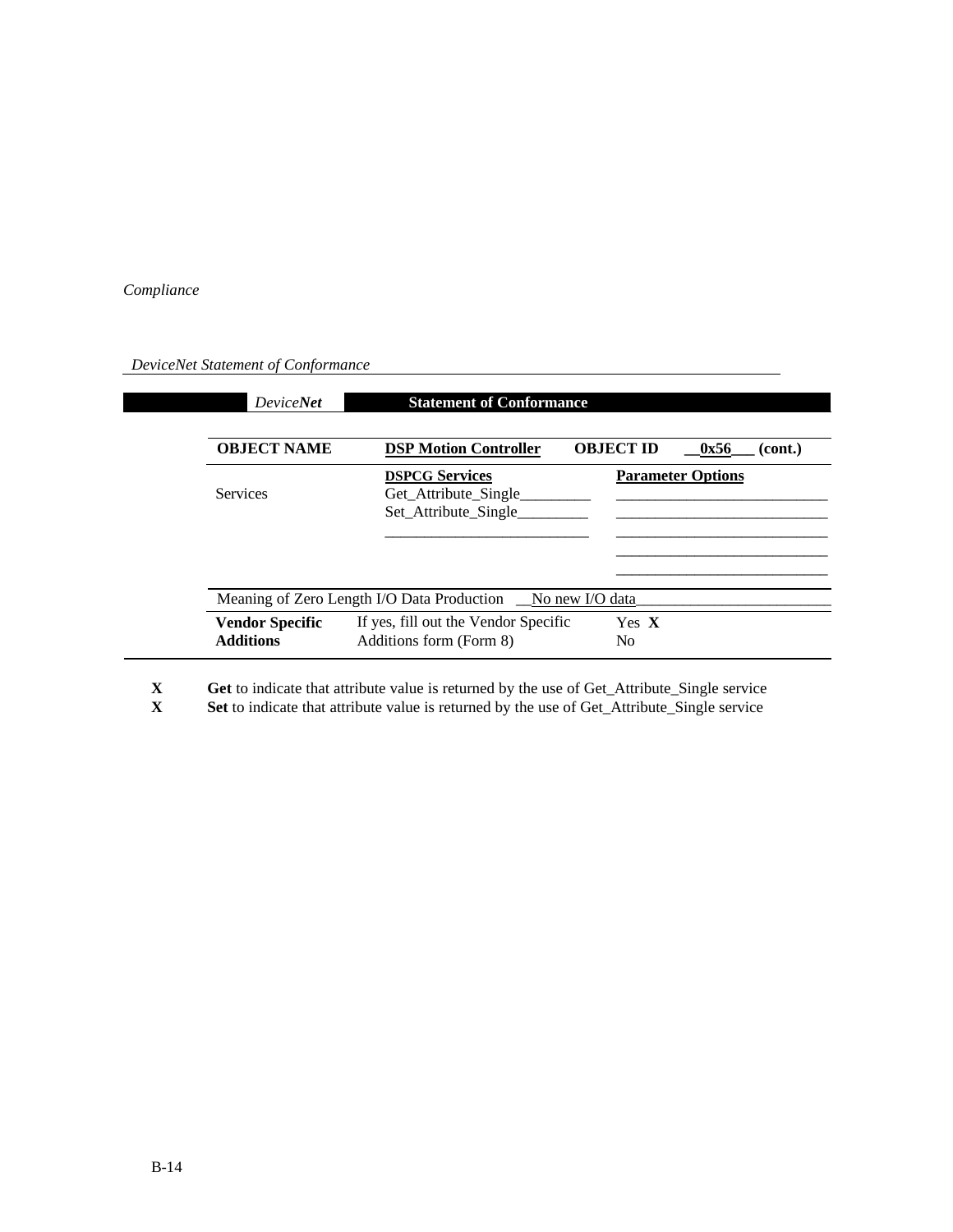|                     | <b>DeviceNet</b>       |                 | <b>Statement of Conformance</b> |             |                          |                    |
|---------------------|------------------------|-----------------|---------------------------------|-------------|--------------------------|--------------------|
| <b>DeviceNet</b>    | <b>OBJECT NAME</b>     |                 | <b>Parmameter Object</b>        |             | <b>OBJECT ID</b>         | 0x56               |
| <b>Open</b>         | <b>Object Class</b>    | $\mathbf{D}$    | <b>Description</b>              | Get         | <b>Set</b>               | <b>Value Limit</b> |
| Object<br>Implement | Attributes<br>Open     | $\frac{2}{2}$   | Max Instance                    | $\mathbf X$ |                          |                    |
| ation               |                        | $\underline{8}$ | <b>Class Descriptor</b>         | $\mathbf X$ |                          |                    |
|                     |                        | $-9$            | <b>Assembly Instance</b>        | $\mathbf X$ |                          | 0x01               |
|                     |                        |                 |                                 |             |                          |                    |
|                     | <b>Services</b>        |                 | <b>DSPCG Services</b>           |             | <b>Parameter Options</b> |                    |
|                     |                        |                 |                                 |             |                          |                    |
|                     |                        |                 |                                 |             |                          |                    |
|                     | <b>Object Instance</b> | ID              | <b>Description</b>              | Get         | <b>Set</b>               | <b>Value Limit</b> |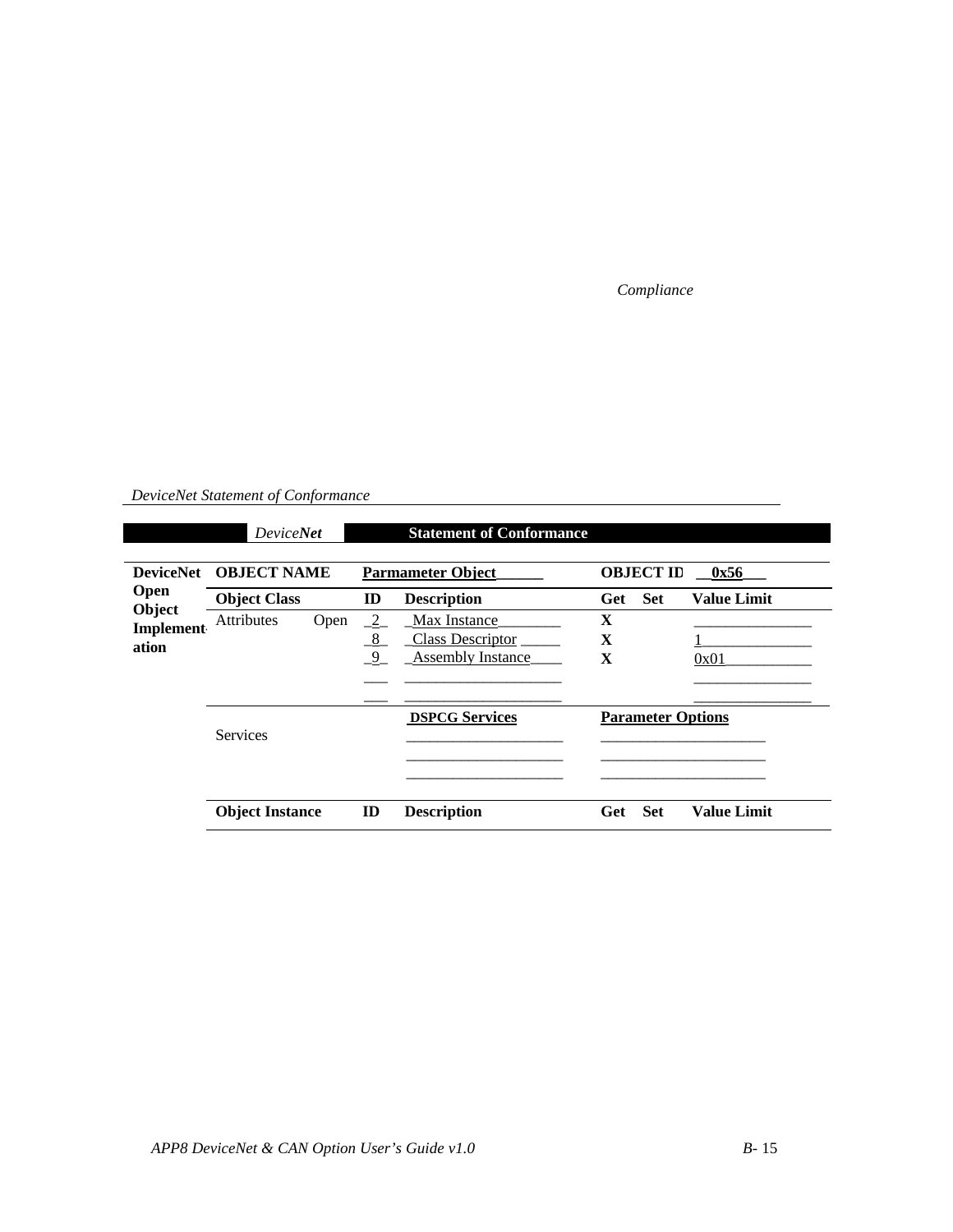| Attributes | Open | $\overline{1}$ | Value             | $\mathbf X$ | $\mathbf X$ |                |
|------------|------|----------------|-------------------|-------------|-------------|----------------|
|            |      | $\overline{2}$ | Path Size         | $\mathbf X$ |             | $\Omega$       |
|            |      | 3              | Path              | $\mathbf X$ |             | $\theta$       |
|            |      | 4              | <b>Descriptor</b> | $\mathbf X$ |             | 0x10           |
|            |      | 5              | Type              | $\mathbf X$ |             | $\overline{2}$ |
|            |      | 6              | Size              | $\mathbf X$ |             | 2              |
|            |      | 7              |                   |             |             |                |
|            |      | 8              |                   |             |             |                |
|            |      | 9              |                   |             |             |                |
|            |      | 10             |                   |             |             |                |
|            |      | 11             |                   |             |             |                |
|            |      | 12             |                   |             |             |                |
|            |      | 13             |                   |             |             |                |
|            |      | 14             |                   |             |             |                |
|            |      | 15             |                   |             |             |                |
|            |      | 16             |                   |             |             |                |
|            |      | 17             |                   |             |             |                |
|            |      | 18             |                   |             |             |                |
|            |      | 19             |                   |             |             |                |
|            |      | 20             |                   |             |             |                |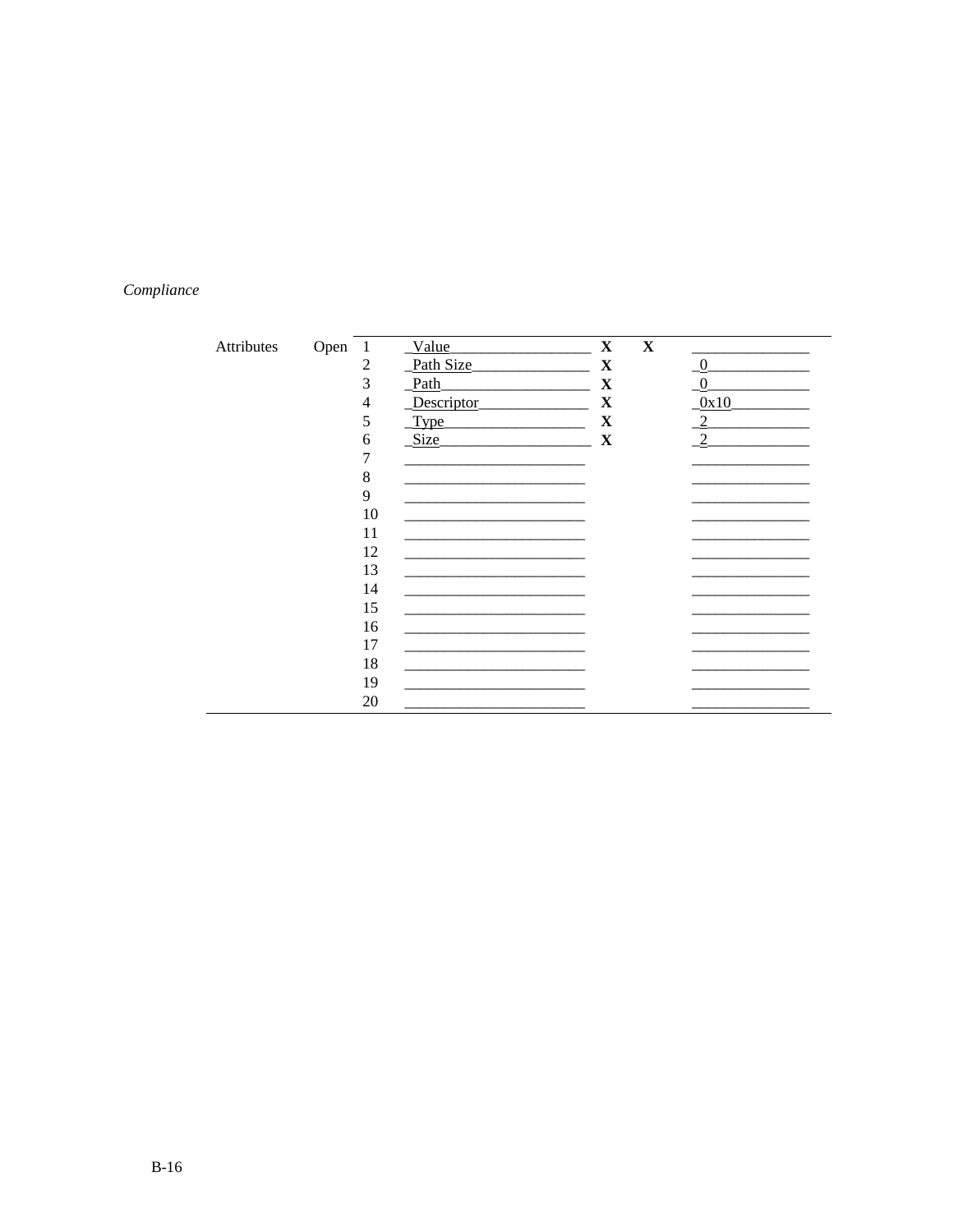*DeviceNet Statement of Conformance*

| <b>DeviceNet</b>       | <b>Statement of Conformance</b>                                                                     |                          |                 |  |
|------------------------|-----------------------------------------------------------------------------------------------------|--------------------------|-----------------|--|
| <b>OBJECT NAME</b>     | <b>Parameter Object</b>                                                                             | <b>OBJECT ID</b>         | 0x56<br>(cont.) |  |
| <b>Services</b>        | <b>DSPCG Services</b><br>Get_Attribute_Single_<br>Set_Attribute_Single_                             | <b>Parameter Options</b> |                 |  |
| <b>Vendor Specific</b> | Meaning of Zero Length I/O Data Production _No new I/O data<br>If yes, fill out the Vendor Specific | Yes                      |                 |  |
| <b>Additions</b>       | Additions form (Form 8)                                                                             | No $\mathbf{X}$          |                 |  |

**X Get** to indicate that attribute value is returned by the use of Get\_Attribute\_Single service

**X Set** to indicate that attribute value is returned by the use of Get\_Attribute\_Single service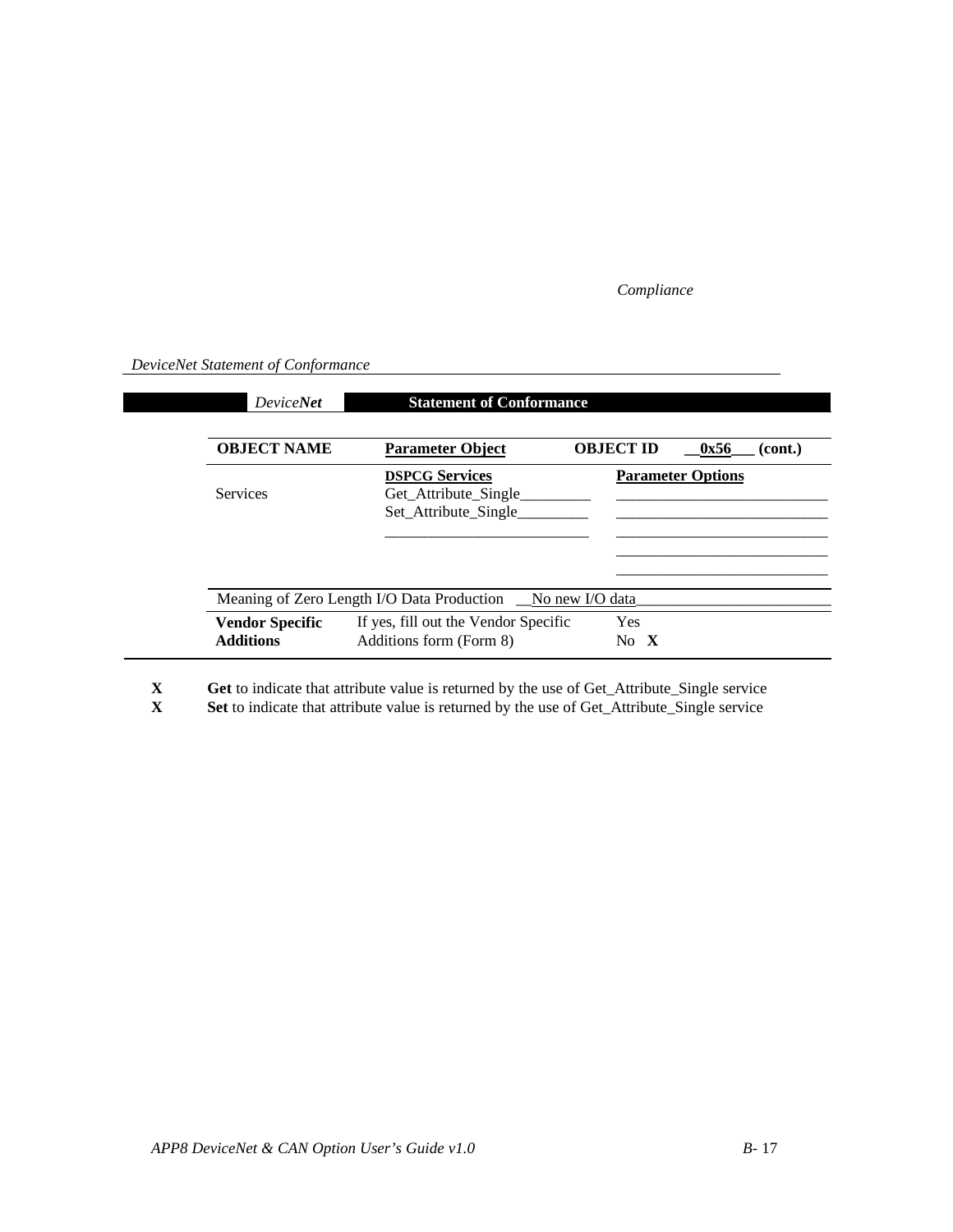# Appendix C:

## Specifications

The ACC8 DeviceNet & CAN Option mounts directly on the Mx4 Octavia board with two 64-pin headers. It connects to DeviceNet with A 5-pin COMBICON MSTB 2,5/5-ST-5,08 connector.

The ACC8 DeviceNet & CAN Option is a self-contained microcontroller with flash memory, dual-port RAM, and a Watchdog timer. The Watchdog is kicked when the Mx4 Octavia board is first powered up. The Watchdog must be reset within a specified time delay, or else the software will shut down and display a steady RED on the bi-colored Module Status LED. At power up the ACC8 DeviceNet & CAN Option software checks the status of the Mx4 Octavia board. If any problems are found with the Mx4 Octavia board, the Module Status LED will be set to steady RED. The Module Status and Network Status LED's will display a steady green only when both the Mx4 and watchdog requirements are met.